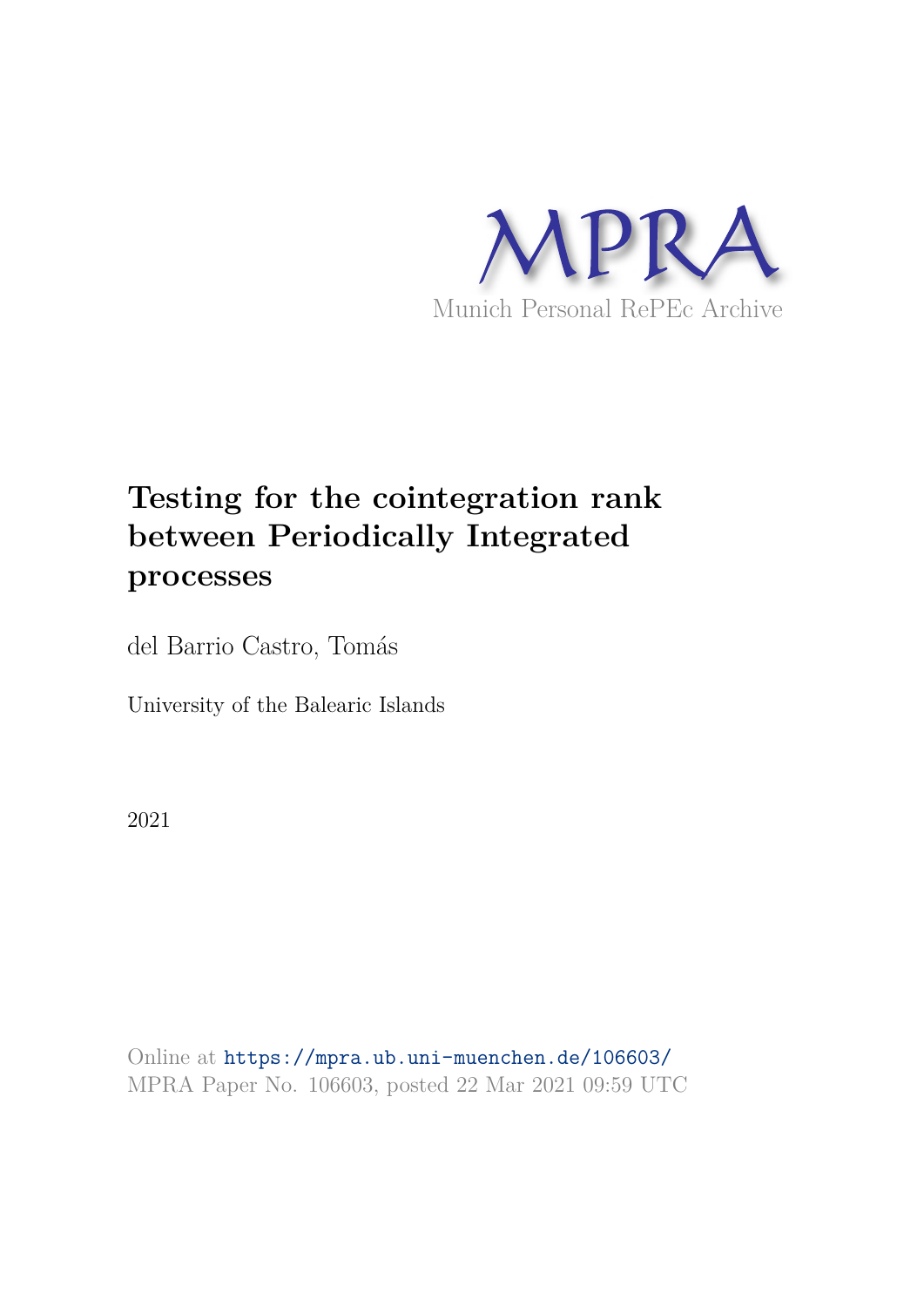## Testing for the cointegration rank between Periodically Integrated processes

Tomás del Barrio Castro University of the Balearic Islands

March 11, 2021

#### Abstract

Cointegration between Periodically Integrated (PI) processes has been analyzed among other by Birchenhall, Bladen-Hovell, Chui, Osborn, and Smith (1989), Boswijk and Franses (1995), Franses and Paap (2004), Kleibergen and Franses (1999) and del Barrio Castro and Osborn (2008). However, so far there is not a method, published in an academic journal, that allows us to determine the cointegration rank between PI processes. This paper fills the gap, a method to determine the cointegration rank between a set PI Processes based on the idea of pseudo-demodulation is proposed in the context of Seasonal Cointegration by del Barrio Castro, Cubadda and Osborn (2020). Once a pseudo-demodulation time series is obtained the Johansen (1995) procedure could be applied to determine the cointegration rank. A Monte Carlo experiment shows that the proposed approach works satisfactorily for small samples.

Keywords: Reduced Rank Regression,Periodic Cointegration, Periodically Integrated Processes.

JEL codes: C32.

## 1 Introduction

The two main ways of modeling non-stationary Integration in the seasonal time series are Seasonal Integration (SI) and Periodic Integration (PI), (see Ghysels and Osborn (2001) for details about the main characteristics and differences between PI and SI). PI could be more attractive than SI as the nonstationary behavior is ruled by a common stochastic trend shared by the seasons on the time series, contrary in the case of a SI process, where each season of the time series hs his own stochastic trend (see Osborn (1993) and Ghysels and Osborn (2001) for details). Furthermore, PI shows up as a suitable data generating process for seasonal time series when preferences of economic agents vary along the seasons of the year (see Hansen and Sargent (1993), Gersovitz and McKinnon (1978) and Osborn (1988)).

In terms of long-run relationships (Cointegration) that could be established between seasonal integrated processes, we could also find Seasonal and Periodic Cointegration. For SI processes it is possible to define both Seasonal and Periodic Cointegration, but in the case of PI processes only full Periodic Cointegration could be established (see del Barrio Castro and Osborn (2008) and Ghysels and Osborn (2001) for details). In the case of Seasonal Cointegration, both methods for single equation and reduced rank regression have been proposed to test for the presence of Cointegration and determining the Cointegration rank, (see for example Hylleberg, Engle, Granger and Yoo (1990), Engle, Granger, Hylleberg and Lee (1993), Johansen and Schaumburg (1998), Cubbada (2000) and Ahn and Reinsel (1994)). Periodic Cointegration was proposed by Birchenhall, Bladen-Hovell, Chui, Osborn, and Smith (1989). A single equation method to test for the presence of Periodic Cointegration was proposed by Boswijk and Franses (1995). The authors of the previous paper claim that their method could be applied to both SI and PI processes, but del Barrio Castro and Osborn (2008) show that the asymptotic distribution of the error-correction test for periodic cointegration derived by Boswijk and Franses (1995) does not apply for PI processes. Also del Barrio Castro and Osborn (2008) proposed a residual based cointegration test for Periodic Cointegration between PI processes. But to the best of our knowledge, only the working paper by Kleibergen and Franses (1999) has tried to propose a method to determine the cointegration rank between a set of PI processes, (see also Franses and Paap (2004) for details) the method proposed by Kleibergen and Franses (1999) relies on Periodic Vector Autoregressive (VAR) Models and implies the use of GMM and reduced rank regression techniques. Finally a full dynamic system approach, in which equations are estimated jointly for observations relating to each season, can theoretically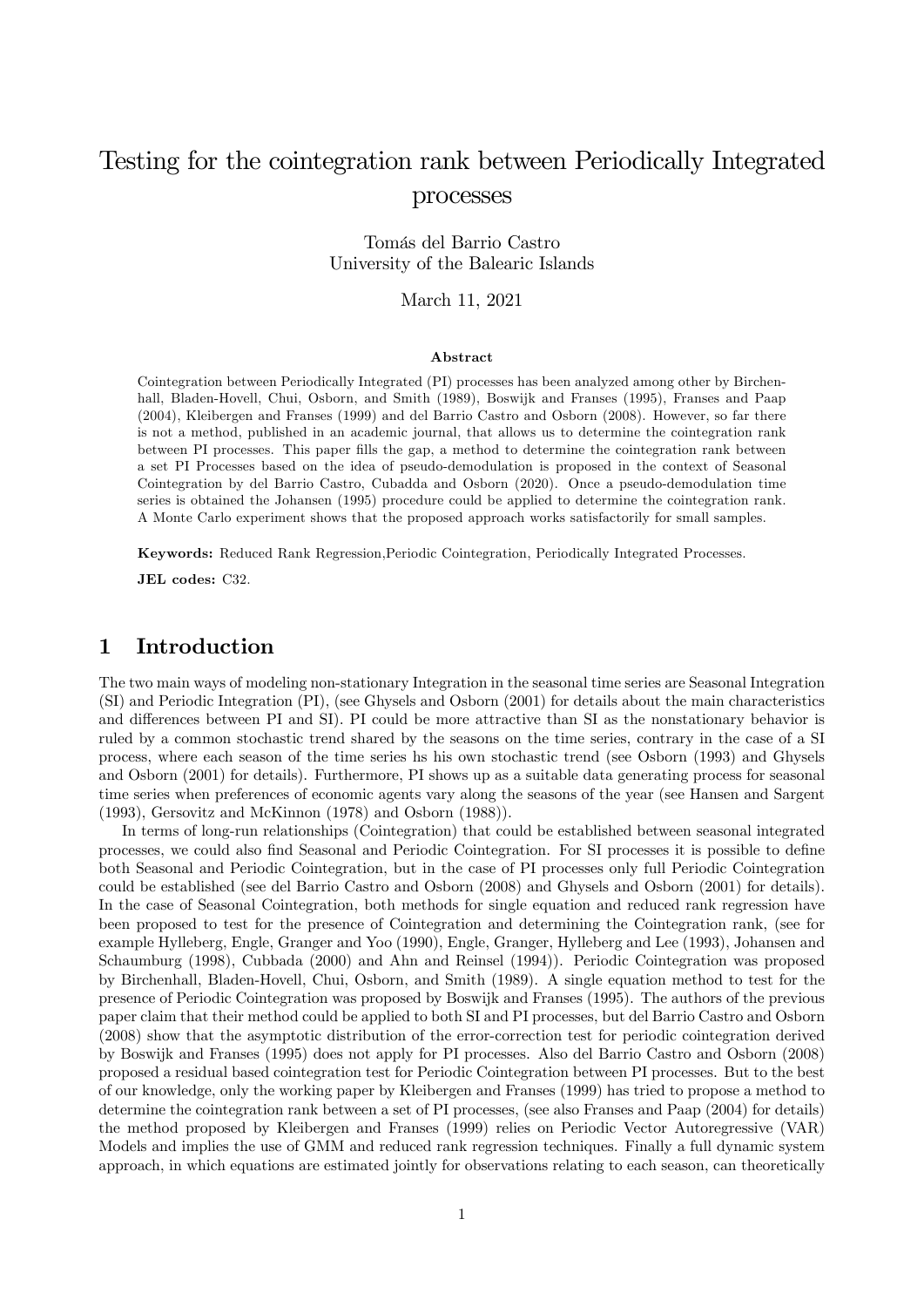be applied (Ghysels and Osborn (2001) pp 171–176) as it was done in the application of Haldrup, Hylleberg, Pons, and Sansó (2007), but the VAR becomes quite over-parameterized, hence this approach is feasible in practice only where data of a relatively high frequency are available.

In this paper, we proposed a simple method to determine the cointegration rank between PI processes inspired in the demodulation method proposed by del Barrio Castro, Osborn and Cubada (2020), that only needs the use of the procedure proposed by Johansen (1995) once the PI processes or time series are "Öltered" or "demodulated".

The paper is organized as follows, in the next section, we describe and summarize the main characteristics of PI processes and their consequences in terms of cointegration between PI processes. After that, we present our reduced rank approach to determine the cointegration rank between PI processes, followed by a Monte Carlo Section where it is shown that our approach works well in small samples. Finally, the last section concludes.

It is useful to introduce some notation at this stage. Our analysis is concerned with seasonal processes which have S observations per year; for example,  $S = 4$  for quarterly seasonal data. In this paper the vector of seasons representation that indicates a specific observation within the year it is used, and also the double subscript notation and it is important to appreciate that, in this vector notation,  $x_{s\tau}$  indicates the  $s^{th}$ observation within the  $\tau^{th}$  year; for example with quarterly data  $x_{s\tau}$  is the  $s^{th}$  quarter of year  $\tau$  within the available sample. Assuming that  $t = 1$  represents the first period within a cycle, the identity  $t = S(\tau - 1) + s$ provides the link between the usual time index and the vector notation.

## 2 Periodic Integration and Cointegration between Periodically Integrated Processes

In first place, we will focus on the main characteristics of Periodic Integrated processes. One of these characteristics is going to be very important and crucial for the approach proposed in this paper to determine the cointegration rank between PI processes. In second place, we will pay attention to the Cointegration possibilities between PI processes.

## 2.1 Periodic Integration (PI)

A Periodic autoregressive (PAR) process of order  $p$  is a generalization of an autoregressive process where the parameters are allowed to vary with the season of the year, hence we have:

$$
y_{s\tau} = \phi_{1s} y_{s-1,\tau} + \phi_{2s} y_{s-2,\tau} + \dots + \phi_{ps} y_{s-p,\tau} + \varepsilon_{s\tau}
$$
  
\n
$$
s = 1, 2, \dots, S \qquad \tau = 1, 2, \dots, N
$$
\n(1)

where  $\varepsilon_{s\tau}$  is the innovation of the process and we assume that  $\varepsilon_{s\tau} \sim \textit{iid}(0, \sigma_{\varepsilon}^2)$ . In order to understand the concept of Periodic Integration, let focus on the PAR process of order one:

$$
y_{s\tau} = \phi_s y_{s-1,\tau} + u_{s\tau}.\tag{2}
$$

In (2) we assume that  $u_{s\tau}$  is a stationary innovation, this assumption will help us later on to connect (2) with  $(1)^{1}$ . The condition of Periodic Integration in  $(2)$  is  $\prod_{n=1}^{S}$ the time series we have  $S-1$  cointegration relationships or equivalently the seasons of the process share a  $\phi_s = 1$  and implies that between the seasons of common stochastic trend. This situation is clearly shown in the so called Vector of Seasons representation of a PAR process, where the S seasons of the time series are stacked in a  $S \times 1$  vector  $Y_{\tau} = [y_{1\tau}, y_{2\tau}, \dots, y_{S\tau}]'$ and have:

$$
\mathbf{A}_0 Y_\tau = \mathbf{A}_1 Y_{\tau-1} + U_\tau \tag{3}
$$

```
<sup>1</sup>Note that (1) is connected with (2) if we write (1) as:
```

$$
1 - \phi_{1s}L - \phi_{2s}L^2 - \cdots - \phi_{ps}L^p) y_{s\tau} = \varepsilon_{s\tau}
$$

and factorize the polynomial  $(1 - \phi_{1s}L - \phi_{2s}L^2 - \cdots - \phi_{ps}L^p)$  as:

 $\overline{(\ }$ 

$$
(1 - \phi_{1s}L - \phi_{2s}L^2 - \dots - \phi_{ps}L^p) = (1 - \phi_sL)(1 - \psi_{1s}L - \dots - \psi_{p-1,s}^*L^{p-1})
$$

hence (1) is connected with (2) as if  $u_{s\tau}$  in (2) is defined as follows:

 $(1 - \psi_{1s}L - \cdots - \psi_{p-1,s}L^{p-1}) u_{s\tau} = \varepsilon_{s\tau}.$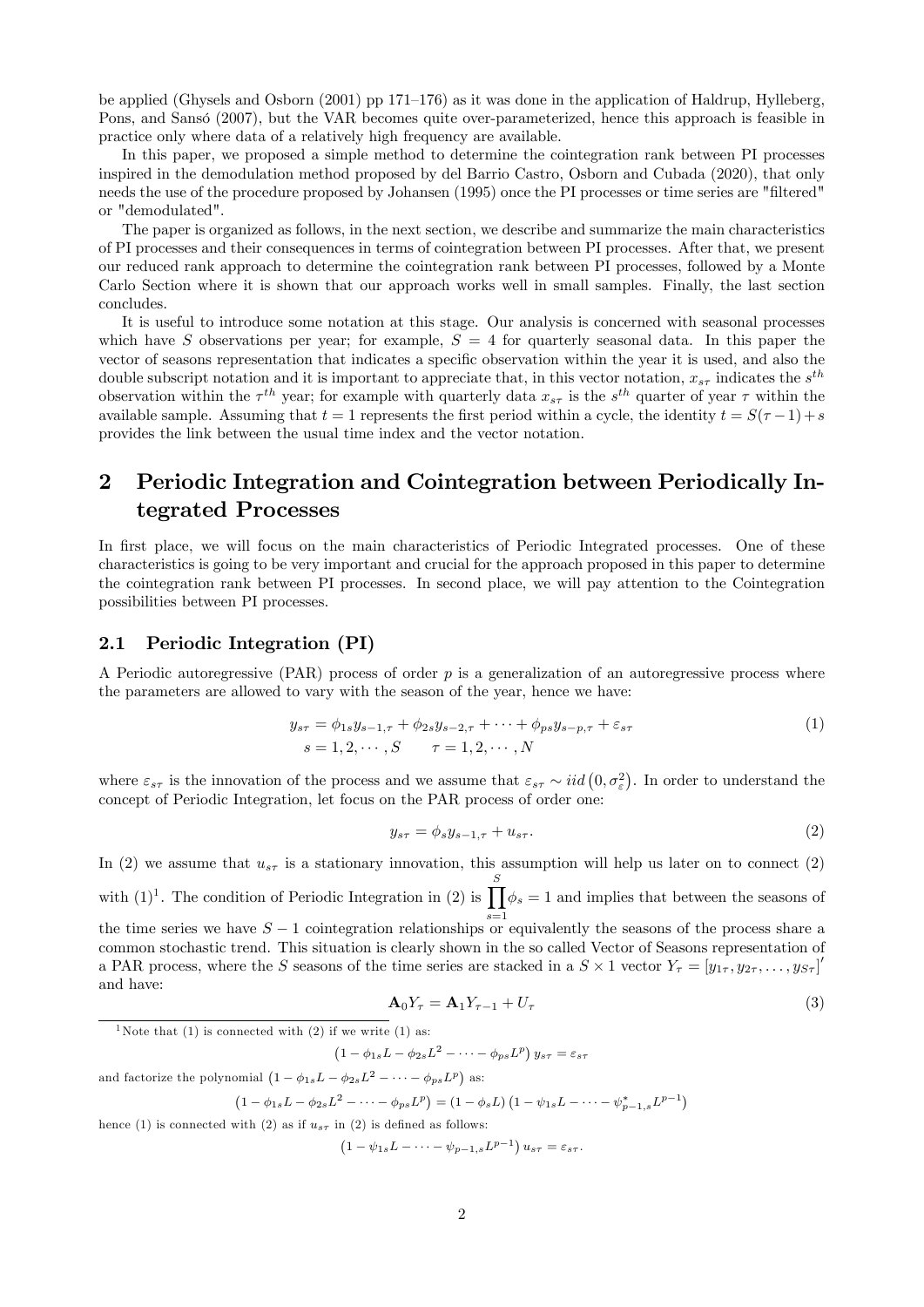where,  $U_{\tau} = [u_{1\tau}, u_{2\tau}, ..., u_{S\tau}]'$  and  $\mathbf{A}_0$  and  $\mathbf{A}_1$  are  $S \times S$  matrices with generic elements

$$
A_{0(h,j)} = \begin{cases} 1 & h = j, j = 1, ..., S \\ -\phi_h & h = j + 1, j = 1, ..., S - 1 \\ 0 & \text{otherwise} \end{cases}
$$
(4)  

$$
A_{1(h,j)} = \begin{cases} \phi_1 & h = 1, j = S \\ 0 & \text{otherwise} \end{cases}
$$

in which the subscript  $(h, j)$  indicates the  $(h, j)$ <sup>th</sup> element of the respective matrix. As in the quarterly case studied by Paap and Franses (1999), successively substituting in (3) yields

$$
Y_{\tau} = [\mathbf{A}_0^{-1} \mathbf{A}_1]^{\tau} Y_0 + \mathbf{A}_0^{-1} U_{\tau} + \sum_{j=1}^{\tau-1} [\mathbf{A}_0^{-1} \mathbf{A}_1]^j \mathbf{A}_0^{-1} U_{\tau-j}
$$
  
=  $\mathbf{A}_0^{-1} \mathbf{A}_1 Y_0 + \mathbf{A}_0^{-1} U_{\tau} + \mathbf{A}_0^{-1} \mathbf{A}_1 \mathbf{A}_0^{-1} \sum_{j=1}^{\tau-1} U_{\tau-j}.$  (5)

Note, that this result follows because matrix  $A_0^{-1}A_1$  is idempotent. First, note that the matrix  $A_0$  (see chapter 2 pp 45-48 of Pollock (1999)) is an  $S \times S$  lower-triangular Toeplitz matrix associated with the polynomial  $(1 - \phi_s L)$ . Hence the matrix  $\mathbf{A}_0^{-1}$  collects the coefficients of the expansion of the inverse polynomial associated with  $(1 - \phi_s L)^2$ . Based on the form of the matrices  $\mathbf{A}_0^{-1}$  and  $\mathbf{A}_1$ , it is clear that the resulting matrix  $A_0^{-1}A_1$  is an  $S \times S$  matrix with the first  $S-1$  columns having elements equal to zero and the last column

equal to the column vector  $\mathbf{v} =$  $\left[\begin{array}{cccccc} \phi_1 & \phi_1\phi_2 & \phi_1\phi_2\phi_3 & \cdots & \prod \end{array}\right]$  $s=1$  $\phi_s$  $\overline{\phantom{a}}$ . Finally note that the last element of

**v**, that is,  $\prod_{i=1}^{S} \phi_s$ , is equal to 1, as we have Periodic Integration. Also, as the first  $S-1$  columns of  $A_0^{-1}A_1$  are

equal to zero and the lower left element of this matrix is equal to one, implies that  $[\mathbf{A}_0^{-1}\mathbf{A}_1]^j = \mathbf{A}_0^{-1}\mathbf{A}_1$  for  $j = 2, 3, \dots$  Clearly, (5) provides a representation of (2), where the matrix  $A_0^{-1}A_1A_0^{-1}$  gives the effect of the  $J = 2, 3, ...$  Clearly, (3) provides a tepresentation of (2), where the matrix  $A_0$   $A_1A_0$  gives the enect of the accumulated vector of shocks  $\sum_{j=1}^{\tau-1} U_{\tau-j}$  (see for example Boswijk and Franses (1996), Paap and Fr (1999) and del Barrio Castro and Osborn (2008)). The matrix  $A_0^{-1}A_1A_0^{-1}$  has rank one and hence can be written as

$$
\mathbf{A}_0^{-1}\mathbf{A}_1\mathbf{A}_0^{-1} = \mathbf{a}\mathbf{b}'\tag{6}
$$

where, for  $(6)$ ,

$$
\mathbf{a} = \begin{bmatrix} 1 & \phi_2 & \phi_2 \phi_3 & \cdots & \prod_{s=2}^S \phi_s \end{bmatrix}'_s
$$

$$
\mathbf{b} = \begin{bmatrix} 1 & \phi_1 \prod_{s=2}^S \phi_s & \phi_1 \prod_{s=3}^S \phi_s & \cdots & \phi_1 \end{bmatrix}'.
$$
(7)

Therefore, the scalar partial sum  $\mathbf{b}' \sum_{j=1}^{\tau-1} U_{\tau-j}$  in (5) is the common stochastic trend shared by the seasons of  $Y_{\tau}$ . As we have a common stochastic trend shared by the S seasons of the PI process, we will have  $S - 1$ cointegration relationships between the seasons of  $(3)$ , Re-write  $(3)$  as:

$$
Y_{\tau} = \mathbf{A}_0^{-1} \mathbf{A}_1 Y_{\tau-1} + \mathbf{A}_0^{-1} U_{\tau}
$$
  
\n
$$
Y_{\tau} - Y_{\tau-1} = \left[ \mathbf{A}_0^{-1} \mathbf{A}_1 - I \right] Y_{\tau-1} + \mathbf{A}_0^{-1} U_{\tau}
$$
 (8)

<sup>2</sup>That is:

$$
\mathbf{A}_{0}^{-1} = \begin{bmatrix} 1 & 0 & 0 & 0 & 0 & 0 \\ \phi_{2} & 1 & 0 & 0 & \cdots & 0 \\ \phi_{2}\phi_{3} & \phi_{3} & 1 & 0 & \cdots & 0 \\ \phi_{2}\phi_{3}\phi_{4} & \phi_{3}\phi_{4} & \phi_{4} & 1 & \cdots & 0 \\ \vdots & \vdots & \vdots & \vdots & \ddots & \vdots \\ \prod_{j=2}^{S} \phi_{j} & \prod_{j=3}^{S} \phi_{j} & \prod_{j=4}^{S} \phi_{j} & \prod_{j=5}^{S} \phi_{j} & \cdots & 1 \end{bmatrix}.
$$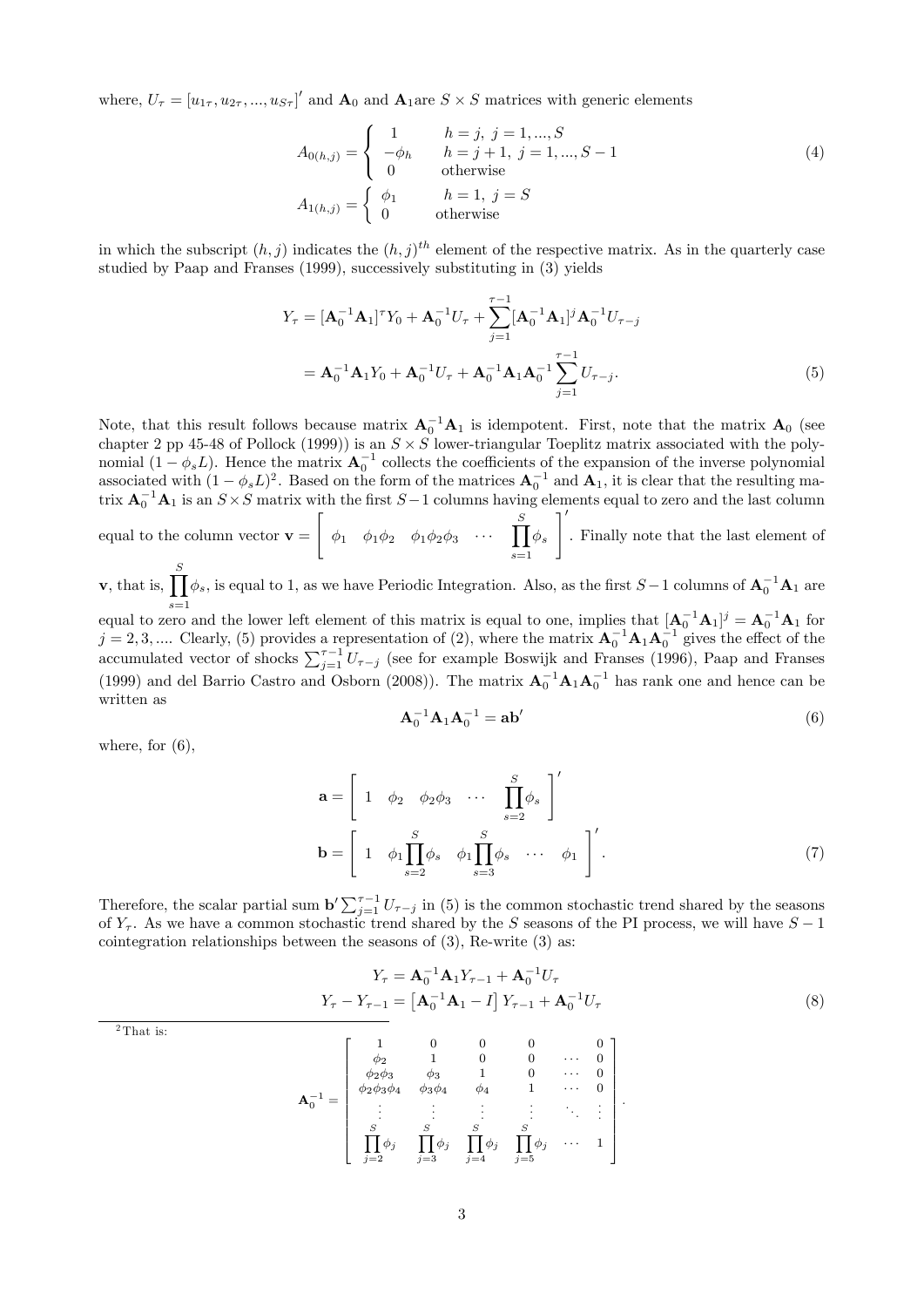and note that matrix  $\left[\mathbf{A}_0^{-1}\mathbf{A}_1 - I\right]$  has rank  $S - 1$  and hence he have  $S - 1$  cointegration relationships between the S seasons of the PI process. Clearly  $\left[\mathbf{A}_0^{-1}\mathbf{A}_1 - I\right] = \alpha \beta'$  where both  $\alpha$  and  $\beta$  have dimension  $S \times (S-1)$ , one possible choice for the columns of  $\beta$  are the last  $S-1$  rows of  $\mathbf{A_0}^3$ . Finally, It is clear that we have cointegration between the seasons of  $Y_{\tau}$ , if we multiply by the left (5) by  $\beta'$  we have:

$$
\beta' Y_{\tau} = \beta' \mathbf{A}_0^{-1} \mathbf{A}_1 Y_0 + \beta' \mathbf{A}_0^{-1} U_{\tau} + \beta' \mathbf{A}_0^{-1} \mathbf{A}_1 \mathbf{A}_0^{-1} \sum_{j=1}^{\tau-1} U_{\tau-j}
$$

$$
= \beta' \mathbf{A}_0^{-1} \mathbf{A}_1 Y_0 + \beta' \mathbf{A}_0^{-1} U_{\tau} + \beta' \mathbf{a} \mathbf{b}' \sum_{j=1}^{\tau-1} U_{\tau-j}.
$$

As  $\beta'$ **a** = 0 we clearly show that  $\beta' Y_\tau \sim I(0)$  and that we have  $S-1$  cointegration relationships between the S seasons of  $y_{s\tau}$  (or  $Y_{\tau}$ ). In the following lemma we summarize the stochastic behavior of  $Y_{\tau}$  in (3).

**Lemma 1**  $For Y_{\tau} = [y_{1\tau}, y_{2\tau}, y_{3\tau}, \dots, y_{S\tau}]'$  with  $y_{s\tau}$   $s = 1, 2, \dots, S$  defined in (2-3) and with  $(1 - \psi_{1s}L - \dots)$  $-\psi_{p-1,s}L^{p-1}\big)u_{s\tau} = \varepsilon_{s\tau}$  and  $\varepsilon_{s\tau} \sim \text{i}id\left(0,\sigma^2\right)$  then

$$
\frac{1}{\sqrt{T}} Y_{[Tr]}^{-} \Rightarrow \sigma \mathbf{A}_{0}^{-1} \mathbf{A}_{1} \mathbf{A}_{0}^{-1} \Psi (1)^{-1} W (r) = \sigma \mathbf{a} \mathbf{b}^{\prime} \Psi (1)^{-1} W (r)
$$
\n
$$
= \sigma \mathbf{a} w (r) \tag{9}
$$

where **a** and **b** are defined in (7),  $W(r)$  is a  $S \times 1$  multivariant Brownian Vector and  $w(r)$  is a scalar Brownian motion defined in the appendix. Finally the definition of matrix  $\Psi(1)$  could be also found in the appendix.

In the following subsection we pay attention the cointegration possibilities between  $PI$  processes.

#### 2.2 Cointegration between  $PI$  processes

Ghysels and Osborn (2001) and del Barrio Castro and Osborn (2008) analyze the cointegration possibilities between  $PI$  processes, and show that between  $PI$  processes the only cointegration possibilities are full Periodic Cointegration or full Non-Periodic Cointegration.

Periodic Cointegration was introduced by Birchenhall, Bladen-Hovell, Chui, Osborn and Smith (1989) and implies that the long-run relationships are considered season by season, hence we have different cointegration vectors for each season. Periodic Cointegration could be established for both Seasonal Integrated (SI) processes and Periodically Integrated  $(PI)$  processes. Boswijk and Franses (1995) distinguished between full and partial Periodic Cointegration, the latter (partial) applies when stationary linear combinations between seasonal non-stationary time series could be established only for some seasons  $s = 1, 2, \ldots, S$ . And full Periodic Integration implies that the stationary linear combinations exit for all the seasons. Finally, full Non-Periodic Cointegration implies that the same cointegration vectors are shared for all the seasons.

In this paper, we follow the definition of Periodic Cointegration proposed in del Barrio Castro and Osborn (2008) (see definition 1 in section 2.2). Let consider the  $m \times 1$  vector process  $Y_{s\tau}^{(m)} = \begin{bmatrix} y_{s\tau}^1 & y_{s\tau}^2 & \dots & y_{s\tau}^2 \end{bmatrix}^T$ where each of the elements  $y_{s\tau}^k$  are PI processes, such that:

$$
y_{s\tau}^k = \phi_s^k y_{s-1,\tau}^k + u_{s\tau}^k \quad \prod_{s=1}^S \phi_s^k = 1, \quad s = 1, 2, \dots, S, \quad k = 1, 2, \dots, S.
$$
 (10)

<sup>3</sup>Note that we have  $S-1$  cointegration relationships between the seasons of (2) of the form  $y_{s\tau} - \phi_s y_{s-1,\tau}$ , that are clearly identified with the last  $S - 1$  rows of matrix  $A_0$ , that is:

$$
\beta' = \left[ \begin{array}{ccccc} -\phi_2 & 1 & 0 & \cdots & 0 & 0 \\ 0 & -\phi_3 & 1 & \cdots & 0 & 0 \\ \vdots & \vdots & \vdots & \ddots & \vdots & \vdots \\ 0 & 0 & 0 & \cdots & -\phi_S & 1 \end{array} \right].
$$

Note also, that equivalently we could also use its normalized version

$$
\beta^{*'} = \left[\begin{array}{ccccc} 1 & 0 & 0 & \cdots & 0 & -\phi_1 \\ 0 & 1 & 0 & \cdots & 0 & -\phi_1\phi_2 \\ \vdots & \vdots & \vdots & \ddots & \vdots & \vdots \\ 0 & 0 & 0 & \cdots & 1 & -\prod_{i=1}^{S-1} \phi_i \end{array}\right].
$$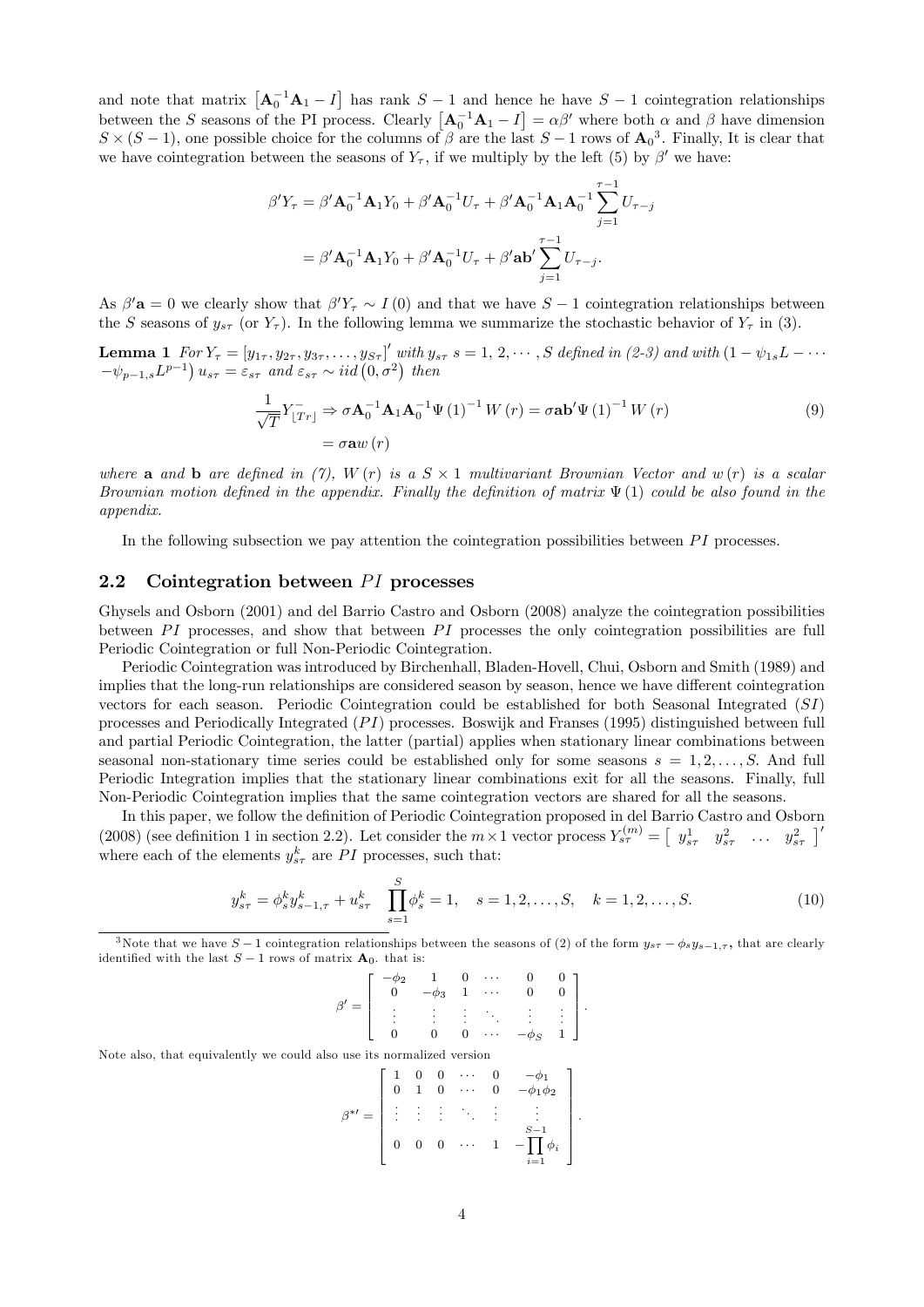where each  $u_{s\tau}^{(k)}$  is a stationary periodic autoregressive process:

$$
\left(1-\psi_{1s}^k L-\cdots-\psi_{p-1,s}^k L^{p-1}\right)u_{s\tau}^k=\varepsilon_{s\tau}^k.
$$

Finally the vector  $E_{s\tau}^{(m)} = \begin{bmatrix} \varepsilon_{s\tau}^1 & \varepsilon_{s\tau}^2 & \dots & \varepsilon_{s\tau}^m \end{bmatrix}$  is a white noise vector with positive definite variancecovariance matrix  $E\left[E_{s\tau}^{(m)}E_{s\tau}^{(m)\prime}\right]=\Sigma$ . Definition 1 in del Barrio Castro and Osborn (2008), established periodic cointegration for a  $m \times 1$  vector  $Y_{s\tau}^{(m)}$  of periodic processes satisfying (10) if there exist  $m \times$ r matrices  $\beta_s$  of rank r such that the linear combinations  $\beta'_s Y_{s\tau}^{(m)}$  are (periodically) stationary for each season  $s = 1, 2, \ldots, S$ . Boswijk and Franses (1995) define Partial Periodic Cointegration when stationary linear combinations  $\beta'_s Y_{s\tau}^{(m)}$  exists for only some seasons, and Full Periodic Cointegration when the linear combinations exist for all the seasons. Full Non-Periodic Cointegration is a particular case of Full Periodic Cointegration where the same  $m \times r$  matrix  $\beta$  allow us to obtain stationary linear combinations for all the seasons.

In Lemma 1 in del Barrio Castro and Osborn  $(2008)$  it is shown that between PI processes such as the ones collected in vector  $Y_{s\tau}^{(m)}$  above with elements defined in (10), the only cointegration possibilities are Full Periodic Cointegration and Full Non-Periodic Cointegration. The intuition behind this result is that as shown in Lemma 1 of the previous subsection the  $S$  seasons of a  $PI$  process are driven by the same stochastic common trend, hence if we have cointegration between one of the seasons of  $PI$  processes recursive substitution implies that cointegration hold for the rest of seasons, with cointegration vector that will change for each season unless all the  $PI$  processes share the same coefficients associated with the  $PI$ 

condition  $\prod^S$  $s=1$  $\phi_s^k = 1$  that is  $\phi_s^k = \phi_s$  for  $k = 1, 2, ..., m$  and  $s = 1, 2, ..., S$ . And precisely in this latter case

when all the PI processes share the same coefficients  $\phi_s^k = \phi_s$  associated to the PI condition we have Full Non-Periodic Cointegration.

For simplicity and to allow us to pay attention to the main facts on the problem we will focus from now onwards on the case of 3 PI processes, that is  $m = 3<sup>4</sup>$ . Between 3 PI processes we could have the following situations: (a) no cointegration, (b) one common stochastic trend shared by the  $3PI$  processes and (c) two common stochastic trends shared by the  $3$   $PI$  processes.

#### 2.3 The  $3$   $PI$  processes case.

Let focus on vector  $Y_{s\tau}^{(3)} = \begin{bmatrix} y_{s\tau}^1 & y_{s\tau}^2 & y_{s\tau}^3 \end{bmatrix}$  with the elements  $y_{s\tau}^k k = 1, 2$  and 3, been Periodically Integrated  $(PI)$ . In order to understand the cointegration possibilities between these Three-variant  $PI$  systems, we use the following 3-variant vector of seasons  $Y_{\tau}^{(3)} = \begin{bmatrix} y_{1\tau}^1, y_{2\tau}^1, \ldots, y_{S\tau}^1 & y_{1\tau}^2, y_{2\tau}^2, \ldots, y_{S\tau}^2 & y_{1\tau}^3, y_{2\tau}^3, \ldots, y_{S\tau}^3 \end{bmatrix}'$ . For the scenarios (a) no cointegration, (b) one common stochastic trend shared by the  $3PI$  processes and (c) two common stochastic trends shared by the 3  $PI$  processes, hence we have the following VAR(1):

$$
\mathbf{A}_{0}^{(3)}Y_{\tau}^{(3)} = \mathbf{A}_{1}^{(3)}Y_{\tau-1}^{(3)} + U_{\tau}^{(3)}
$$
\n
$$
Y_{\tau}^{(3)} = \begin{bmatrix} y_{1\tau}^{1}, y_{2\tau}^{1}, \dots, y_{S\tau}^{1} & y_{1\tau}^{2}, y_{2\tau}^{2}, \dots, y_{S\tau}^{2} & y_{1\tau}^{3}, y_{2\tau}^{3}, \dots, y_{S\tau}^{3} \end{bmatrix}'
$$
\n
$$
= \begin{bmatrix} Y_{\tau}^{1} \\ Y_{\tau}^{2} \\ Y_{\tau}^{3} \end{bmatrix}
$$
\n
$$
U_{\tau}^{(3)} = \begin{bmatrix} u_{1\tau}^{1}, u_{2\tau}^{1}, \dots, u_{S\tau}^{1} & u_{1\tau}^{2}, u_{2\tau}^{2}, \dots, u_{S\tau}^{2} & u_{1\tau}^{3}, u_{2\tau}^{3}, \dots, u_{S\tau}^{3} \end{bmatrix}'
$$
\n
$$
= \begin{bmatrix} U_{\tau}^{1} \\ U_{\tau}^{2} \\ U_{\tau}^{3} \end{bmatrix}.
$$
\n(12)

The matrices  $\mathbf{A}_0^{(3)}$  and  $\mathbf{A}_1^{(3)}$  are square matrices of dimension  $(3S) \times (3S)$  and will have a different form in the 3 scenarios.

#### 2.3.1 No Cointegration

In scenario (a) of no cointegration between the 3 PI processes. The matrices  $\mathbf{A}_0^{(3)}$  and  $\mathbf{A}_1^{(3)}$  in (11) will be as follows:

 $4$ Note also that in our Monte-Carlo section we are going to focus on the  $3$  PI processes case.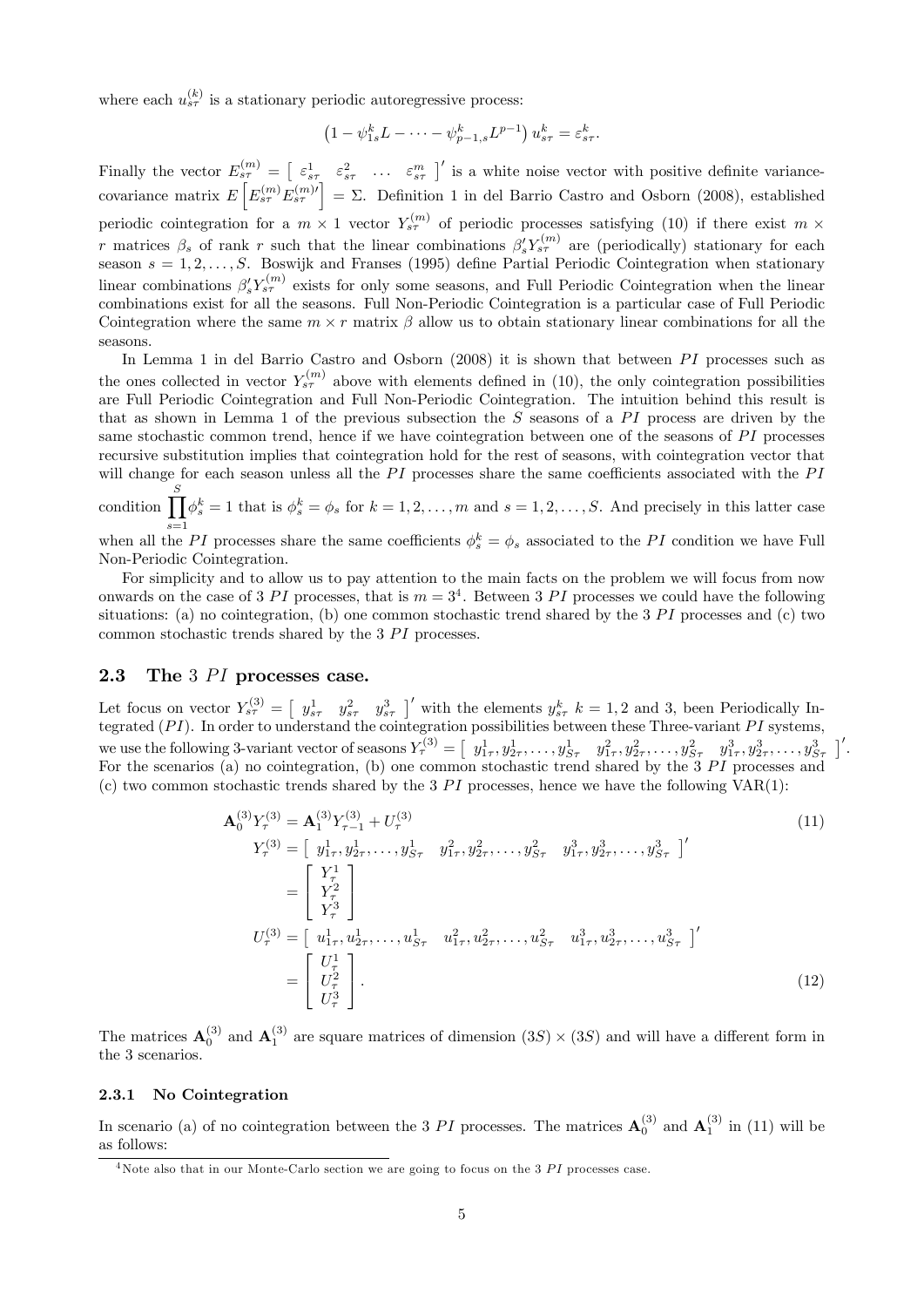$$
\mathbf{A}_0^{(3)} = diag\left[\mathbf{A}_0^1, \mathbf{A}_0^2, \mathbf{A}_0^4\right] \n\mathbf{A}_1^{(3)} = diag\left[\mathbf{A}_1^1, \mathbf{A}_1^2, \mathbf{A}_1^3\right],
$$
\n(13)

hence  $\mathbf{A}_0^{(3)}$  and  $\mathbf{A}_1^{(3)}$  are block diagonal matrices with the following  $S \times S$  submatrices:

$$
\mathbf{A}_{0}^{j} = \begin{bmatrix} 1 & 0 & 0 & 0 & \cdots & 0 \\ -\phi_{2}^{j} & 1 & 0 & 0 & \cdots & 0 \\ 0 & -\phi_{3}^{j} & 1 & 0 & \cdots & 0 \\ 0 & 0 & -\phi_{4}^{j} & 1 & \cdots & 0 \\ \vdots & \vdots & \vdots & \vdots & \ddots & \vdots \\ 0 & 0 & 0 & \cdots & -\phi_{S}^{j} & 1 \end{bmatrix} j = 1, 2, 3
$$
(14)  

$$
\mathbf{A}_{1}^{j} = \begin{bmatrix} 0 & 0 & 0 & \cdots & 0 & \phi_{1}^{j} \\ 0 & 0 & 0 & \cdots & 0 & 0 \\ 0 & 0 & 0 & \cdots & 0 & 0 \\ 0 & 0 & 0 & \cdots & 0 & 0 \\ \vdots & \vdots & \vdots & \ddots & \vdots & \vdots \\ 0 & 0 & 0 & \cdots & 0 & 0 \end{bmatrix} j = 1, 2, 3.
$$
(15)

In model (11) we could have by recursive substitution:

$$
Y_{\tau}^{(3)} = \left[ \left( \mathbf{A}_0^{(3)} \right)^{-1} \mathbf{A}_1^{(3)} \right]^{\tau} Y_0^{(3)} + \left( \mathbf{A}_0^{(3)} \right)^{-1} U_{\tau}^{(3)} + \sum_{j=1}^{\tau-1} \left[ \left( \mathbf{A}_0^{(3)} \right)^{-1} \mathbf{A}_1^{(3)} \right]^j \left( \mathbf{A}_0^{(3)} \right)^{-1} U_{\tau-j}^{(3)}, \tag{16}
$$

first note that the inverse matrix  $(\mathbf{A}_0^{(3)})^{-1}$  will be also block diagonal, such that:

$$
\left(\mathbf{A}_{0}^{(3)}\right)^{-1} = diag\left[\left(\mathbf{A}_{0}^{1}\right)^{-1}, \left(\mathbf{A}_{0}^{2}\right)^{-1}, \left(\mathbf{A}_{0}^{3}\right)^{-1}\right]
$$
\n*with*:  
\n
$$
\left(\mathbf{A}_{0}^{j}\right)^{-1} = \begin{bmatrix}\n1 & 0 & 0 & 0 & \cdots & 0 \\
\phi_{2}^{j} & 1 & 0 & 0 & \cdots & 0 \\
\phi_{2}^{j}\phi_{3}^{j} & \phi_{3}^{j} & 1 & 0 & \cdots & 0 \\
\phi_{2}^{j}\phi_{3}^{j}\phi_{4}^{j} & \phi_{3}^{j}\phi_{4}^{j} & \phi_{4}^{j} & 1 & \cdots & 0 \\
\vdots & \vdots & \vdots & \vdots & \ddots & \vdots \\
\vdots & \vdots & \vdots & \vdots & \ddots & \vdots \\
\frac{S}{\prod_{k=2}^{S}}\phi_{k}^{j} & \prod_{k=3}^{S}\phi_{k}^{j} & \prod_{k=4}^{S}\phi_{k}^{j} & \cdots & 1\n\end{bmatrix} j = 1, 2, 3.
$$
\n(17)

Also, note that product  $(\mathbf{A}_0^{(3)})^{-1} \mathbf{A}_1^{(3)}$  is also block diagonal, with the following form:

$$
\left(\mathbf{A}_{0}^{(3)}\right)^{-1}\mathbf{A}_{1}^{(3)} = diag\left[\left(\mathbf{A}_{0}^{1}\right)^{-1}\mathbf{A}_{1}^{1}, \left(\mathbf{A}_{0}^{2}\right)^{-1}\mathbf{A}_{1}^{2}, \left(\mathbf{A}_{0}^{3}\right)^{-1}\mathbf{A}_{1}^{3}\right]
$$
\nwith:  
\n
$$
\begin{bmatrix}\n0 & 0 & 0 & \cdots & 0 & \phi_{1}^{j} \\
0 & 0 & 0 & \cdots & 0 & \phi_{1}^{j}\phi_{2}^{j} \\
0 & 0 & 0 & \cdots & 0 & \phi_{1}^{j}\phi_{2}^{j}\phi_{3}^{j} \\
0 & 0 & 0 & \cdots & 0 & \phi_{1}^{j}\phi_{2}^{j}\phi_{3}^{j} \\
\vdots & \vdots & \vdots & \ddots & \vdots & \vdots \\
0 & 0 & 0 & \cdots & 0 & \prod_{k=1}^{S}\phi_{k}^{j}\n\end{bmatrix} j = 1, 2, 3.
$$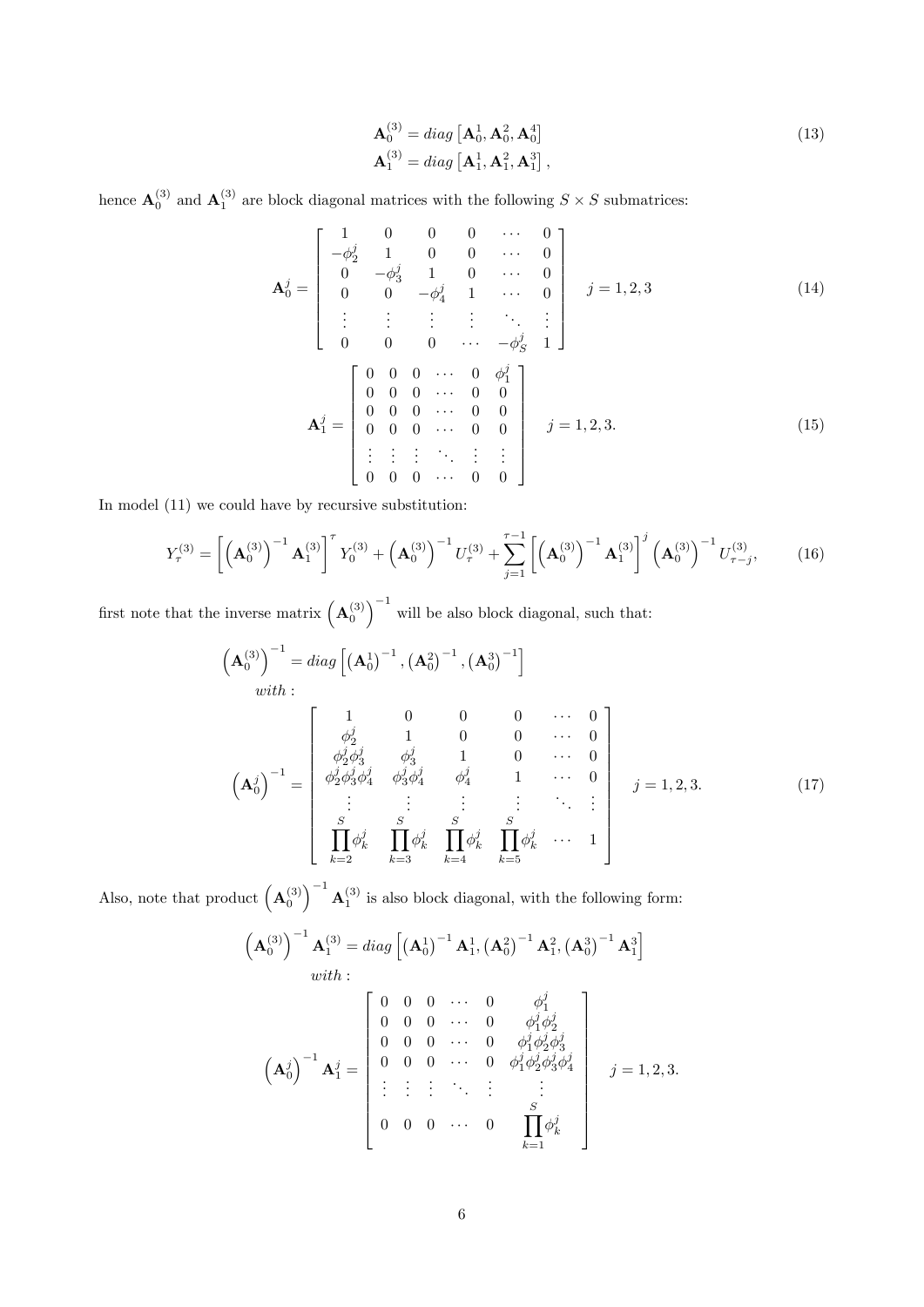Clearly, as we have PI processes the lower right element of the sub-matrices  $(\mathbf{A}_0^j)^{-1} \mathbf{A}_1^j$  are equal to  $\prod^S$  $k=1$  $\phi_k^j =$ 1. Hence, it is easy to check that matrix  $({\bf A}_0^{(3)})^{-1} {\bf A}_1^{(3)}$  is idempotent. Then it is possible to write for (16):

$$
Y_{\tau}^{(3)} = \left(\mathbf{A}_{0}^{(3)}\right)^{-1} \mathbf{A}_{1}^{(3)} Y_{0}^{(3)} + \left(\mathbf{A}_{0}^{(3)}\right)^{-1} U_{\tau}^{(3)} + \left(\mathbf{A}_{0}^{(3)}\right)^{-1} \mathbf{A}_{1}^{(3)} \left(\mathbf{A}_{0}^{(3)}\right)^{-1} \sum_{j=1}^{\tau-1} U_{\tau-j}^{(3)} \tag{18}
$$
\n
$$
\left(\mathbf{A}_{0}^{(3)}\right)^{-1} \mathbf{A}_{1}^{(3)} \left(\mathbf{A}_{0}^{(3)}\right)^{-1} = \begin{bmatrix} \mathbf{a}_{1} \mathbf{b}_{1}^{T} & 0_{S \times S} & 0_{S \times S} \\ 0_{S \times S} & \mathbf{a}_{2} \mathbf{b}_{2}^{T} & 0_{S \times S} \\ 0_{S \times S} & 0_{S \times S} & \mathbf{a}_{3} \mathbf{b}_{3}^{T} \end{bmatrix}^{T}
$$
\n
$$
\mathbf{a}_{j} = \begin{bmatrix} 1 & \phi_{2}^{j} & \phi_{2}^{j} \phi_{3}^{j} & \cdots & \prod_{s=2}^{S} \phi_{s}^{j} \\ 1 & \phi_{1}^{j} \prod_{s=2}^{S} \phi_{s}^{j} & \phi_{1}^{j} \prod_{s=3}^{S} \phi_{s}^{j} & \cdots & \phi_{1}^{j} \end{bmatrix}^{T}
$$

Note that, from (18), each of the 3 PI processes collected in the vector  $Y_{\tau}^{(3)}$  has his own stochastic trend, that is  $\mathbf{b}'_j \sum_{ }^{\tau-1}$  $k=1$  $U_{\tau-k}^j$  for  $k = 1, 2$  and 3. And also we have cointegration between the seasons of each PI process. The stochastic behavior is summarized in the following lemma.

**Lemma 2** For  $Y^{(3)}_{\tau} = \left[ Y^{1\prime}_{\tau}, Y^{2\prime}_{\tau} \right]$  $\left( \begin{matrix} \mathcal{L}^2 \end{matrix}^T, Y_\tau^3 \right)'$  defined in (11-18) and with  $\left( 1 - \psi_{1s}^j L - \cdots - \psi_{p-1,s}^j L^{p-1} \right) u_{s\tau}^j = \varepsilon_{s\tau}^j$ for  $j = 1, 2$  and 3 and  $E_{s\tau}^{(3)} = \begin{bmatrix} \varepsilon_{s\tau}^1 & \varepsilon_{s\tau}^2 & \varepsilon_{s\tau}^3 \end{bmatrix}$  is a white noise vector with positive definite variancecovariance matrix  $E\left[E_{s\tau}^{(3)}E_{s\tau}^{(3)\prime}\right]=\Sigma$  then

$$
\frac{1}{\sqrt{T}} Y_{[Tr]}^{(3)} \Rightarrow \left( \mathbf{A}_0^{(3)} \right)^{-1} \mathbf{A}_1^{(3)} \left( \mathbf{A}_0^{(3)} \right)^{-1} \Psi^{(3)} (1)^{-1} \left[ \mathbf{P} \otimes \mathbf{I}_S \right] W^{(3)} (r) \n= \begin{bmatrix}\n\mathbf{a}_1 \mathbf{b}_1' & 0_{S \times S} & 0_{S \times S} \\
0_{S \times S} & \mathbf{a}_2 \mathbf{b}_2' & 0_{S \times S} \\
0_{S \times S} & 0_{S \times S} & \mathbf{a}_3 \mathbf{b}_3'\n\end{bmatrix} \Psi^{(3)} (1)^{-1} \left[ \mathbf{P} \otimes \mathbf{I}_S \right] W^{(3)} (r) \n= \begin{bmatrix}\n\omega_1 \mathbf{a}_1 w_1 (r) & 0_{S \times S} & 0_{S \times S} \\
0_{S \times S} & \omega_2 \mathbf{a}_2 w_2 (r) & 0_{S \times S} \\
0_{S \times S} & 0_{S \times S} & \omega_3 \mathbf{a}_3 w_3 (r)\n\end{bmatrix}
$$
\n(19)

where  $\mathbf{a}_j$  and  $\mathbf{b}_j$  for  $j = 1, 2$  and 3 are defined in (18),  $W^{(3)}(r)$  is a (3S)  $\times$  1 multivariant Brownian Vector and  $w_j(r)$  for  $j = 1, 2$  and 3 are scalar Brownian motions defined in the appendix. Finally, the definition of matrix  $\Psi^{(3)}(1)$  and the scalar terms  $\omega_j$  for  $j = 1, 2$  and 3 could also be found in the appendix and **P** is a  $3 \times 3$  matrix such that  $\Sigma = PP'$ .

Lemma 2 above is a particular case of Lemma 3 in del Barrio Castro and Osborn (2008) as in Lemma 2, we only have three  $PI$  processes but on the other hand Lemma 2 is defined for a general number of seasons and the results in del Barrio Castro and Osborn (2008) are for quarterly data. Clearly, in Lemma 2 we show that between the S seasons of each PI process we have  $S - 1$  cointegration relationships and a common stochastic trend for each PI process, that is, reflected in each scalar Brownian motion  $w_i(r)$  with  $j = 1, 2$ and 3.

#### 2.3.2 One Common stochastic trend shared between the three  $PI$  processes

In the case of cointegration between  $PI$  processes we know from Lemma 1 in del Barrio Castro and Osborn (2008) that we should have Full Periodic Cointegration or Full Non-Periodic Cointegration, the latter situation is restricted to the case where all the  $PI$  processes share the same vaule for the coefficients associated to the periodic integration restriction. In the three  $PI$  system, a common stochastic trend implies the existence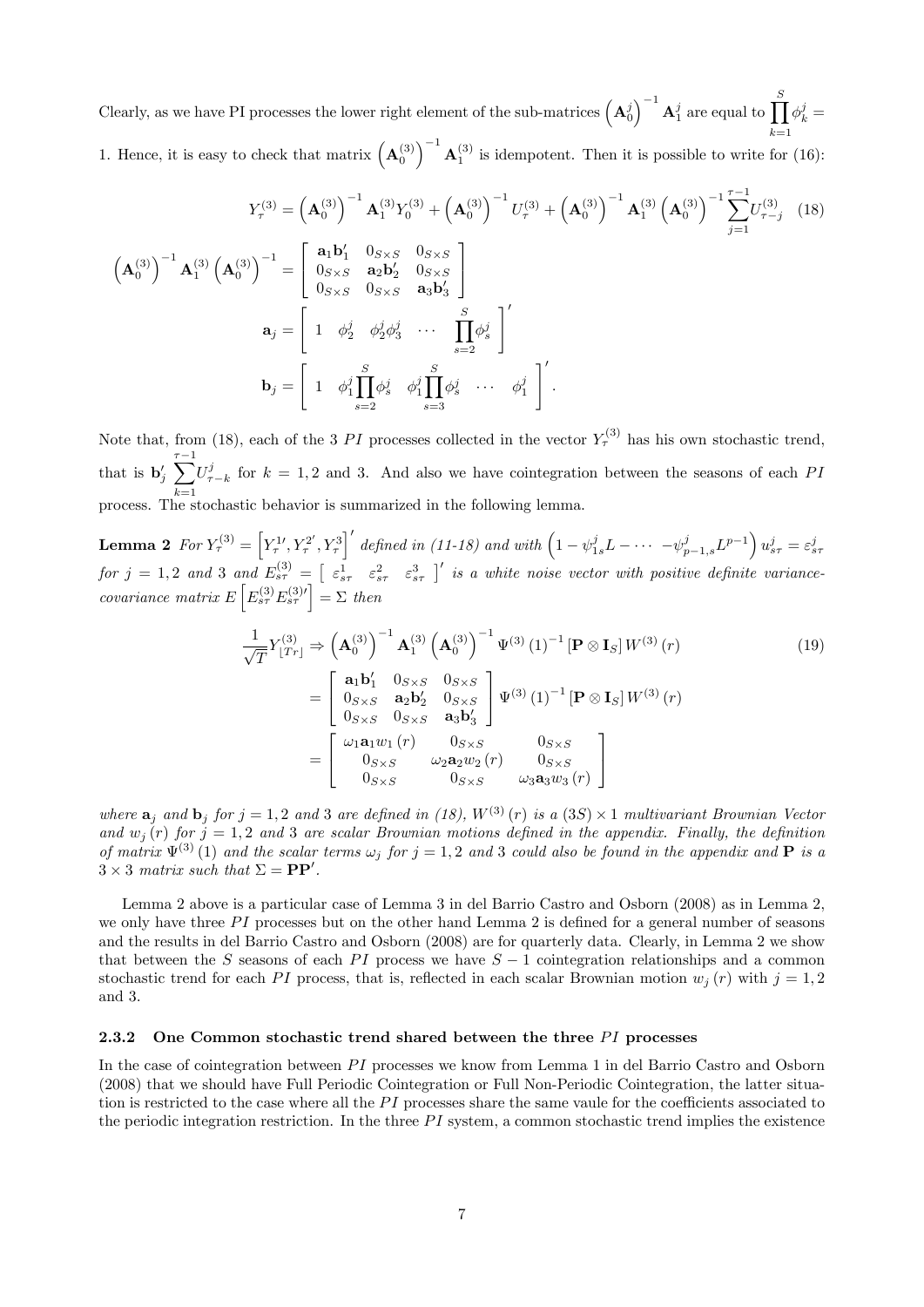of two periodic cointegration relationships. Let's consider the following situation<sup>5</sup>:

$$
y_{s\tau}^{1} = \alpha_{s} y_{s\tau}^{3} + u_{s\tau}^{1}
$$
  
\n
$$
y_{s\tau}^{2} = \beta_{s} y_{s\tau}^{3} + u_{s\tau}^{2}
$$
  
\n
$$
y_{s\tau}^{3} = \phi_{s}^{3} y_{s-1,\tau}^{3} + u_{s\tau}^{3}
$$
  
\n
$$
s = 1, 2, ..., S.
$$
  
\n(20)

with  $\alpha_s$  and  $\beta_s$  such that:

$$
\alpha_{S} = \alpha = \alpha \frac{\prod_{i=0}^{S-1} \phi_{S-i}^{3}}{\prod_{i=0}^{S-1} \phi_{S-i}^{1}} \qquad \beta_{S} = \beta = \beta \frac{\prod_{i=0}^{S-1} \phi_{S-i}^{3}}{\prod_{i=0}^{S-1} \phi_{S-i}^{2}}
$$
\n
$$
\alpha_{S-1} = \alpha \frac{\phi_{S}^{3}}{\phi_{S}^{1}} \qquad \beta_{S-1} = \beta \frac{\phi_{S}^{3}}{\phi_{S}^{2}}
$$
\n
$$
\alpha_{S-2} = \alpha \frac{\phi_{S}^{3} \phi_{S-1}^{3}}{\phi_{S}^{1} \phi_{S-1}^{1}} \qquad \beta_{S-2} = \beta \frac{\phi_{S}^{3} \phi_{S-1}^{3}}{\phi_{S}^{2} \phi_{S-1}^{2}}
$$
\n
$$
\alpha_{S-3} = \alpha \frac{\phi_{S}^{3} \phi_{S-1}^{3} \phi_{S-2}^{3}}{\phi_{S}^{1} \phi_{S-1}^{1} \phi_{S-2}^{1}} \qquad \beta_{S-2} = \beta \frac{\phi_{S}^{3} \phi_{S-1}^{3} \phi_{S-2}^{3}}{\phi_{S}^{2} \phi_{S-1}^{2} \phi_{S-2}^{2}}
$$
\n
$$
\vdots
$$
\n
$$
\alpha_{S-3} = \alpha \frac{\prod_{j=0}^{S-2} \phi_{S-i}^{3}}{\phi_{S-j}^{1} \phi_{S-i}^{1}} \qquad \beta_{S-2} = \beta \frac{\phi_{S}^{3} \phi_{S-1}^{3} \phi_{S-2}^{3}}{\phi_{S-j}^{2} \phi_{S-i}^{2}}
$$
\n
$$
\alpha_{1} = \alpha \frac{\prod_{i=0}^{S-2} \phi_{S-i}^{3}}{\prod_{i=0}^{S-2} \phi_{S-i}^{2}} \qquad \beta_{1} = \beta \frac{\prod_{i=0}^{S-2} \phi_{S-i}^{2}}{\prod_{i=0}^{S-2} \phi_{S-i}^{2}}
$$

The system (20)-(21) admits a Vector of Seasons representation like (11) with matrices  $\mathbf{A}_0^{(3)}$  and  $\mathbf{A}_1^{(3)}$  in (11) that will be as follows:

$$
\mathbf{A}_{0}^{(3)} = \begin{bmatrix} I_{S} & 0_{S \times S} & \mathbf{A}_{0}^{(y_{1})} \\ 0_{S \times S} & I_{S} & \mathbf{A}_{0}^{(y_{2})} \\ 0_{S \times S} & 0_{S \times S} & \mathbf{A}_{0}^{(y_{3})} \end{bmatrix}
$$
\n
$$
\mathbf{A}_{1}^{(3)} = \begin{bmatrix} 0_{S \times S} & 0_{S \times S} & 0_{S \times S} \\ 0_{S \times S} & 0_{S \times S} & 0_{S \times S} \\ 0_{S \times S} & 0_{S \times S} & \mathbf{A}_{1}^{(y_{3})} \end{bmatrix},
$$
\n(22)

with the  $S \times S$  submatrices  $\mathbf{A}_0^{(y_3)}$  and  $\mathbf{A}_1^{(y_3)}$ , defined equivalently as (14) and (15) that is:

$$
\mathbf{A}_0^{(y_3)} = \begin{bmatrix} 1 & 0 & 0 & 0 & \cdots & 0 \\ -\phi_2^3 & 1 & 0 & 0 & \cdots & 0 \\ 0 & -\phi_3^3 & 1 & 0 & \cdots & 0 \\ 0 & 0 & -\phi_4^3 & 1 & \cdots & 0 \\ \vdots & \vdots & \vdots & \vdots & \ddots & \vdots \\ 0 & 0 & 0 & \cdots & -\phi_5^3 & 1 \end{bmatrix} \qquad \mathbf{A}_1^{(y_3)} = \begin{bmatrix} 0 & 0 & 0 & \cdots & 0 & \phi_1^3 \\ 0 & 0 & 0 & \cdots & 0 & 0 \\ 0 & 0 & 0 & \cdots & 0 & 0 \\ \vdots & \vdots & \vdots & \ddots & \vdots & \vdots \\ 0 & 0 & 0 & \cdots & 0 & 0 \end{bmatrix} . \tag{23}
$$

 $\overline{5}$ Trought the paper, we are going to use the normalization collected for example Lütkepohl (2005) pp 250.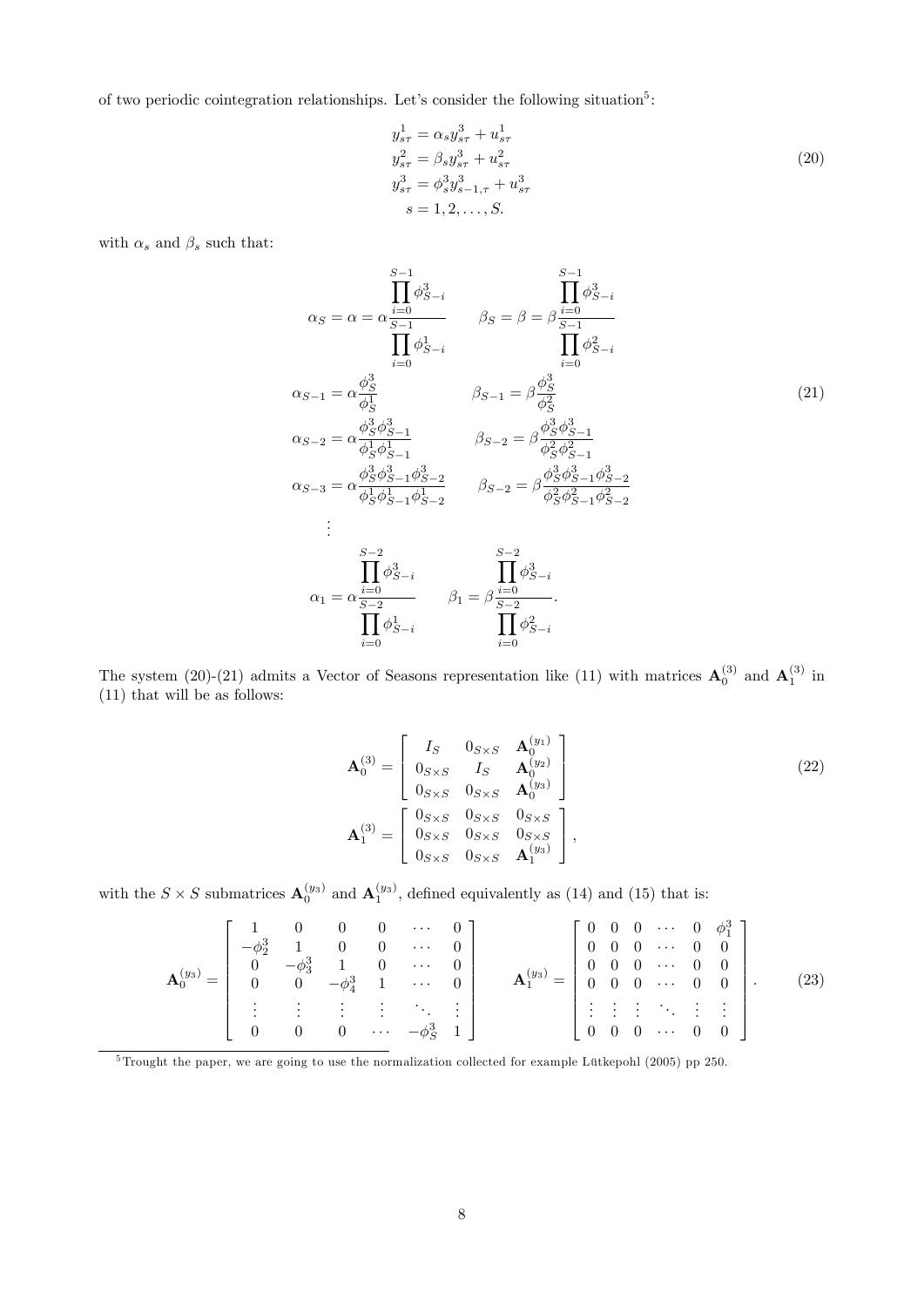Finally both the  $S \times S$  submatrices  $\mathbf{A}_0^{(y_1)}$  and  $\mathbf{A}_0^{(y_2)}$  are diagonal matrices of the form:

$$
\mathbf{A}_{0}^{(y1)} = diag\left[-\alpha_{1}, -\alpha_{2}, -\alpha_{3}, \dots, -\alpha_{S}\right]
$$
\n
$$
= diag\left[-\alpha \frac{\prod_{i=0}^{S-2} \phi_{S-i}^{3}}{\prod_{i=0}^{S-2} \phi_{S-i}^{3}}, -\alpha \frac{\prod_{i=0}^{S-4} \phi_{S-i}^{3}}{\prod_{i=0}^{S-4} \phi_{S-i}^{3}}, -\alpha \frac{\prod_{i=0}^{S-4} \phi_{S-i}^{3}}{\prod_{i=0}^{S-4} \phi_{S-i}^{1}}\right]
$$
\n
$$
\mathbf{A}_{0}^{(y2)} = diag\left[-\beta_{1}, -\beta_{2}, -\beta_{3}, \dots, -\beta_{S}\right]
$$
\n
$$
= diag\left[\frac{\prod_{i=0}^{S-2} \phi_{S-i}^{3}}{\prod_{i=0}^{S-3} \phi_{S-i}^{3}}, -\beta \frac{\prod_{i=0}^{S-4} \phi_{S-i}^{3}}{\prod_{i=0}^{S-4} \phi_{S-i}^{3}}, -\beta \frac{\prod_{i=0}^{S-4} \phi_{S-i}^{3}}{\prod_{i=0}^{S-4} \phi_{S-i}^{3}}\right].
$$
\n(24)

We could have also recursive substitution as in (16), note that, it is possible to check that the inverse of matrix  $\mathbf{A}_0^{(3)}$  in (22) will be as follows:

$$
\left(\mathbf{A}_{0}^{(3)}\right)^{-1} = \begin{bmatrix} I_S & 0_{S \times S} & -\mathbf{A}_{0}^{(y_1)} \left(\mathbf{A}_{0}^{(y_3)}\right)^{-1} \\ 0_{S \times S} & I_S & -\mathbf{A}_{0}^{(y_2)} \left(\mathbf{A}_{0}^{(y_3)}\right)^{-1} \\ 0_{S \times S} & 0_{S \times S} & \left(\mathbf{A}_{0}^{(y_3)}\right)^{-1} \end{bmatrix},
$$
\n(25)

note the inverse of sub-matrix  $\mathbf{A}_0^{(y_3)}$ , that is,  $(\mathbf{A}_0^{(y_3)})^{-1}$  is a lower triangular matrix as in (17), that is:

$$
\left(\mathbf{A}_{0}^{(y_{3})}\right)^{-1} = \begin{bmatrix} 1 & 0 & 0 & 0 & \cdots & 0 \\ \phi_{2}^{3} & 1 & 0 & 0 & \cdots & 0 \\ \phi_{2}^{3}\phi_{3}^{3} & \phi_{3}^{3} & 1 & 0 & \cdots & 0 \\ \phi_{2}^{3}\phi_{3}^{3}\phi_{4}^{3} & \phi_{3}^{3}\phi_{4}^{3} & \phi_{4}^{3} & 1 & \cdots & 0 \\ \vdots & \vdots & \vdots & \vdots & \ddots & \vdots \\ \mathbf{S} & \mathbf{S} & \mathbf{S} & \mathbf{S} \\ \prod_{k=2}^{S} \phi_{k}^{3} & \prod_{k=3}^{S} \phi_{k}^{3} & \prod_{k=4}^{S} \phi_{k}^{3} & \cdots & 1 \end{bmatrix} \tag{26}
$$

Based on the form of  $(A_0^{(3)})^{-1}$  and  $A_1^{(3)}$  in (25-22-26-24-??) it is possible to see that the product  $(A_0^{(3)})^{-1}$ Based on the form of  $(\mathbf{A}_0^{\delta})$  and  $\mathbf{A}_1^{\delta}$  in (25-22-26-24- $\ell \ell$ ) it is possible to see that the product  $(\mathbf{A}_0^{\delta}) \times$ <br> $\mathbf{A}_1^{(3)}$  has the following expression:

$$
\left(\mathbf{A}_{0}^{(3)}\right)^{-1} \times \mathbf{A}_{1}^{(3)} = \begin{bmatrix} 0_{S \times S} & 0_{S \times S} & 0_{S \times (S-1)} \mathbf{v}_{1} \\ 0_{S \times S} & 0_{S \times S} & 0_{S \times (S-1)} \mathbf{v}_{2} \\ 0_{S \times S} & 0_{S \times S} & 0_{S \times (S-1)} \mathbf{v}_{3} \end{bmatrix},\tag{27}
$$

hence all the elements of the  $(3S) \times (3S)$  matrix  $\left(\mathbf{A}_0^{(3)}\right)^{-1}$  $\times \mathbf{A}_1^{(3)}$  are equal to zero, except for its last column. This last column is the concatenation of the  $S \times 1$  vectors  $\mathbf{v}_j$   $j = 1, 2$  and 3. Where the vectors are defined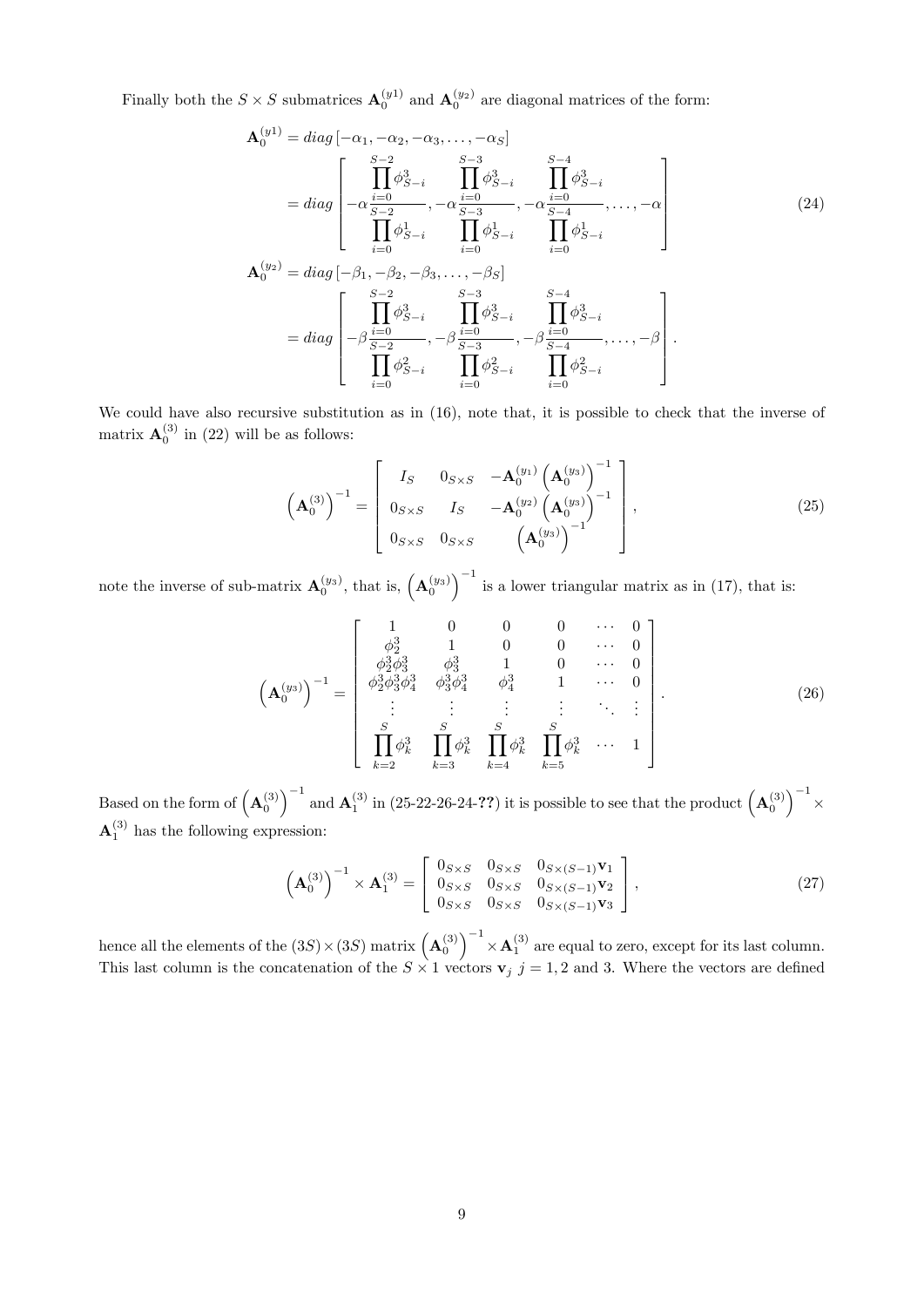as follows:

$$
\mathbf{v}_{1} = \begin{bmatrix} \alpha_{1}\phi_{1}^{3} & \alpha_{2}\phi_{1}^{3}\phi_{2}^{3} & \alpha_{3}\phi_{1}^{3}\phi_{2}^{3}\phi_{3}^{3} & \cdots & \alpha_{S}\prod_{s=1}^{S}\phi_{s}^{3} \end{bmatrix}'
$$
  
\n
$$
= \begin{bmatrix} \alpha_{1}\phi_{1}^{3} & \alpha_{2}\phi_{1}^{3}\phi_{2}^{3} & \alpha_{3}\phi_{1}^{3}\phi_{2}^{3}\phi_{3}^{3} & \cdots & \alpha_{S}\end{bmatrix}'
$$
  
\n
$$
\mathbf{v}_{2} = \begin{bmatrix} \beta_{1}\phi_{1}^{3} & \beta_{2}\phi_{1}^{3}\phi_{2}^{3} & \beta_{3}\phi_{1}^{3}\phi_{2}^{3}\phi_{3}^{3} & \cdots & \beta_{S}\prod_{s=1}^{S}\phi_{s}^{3} \end{bmatrix}'
$$
  
\n
$$
= \begin{bmatrix} \beta_{1}\phi_{1}^{3} & \beta_{2}\phi_{1}^{3}\phi_{2}^{3} & \beta_{3}\phi_{1}^{3}\phi_{2}^{3}\phi_{3}^{3} & \cdots & \beta_{S}\end{bmatrix}'
$$
  
\n
$$
\mathbf{v}_{3} = \begin{bmatrix} \phi_{1}^{3} & \phi_{1}^{3}\phi_{2}^{3} & \phi_{1}^{3}\phi_{2}^{3}\phi_{3}^{3} & \cdots & \prod_{s=1}^{S}\phi_{s}^{3} \end{bmatrix}'
$$
  
\n
$$
= \begin{bmatrix} \phi_{1}^{3} & \phi_{1}^{3}\phi_{2}^{3} & \phi_{1}^{3}\phi_{2}^{3}\phi_{3}^{3} & \cdots & 1 \end{bmatrix}'.
$$
  
\n(28)

Note that the lower left element of matrix is  $\left(\mathbf{A}_0^{(3)}\right)^{-1}$  $\times$  **A**<sup>(3)</sup> is equal to one. And due to its form, it is clear that  $\left(\mathbf{A}_0^{(3)}\right)^{-1}$  $\times$  **A**<sup>(3)</sup> is idempotent. Hence in this case we also have:

$$
Y_{\tau}^{(3)} = \left(\mathbf{A}_{0}^{(3)}\right)^{-1} \mathbf{A}_{1}^{(3)} Y_{0}^{(3)} + \left(\mathbf{A}_{0}^{(3)}\right)^{-1} U_{\tau}^{(3)} + \left(\mathbf{A}_{0}^{(3)}\right)^{-1} \mathbf{A}_{1}^{(3)} \left(\mathbf{A}_{0}^{(3)}\right)^{-1} \sum_{j=1}^{\tau-1} U_{\tau-j}^{(3)} \tag{29}
$$
\n
$$
\left(\mathbf{A}_{0}^{(3)}\right)^{-1} \mathbf{A}_{1}^{(3)} \left(\mathbf{A}_{0}^{(3)}\right)^{-1} = \begin{bmatrix} 0_{S \times S} & 0_{S \times S} & \mathbf{v}_{1} \mathbf{u}_{3}^{t} \\ 0_{S \times S} & 0_{S \times S} & \mathbf{v}_{2} \mathbf{u}_{3}^{t} \\ 0_{S \times S} & 0_{S \times S} & \mathbf{v}_{3} \mathbf{u}_{3}^{t} \end{bmatrix}
$$
\n
$$
\mathbf{u}_{3}^{'} = \begin{bmatrix} S & S & 0_{S \times S} & \mathbf{v}_{1} \mathbf{u}_{3}^{t} \\ \prod_{k=2}^{S} \phi_{k}^{3} & \prod_{k=3}^{S} \phi_{k}^{3} & \prod_{k=5}^{S} \phi_{k}^{3} & \cdots & 1 \end{bmatrix}
$$

Note that  $\mathbf{u}'_3$  is the last row of matrix  $(\mathbf{A}_0^{(y_3)})^{-1}$  (26). And it is also possible to write:

$$
\left(\mathbf{A}_{0}^{(3)}\right)^{-1}\mathbf{A}_{1}^{(3)}\left(\mathbf{A}_{0}^{(3)}\right)^{-1} = \begin{bmatrix} 0_{S\times S} & 0_{S\times S} & \alpha(\mathbf{a}_{1}\mathbf{b}_{3}') \\ 0_{S\times S} & 0_{S\times S} & \beta(\mathbf{a}_{2}\mathbf{b}_{3}') \\ 0_{S\times S} & 0_{S\times S} & \mathbf{a}_{3}\mathbf{b}_{3}' \end{bmatrix}
$$
\n
$$
\mathbf{a}_{j} = \begin{bmatrix} 1 & \phi_{2}^{j} & \phi_{2}^{j}\phi_{3}^{j} & \cdots & \prod_{s=2}^{S}\phi_{s}^{j} \\ 1 & \phi_{1}^{j} & \vdots & \vdots & \vdots \\ 1 & \phi_{1}^{j} & \vdots & \vdots & \vdots & \vdots \\ 1 & \phi_{1}^{j} & \vdots & \vdots & \vdots & \vdots & \vdots & \vdots \\ 1 & \phi_{1}^{j} & \vdots & \phi_{k}^{j} & \phi_{1}^{j} & \cdots & \phi_{1}^{j} \\ 1 & \vdots & \vdots & \vdots & \vdots & \vdots & \vdots & \vdots & \vdots \end{bmatrix}.
$$
\n(30)

Hence clearly the three PI processes share the same stochastic trend  $\mathbf{b}'_3$   $\sum_{ }^{ \tau-1}$  $k=1$  $U^3_{\tau-k}$ . As in the previous subsection, the following lemma summarizes the stochastic behavior of the vector of seasons.

**Lemma 3** For  $Y^{(3)}_{\tau} = \left[ Y^{1\prime}_\tau, Y^{2\prime}_\tau \right]$  $\left( \nabla^2 \cdot Y^3_\tau \right)'$  defined in (11-29-30) and with  $\left( 1 - \psi_{1s}^j L - \cdots - \psi_{p-1,s}^j L^{p-1} \right) u_{s\tau}^j = 0$  $\varepsilon_{s\tau}^{j}$  for  $j=1,2$  and 3 and  $E_{s\tau}^{(3)} = \begin{bmatrix} \varepsilon_{s\tau}^{1} & \varepsilon_{s\tau}^{2} & \varepsilon_{s\tau}^{3} \end{bmatrix}$  is a white noise vector with positive definite variancecovariance matrix  $E\left[E_{s\tau}^{(3)}E_{s\tau}^{(3)\prime}\right]=\sum$  then

$$
\frac{1}{\sqrt{T}}Y_{\lfloor Tr \rfloor}^{(3)} \Rightarrow \left(\mathbf{A}_{0}^{(3)}\right)^{-1}\mathbf{A}_{1}^{(3)}\left(\mathbf{A}_{0}^{(3)}\right)^{-1}\Psi^{(3)}\left(1\right)^{-1}\left[\mathbf{P}\otimes\mathbf{I}_{S}\right]W^{(3)}\left(r\right) \n= \begin{bmatrix} 0_{S\times S} & 0_{S\times S} & \alpha\left(\mathbf{a}_{1}\mathbf{b}_{3}'\right) \\ 0_{S\times S} & 0_{S\times S} & \beta\left(\mathbf{a}_{2}\mathbf{b}_{3}'\right) \\ 0_{S\times S} & 0_{S\times S} & \mathbf{a}_{3}\mathbf{b}_{3}' \end{bmatrix}\Psi^{(3)}\left(1\right)^{-1}\left[\mathbf{P}\otimes\mathbf{I}_{S}\right]W^{(3)}\left(r\right) \n= \begin{bmatrix} 0_{S\times S} & 0_{S\times S} & \alpha\omega_{3}\mathbf{a}_{1}w_{3}\left(r\right) \\ 0_{S\times S} & 0_{S\times S} & \beta\omega_{3}\mathbf{a}_{2}w_{3}\left(r\right) \\ 0_{S\times S} & 0_{S\times S} & \omega_{3}\mathbf{a}_{3}w_{3}\left(r\right) \end{bmatrix}
$$
\n(31)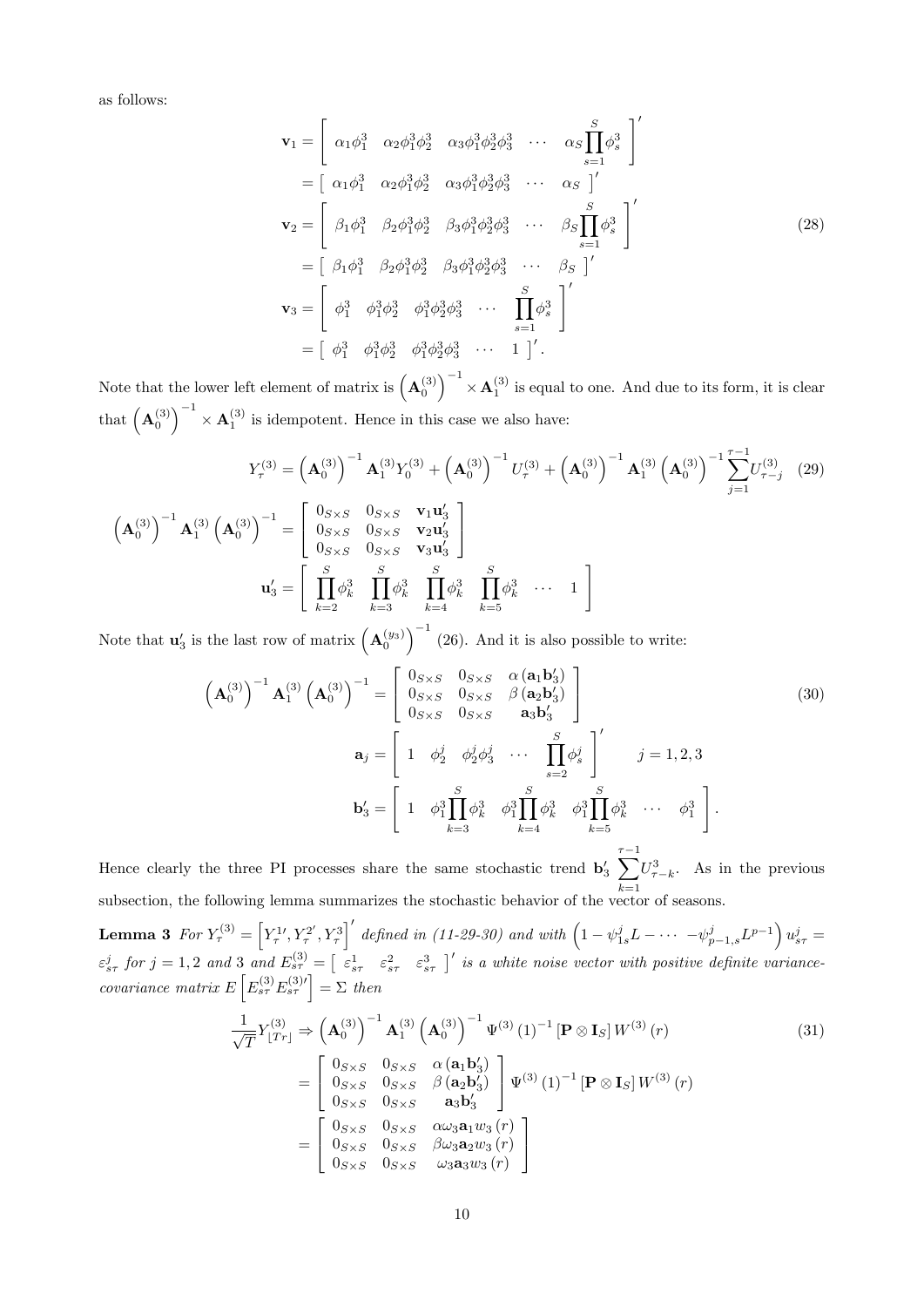where  $\mathbf{a}_j$  for  $j = 1, 2$  and 3 and  $\mathbf{b}_3$  are defined in (30),  $W^{(3)}(r)$  is a (3S)  $\times$  1 multivariant Brownian Vector and  $w_3(r)$  is a scalar Brownian motions defined in the appendix. Finally, the definition of matrix  $\Psi^{(3)}(1)$ could be also found in the appendix and  $P$  is a  $3 \times 3$  matrix as in the previous lemma.

Clearly, Lemma 3 above shows that the common stochastic trend shared by the Seasons of the three PI processes is identified with the scalar Brownian Motion  $w_3(r)$ , hence we have cointegration within the Seasons of each PI process and also between the Seasons of all the PI processes.

#### 2.3.3 Two Common stochastic trend shared between the three  $PI$  processes.

In the three  $PI$  system, two common stochastic trends imply the existence of one periodic cointegration relationship. Let consider the following situation:

$$
y_{s\tau}^{1} = \beta_{1,s} y_{s\tau}^{2} + \beta_{2,s} y_{s\tau}^{3} + u_{s\tau}^{1}
$$
  
\n
$$
y_{s\tau}^{2} = \phi_{s}^{3} y_{s-1,\tau}^{2} + u_{s\tau}^{2}
$$
  
\n
$$
y_{s\tau}^{3} = \phi_{s}^{3} y_{s-1,\tau}^{3} + u_{s\tau}^{3}
$$
  
\n
$$
s = 1, 2, ..., S.
$$
  
\n(32)

with  $\beta_{1,s}$  and  $\beta_{2,s}$  are such that:

$$
\beta_{1,S} = \beta_{1} = \beta_{1} \frac{\prod_{i=0}^{S-1} \phi_{S-i}^{2}}{\prod_{i=0}^{S-1} \phi_{S-i}} \qquad \beta_{2,S} = \beta_{2} = \beta_{2} \frac{\prod_{i=0}^{S-1} \phi_{S-i}^{3}}{\prod_{i=0}^{S-1} \phi_{S-i}} \qquad \prod_{i=0}^{S-1} \phi_{S-i}^{1}
$$
\n
$$
\beta_{1,S-1} = \beta_{1} \frac{\phi_{S}^{2}}{\phi_{S}^{1}} \qquad \beta_{2,S-1} = \beta_{2} \frac{\phi_{S}^{3}}{\phi_{S}^{1}} \qquad \beta_{2,S-2} = \beta_{2} \frac{\phi_{S}^{3} \phi_{S-1}^{3}}{\phi_{S}^{1} \phi_{S-1}^{1}} \qquad \beta_{2,S-2} = \beta_{2} \frac{\phi_{S}^{3} \phi_{S-1}^{3}}{\phi_{S}^{1} \phi_{S-1}^{1}} \qquad \beta_{1,S-3} = \beta_{1} \frac{\phi_{S}^{2} \phi_{S-1}^{2} \phi_{S-2}^{2}}{\phi_{S}^{1} \phi_{S-1}^{1} \phi_{S-2}^{1}} \qquad \beta_{2,S-2} = \beta_{2} \frac{\phi_{S}^{3} \phi_{S-1}^{3} \phi_{S-2}^{3}}{\phi_{S}^{1} \phi_{S-1}^{1} \phi_{S-2}^{1}}
$$
\n
$$
\vdots
$$
\n
$$
\beta_{1,1} = \beta_{1} \frac{\prod_{i=0}^{S-2} \phi_{S-i}^{2}}{\sum_{i=0}^{S-2} \phi_{S-i}^{2}} \qquad \beta_{2,1} = \beta_{2} \frac{\prod_{i=0}^{S-2} \phi_{S-i}^{3}}{\prod_{i=0}^{S-2} \phi_{S-i}^{1}} \qquad \prod_{i=0}^{S-2} \phi_{S-i}^{1}
$$

The system (32)-(33) admits a Vector of Seasons representation like (11) where the matrices  $\mathbf{A}_0^{(3)}$  and  $\mathbf{A}_1^{(3)}$ in (11) will be as follows:

$$
\mathbf{A}_{0}^{(3)} = \begin{bmatrix} I_{S} & \mathbf{A}_{0}^{(y_{1}y_{2})} & \mathbf{A}_{0}^{(y_{1}y_{3})} \\ 0_{S\times S} & \mathbf{A}_{0}^{(y_{2})} & 0_{S\times S} \\ 0_{S\times S} & 0_{S\times S} & \mathbf{A}_{0}^{(y_{3})} \end{bmatrix}
$$
\n
$$
\mathbf{A}_{1}^{(3)} = \begin{bmatrix} 0_{S\times S} & 0_{S\times S} & 0_{S\times S} \\ 0_{S\times S} & \mathbf{A}_{1}^{(y_{2})} & 0_{S\times S} \\ 0_{S\times S} & 0_{S\times S} & \mathbf{A}_{1}^{(y_{3})} \end{bmatrix},
$$
\n(34)

where the  $S \times S$  submatrices  $\mathbf{A}_0^{(y_3)}$  and  $\mathbf{A}_1^{(y_3)}$  are defined as in (23) and  $\mathbf{A}_0^{(y_2)}$  and  $\mathbf{A}_1^{(y_2)}$  are defined equivalently, that is: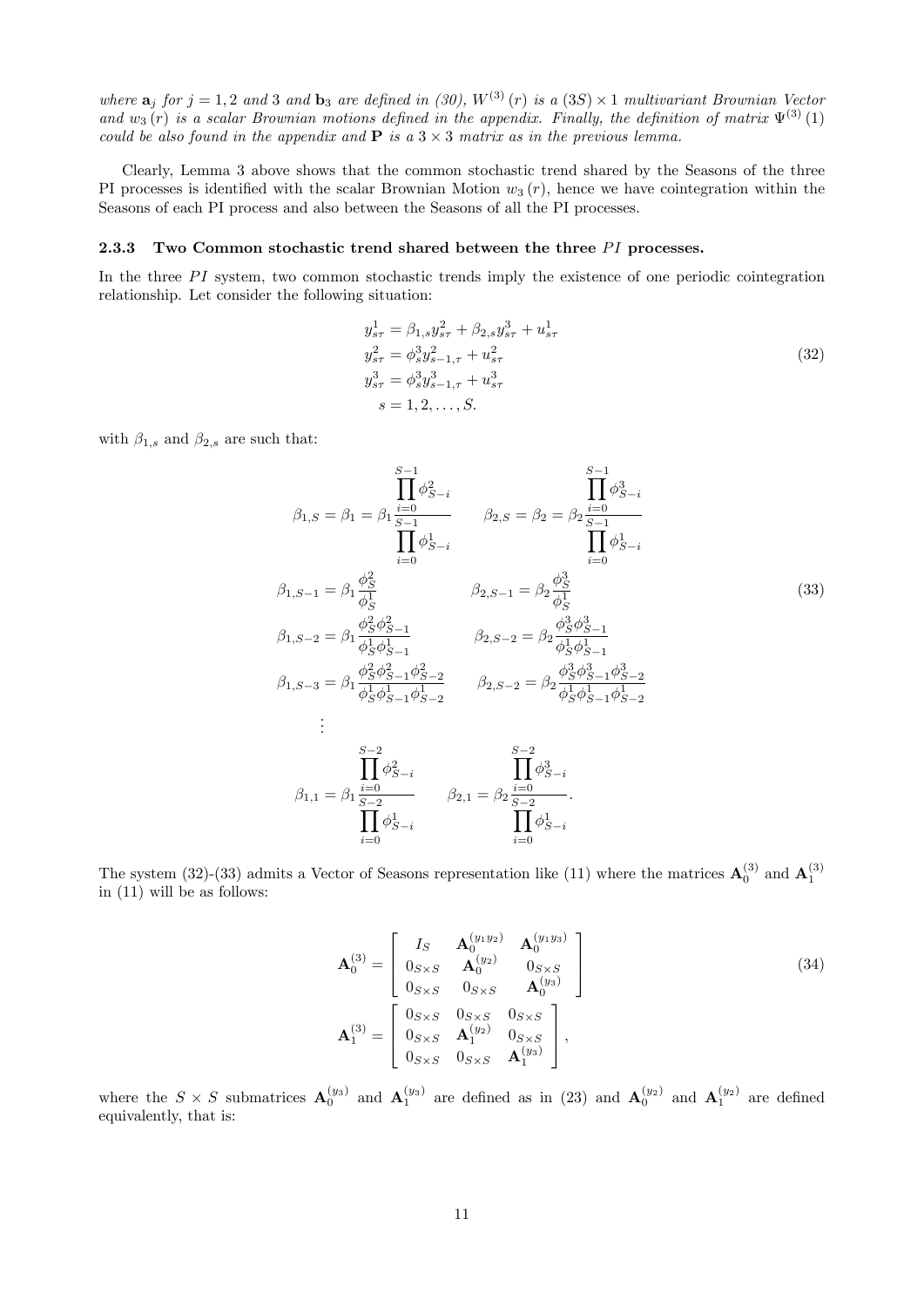$$
\mathbf{A}_{0}^{(y_{2})} = \begin{bmatrix} 1 & 0 & 0 & 0 & \cdots & 0 \\ -\phi_{2}^{2} & 1 & 0 & 0 & \cdots & 0 \\ 0 & -\phi_{3}^{2} & 1 & 0 & \cdots & 0 \\ 0 & 0 & -\phi_{4}^{2} & 1 & \cdots & 0 \\ \vdots & \vdots & \vdots & \vdots & \ddots & \vdots \\ 0 & 0 & 0 & \cdots & -\phi_{S}^{2} & 1 \end{bmatrix} \qquad \mathbf{A}_{1}^{(y_{2})} = \begin{bmatrix} 0 & 0 & 0 & \cdots & 0 & \phi_{1}^{2} \\ 0 & 0 & 0 & \cdots & 0 & 0 \\ 0 & 0 & 0 & \cdots & 0 & 0 \\ \vdots & \vdots & \vdots & \ddots & \vdots & \vdots \\ 0 & 0 & 0 & \cdots & 0 & 0 \end{bmatrix} . \qquad (35)
$$

Finally the  $S \times S$  sub-matrices  $\mathbf{A}_0^{(y_1y_2)}$  and  $\mathbf{A}_0^{(y_1y_3)}$  are diagonal matrix, defined as follows:

$$
\mathbf{A}_{0}^{(y_{1}y_{2})} = diag\left[-\beta_{11}, -\beta_{12}, -\beta_{13}, \dots, -\beta_{1S}\right]
$$
\n
$$
= diag\left[-\beta_{11} \frac{\prod_{i=0}^{S-2} \phi_{S-i}^{2}}{\prod_{j=0}^{S-3} \phi_{S-i}^{2}}, -\beta_{1} \frac{\prod_{i=0}^{S-4} \phi_{S-i}^{2}}{\prod_{i=0}^{S-3} \phi_{S-i}^{2}}, -\beta_{1} \frac{\prod_{i=0}^{S-4} \phi_{S-i}^{2}}{\prod_{i=0}^{S-4} \phi_{S-i}^{1}}, \dots, -\beta_{1}\right]
$$
\n
$$
\mathbf{A}_{0}^{(y_{1}y_{3})} = diag\left[-\beta_{21}, -\beta_{22}, -\beta_{23}, \dots, -\beta_{2S}\right]
$$
\n
$$
= diag\left[-\beta_{2} \frac{\prod_{i=0}^{S-2} \phi_{S-i}^{2}}{\prod_{i=0}^{S-3} \phi_{S-i}^{2}}, -\beta_{2} \frac{\prod_{i=0}^{S-4} \phi_{S-i}^{3}}{\prod_{i=0}^{S-4} \phi_{S-i}^{2}}, -\beta_{2} \frac{\prod_{i=0}^{S-4} \phi_{S-i}^{3}}{\prod_{i=0}^{S-4} \phi_{S-i}^{2}}, \dots, -\beta_{2}\right].
$$
\n(36)

In this case, it is also possible to use recursive substitution as in (16), note that, it is possible to check that the inverse of matrix  $\mathbf{A}_0^{(3)}$  in (34) will be as follows:

$$
\left(\mathbf{A}_{0}^{(3)}\right)^{-1} = \begin{bmatrix} I_S & -\mathbf{A}_{0}^{(y_{1}y_{2})} \left(\mathbf{A}_{0}^{(y_{2})}\right)^{-1} & -\mathbf{A}_{0}^{(y_{1}y_{3})} \left(\mathbf{A}_{0}^{(y_{3})}\right)^{-1} \\ 0_{S \times S} & \left(\mathbf{A}_{0}^{(y_{2})}\right)^{-1} & 0_{S \times S} \\ 0_{S \times S} & 0_{S \times S} & \left(\mathbf{A}_{0}^{(y_{3})}\right)^{-1} \end{bmatrix} . \tag{37}
$$

Also as mentioned previously for  $\left(\mathbf{A}_0^{(y_i)}\right)^{-1}$  with  $i=2$  and 3 we have:

$$
\left(\mathbf{A}_{0}^{(y_{i})}\right)^{-1} = \begin{bmatrix} 1 & 0 & 0 & 0 & \cdots & 0 \\ \phi_{2}^{i} & 1 & 0 & 0 & \cdots & 0 \\ \phi_{2}^{i}\phi_{3}^{i} & \phi_{3}^{i} & 1 & 0 & \cdots & 0 \\ \phi_{2}^{i}\phi_{3}^{i}\phi_{4}^{i} & \phi_{3}^{i}\phi_{4}^{i} & \phi_{4}^{i} & 1 & \cdots & 0 \\ \vdots & \vdots & \vdots & \vdots & \ddots & \vdots \\ \sum_{k=2}^{S} & \sum_{k=3}^{S} & \sum_{k=4}^{S} \phi_{k}^{i} & \prod_{k=5}^{S} \phi_{k}^{i} & \cdots & 1 \end{bmatrix} \qquad i = 2, 3.
$$
 (38)

The resulting matrix  $\left(\mathbf{A}_0^{(3)}\right)^{-1}$  $\times$  A<sub>1</sub><sup>(3)</sup>:

$$
\left(\mathbf{A}_{0}^{(3)}\right)^{-1} \times \mathbf{A}_{1}^{(3)} = \begin{bmatrix} 0_{S \times S} & 0_{S \times (S-1)} \mathbf{w}_{12} & 0_{S \times (S-1)} \mathbf{w}_{13} \\ 0_{S \times S} & 0_{S \times (S-1)} \mathbf{w}_{2} & 0_{S \times S} \\ 0_{S \times S} & 0_{S \times S} & 0_{S \times (S-1)} \mathbf{w}_{3} \end{bmatrix},
$$
\n(39)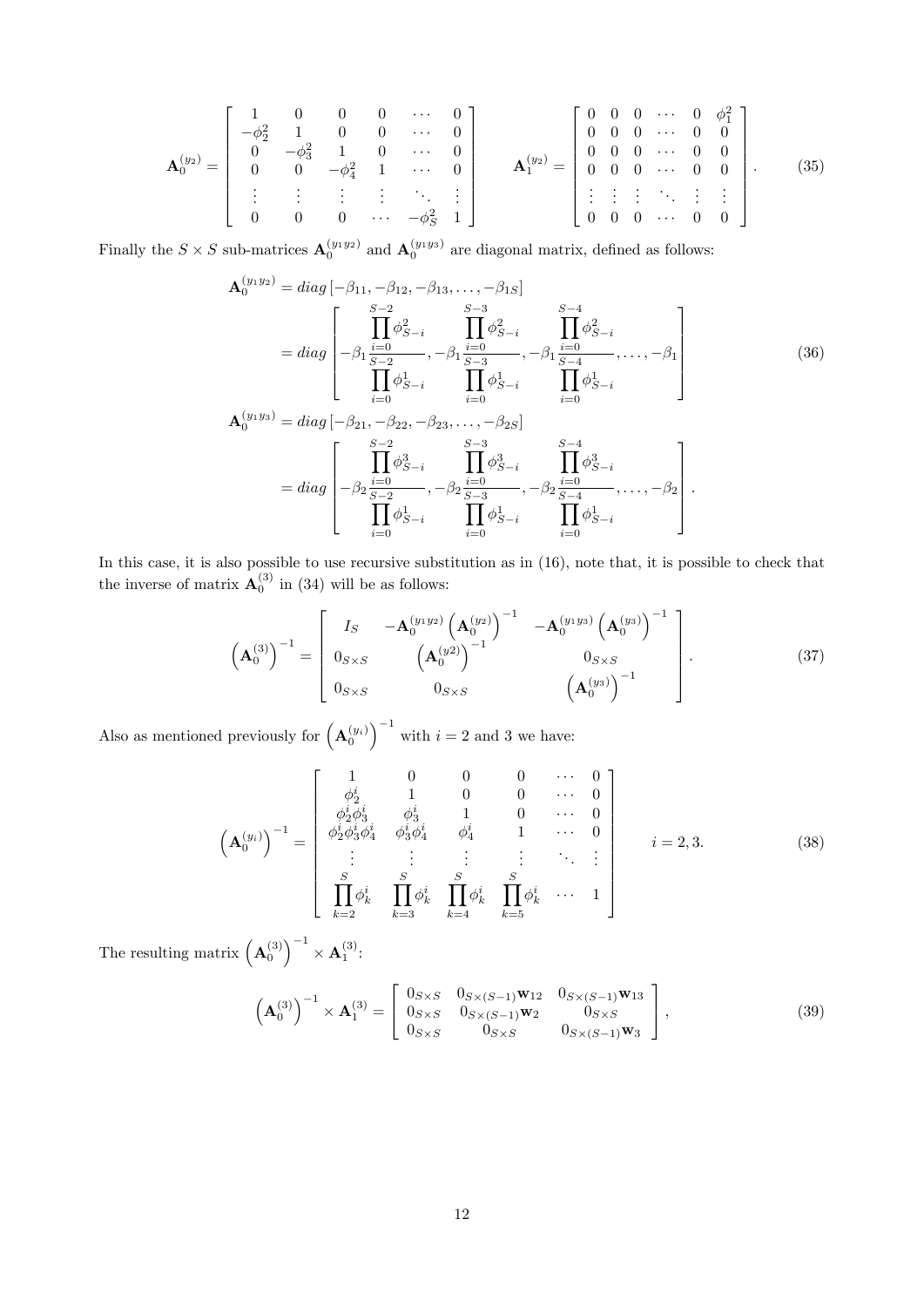hence all the elements of  $\left(\mathbf{A}_0^{(3)}\right)^{-1}$  $\times$  **A**<sup>(3)</sup> are equal to zero except for the elements of the  $S \times 1$  vectors **w**<sub>12</sub>,  $\mathbf{w}_{13}$ ,  $\mathbf{w}_2$  and  $\mathbf{w}_3$ , that are defined as follows:

$$
\mathbf{w}_{12} = \begin{bmatrix} \beta_{11}\phi_1^2 & \beta_{12}\phi_1^2\phi_2^2 & \beta_{13}\phi_1^2\phi_2^2\phi_3^2 & \cdots & \beta_{1S}\prod_{s=1}^S\phi_s^2 \\ = \begin{bmatrix} \beta_{11}\phi_1^2 & \beta_{12}\phi_1^2\phi_2^2 & \beta_{13}\phi_1^2\phi_2^2\phi_3^2 & \cdots & \beta_{1S} \end{bmatrix}' \\ \mathbf{w}_{13} = \begin{bmatrix} \beta_{21}\phi_1^3 & \beta_{22}\phi_1^3\phi_2^3 & \beta_{23}\phi_1^3\phi_2^3\phi_3^3 & \cdots & \beta_{2S}\prod_{s=1}^S\phi_s^3 \\ = \begin{bmatrix} \beta_{21}\phi_1^3 & \beta_{22}\phi_1^3\phi_2^3 & \beta_{23}\phi_1^3\phi_2^3\phi_3^3 & \cdots & \beta_{2S} \end{bmatrix}' \\ \mathbf{w}_j = \begin{bmatrix} \phi_1^j & \phi_1^j\phi_2^j & \phi_1^j\phi_2^j\phi_3^j & \cdots & \prod_{s=1}^S\phi_s^j \\ \phi_1^j & \phi_1^j\phi_2^j & \phi_1^j\phi_2^j\phi_3^j & \cdots & 1 \end{bmatrix}' \end{bmatrix}'_j = 2, 3.
$$

As in the previous section, due to the form of matrix  $(\mathbf{A}_0^{(3)})^{-1}$  $\times$  **A**<sup>(3)</sup> and noting than the last element of  $\mathbf{w}_2$  and  $\mathbf{w}_3$  are equal to one, it is possible to see that matrix  $(\mathbf{A}_0^{(3)})^{-1}$  $\times$  **A**<sup>(3)</sup> is going to be idempotent. Hence we are also able to write for (11) with  $\mathbf{A}_0^{(3)}$  and  $\mathbf{A}_1^{(3)}$  defined in (34):

$$
Y_{\tau}^{(3)} = \left(\mathbf{A}_{0}^{(3)}\right)^{-1} \mathbf{A}_{1}^{(3)} Y_{0}^{(3)} + \left(\mathbf{A}_{0}^{(3)}\right)^{-1} U_{\tau}^{(3)} + \left(\mathbf{A}_{0}^{(3)}\right)^{-1} \mathbf{A}_{1}^{(3)} \left(\mathbf{A}_{0}^{(3)}\right)^{-1} \sum_{j=1}^{\tau-1} U_{\tau-j}^{(3)} \quad (41)
$$

$$
\left(\mathbf{A}_{0}^{(3)}\right)^{-1} \mathbf{A}_{1}^{(3)} \left(\mathbf{A}_{0}^{(3)}\right)^{-1} = \begin{bmatrix} 0_{S \times S} & \mathbf{w}_{12} \mathbf{u}_{2}^{\prime} & \mathbf{w}_{12} \mathbf{u}_{3}^{\prime} \\ 0_{S \times S} & \mathbf{w}_{2} \mathbf{u}_{2}^{\prime} & 0_{S \times S} \\ 0_{S \times S} & 0_{S \times S} & \mathbf{w}_{3} \mathbf{u}_{3}^{\prime} \end{bmatrix}
$$

$$
\mathbf{u}_{i}^{\prime} = \begin{bmatrix} \sum_{k=2}^{S} \phi_{k}^{i} & \sum_{k=3}^{S} \phi_{k}^{i} & \prod_{k=4}^{S} \phi_{k}^{i} & \prod_{k=5}^{S} \phi_{k}^{i} & \cdots & 1 \end{bmatrix} \qquad i = 2, 3.
$$

It is possible to see that we could rewrite  $(A_0^{(3)})^{-1} A_1^{(3)} (A_0^{(3)})^{-1}$  in (41) as:

$$
\left(\mathbf{A}_{0}^{(3)}\right)^{-1}\mathbf{A}_{1}^{(3)}\left(\mathbf{A}_{0}^{(3)}\right)^{-1} = \begin{bmatrix} 0_{S\times S} & \beta_{1}(\mathbf{a}_{1}\mathbf{b}_{2}') & \beta_{2}(\mathbf{a}_{1}\mathbf{b}_{3}') \\ 0_{S\times S} & \mathbf{a}_{2}\mathbf{b}_{2}' & 0_{S\times S} \\ 0_{S\times S} & 0_{S\times S} & \mathbf{a}_{3}\mathbf{b}_{3}' \end{bmatrix}
$$
\n
$$
\mathbf{a}_{j} = \begin{bmatrix} 1 & \phi_{2}^{j} & \phi_{2}^{j}\phi_{3}^{j} & \cdots & \prod_{s=2}^{S} \phi_{s}^{j} \\ 1 & \phi_{1}^{k}\prod_{k=3}^{j} \phi_{k}^{k} & \phi_{1}^{k}\prod_{k=4}^{j} \phi_{k}^{k} & \phi_{1}^{k}\prod_{k=5}^{j} \phi_{k}^{k} & \cdots & \phi_{1}^{k} \end{bmatrix} \qquad j = 2, 3.
$$
\n(42)

Hence in this three PI processes system we have two common stochastic trends, that is  $\mathbf{b}'_2 \sum_{\tau-k}^{\tau-1} U_{\tau-k}^2$  and  $\mathbf{b}'_3$  $k=1$ 

 $\sum_{ }^{ \tau -1}$  $k=1$  $U^3_{\tau-k}$ . As in the previous subsection the following lemma summarize the stochastic behavior of the vector of seasons.

**Lemma 4** For  $Y^{(3)}_{\tau} = \left[ Y^{1\prime}_\tau, Y^{2\prime}_\tau \right]$  $\left( \nabla^2 \cdot Y^3_\tau \right)'$  defined in (11-41-42) and with  $\left( 1 - \psi_{1s}^j L - \cdots - \psi_{p-1,s}^j L^{p-1} \right) u_{s\tau}^j = 0$  $\varepsilon_{s\tau}^{j}$  for  $j=1,2$  and 3 and  $E_{s\tau}^{(3)} = \begin{bmatrix} \varepsilon_{s\tau}^{1} & \varepsilon_{s\tau}^{2} & \varepsilon_{s\tau}^{3} \end{bmatrix}$  is a white noise vector with positive definite variance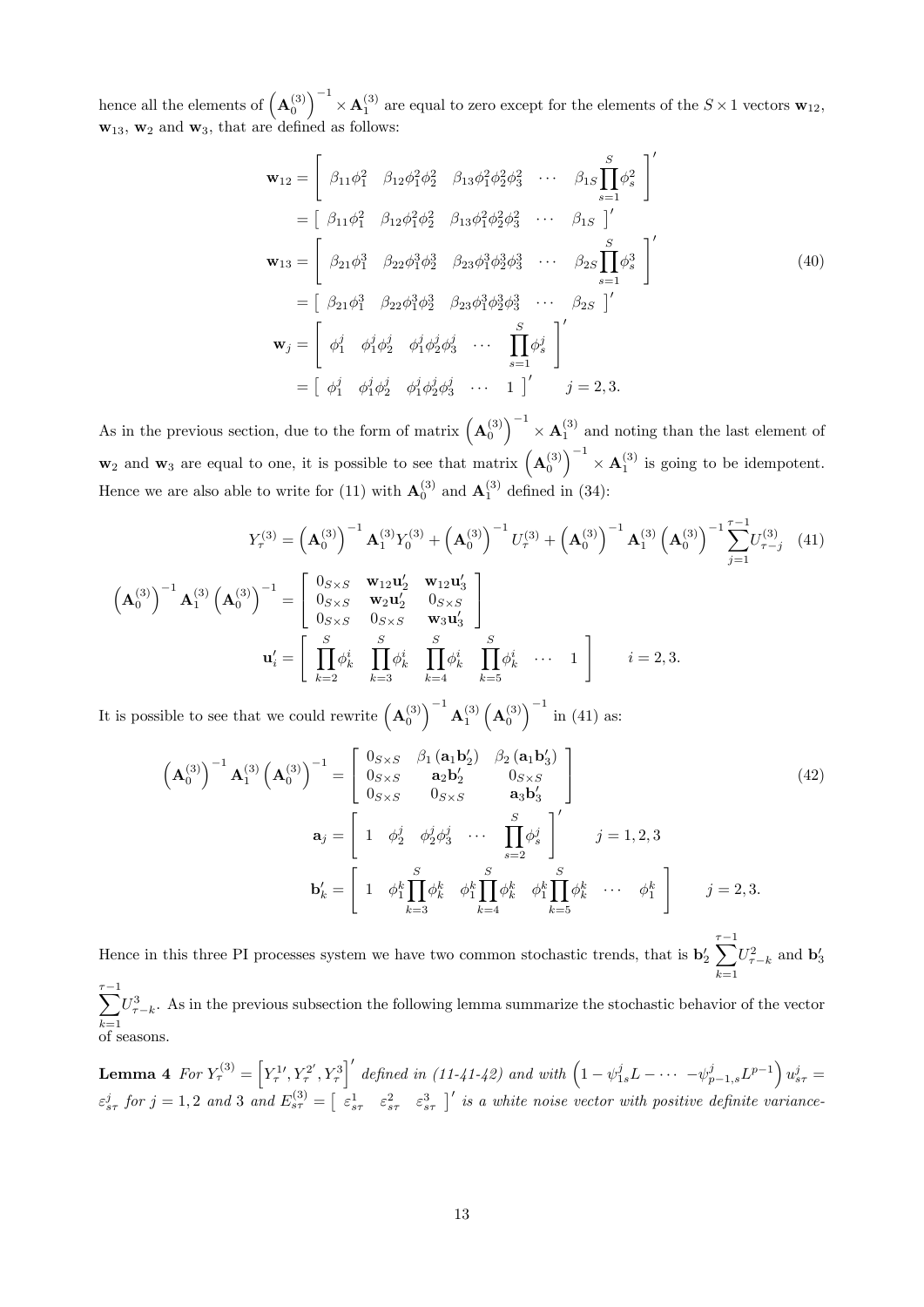covariance matrix  $E\left[E_{s\tau}^{(3)}E_{s\tau}^{(3)\prime}\right]=\Sigma$  then

$$
\frac{1}{\sqrt{T}}Y_{[Tr]}^{(3)} \Rightarrow \left(\mathbf{A}_0^{(3)}\right)^{-1}\mathbf{A}_1^{(3)} \left(\mathbf{A}_0^{(3)}\right)^{-1}\Psi^{(3)} (1)^{-1} \left[\mathbf{P} \otimes \mathbf{I}_S\right] W^{(3)} (r) \n= \begin{bmatrix} 0_{S \times S} & \beta_1 (\mathbf{a}_1 \mathbf{b}_2') & \beta_2 (\mathbf{a}_1 \mathbf{b}_3') \\ 0_{S \times S} & \mathbf{a}_2 \mathbf{b}_2' & 0_{S \times S} \\ 0_{S \times S} & 0_{S \times S} & \mathbf{a}_3 \mathbf{b}_3' \end{bmatrix} \Psi^{(3)} (1)^{-1} \left[\mathbf{P} \otimes \mathbf{I}_S\right] W^{(3)} (r) \n= \begin{bmatrix} 0_{S \times S} & \beta_1 \omega_3 \mathbf{a}_1 w_2 (r) & \beta_2 \omega_3 \mathbf{a}_1 w_3 (r) \\ 0_{S \times S} & \mathbf{a}_2 \omega_2 w_2 (r) & 0_{S \times S} \\ 0_{S \times S} & 0_{S \times S} & \omega_3 \mathbf{a}_3 w_3 (r) \end{bmatrix}
$$
\n
$$
(43)
$$

where  $\mathbf{a}_j$  for  $j = 1, 2$  and  $3$  and  $\mathbf{b}_2$  and  $\mathbf{b}_3$  are defined in (42),  $W^{(3)}(r)$  is a (3S)  $\times$  1 multivariant Brownian Vector and  $w_2(r)$  and  $w_3(r)$  are scalar Brownian motions defined in the appendix. Finally, the definition of matrix  $\Psi^{(3)}(1)$  could be also found in the appendix and **P** is a 3  $\times$  3 matrix as in the two previous lemmas.

Note that, clearly the three  $PI$  processes system of Lemma 4, is driven by two common stochastic trends, that are clearly identified with the two scalar Brownian motions  $w_2 (r)$  and  $w_3 (r)$ .

Finally, in the following section, we present our proposal to determine the cointegration rank with reduced rank regression techniques in systems of  $PI$  processes. As we will see the methodology is based on the demodulation approach proposed by del Barrio Castro, Cubadda and Osborn (2020).

## 3 Econometric Methodology

As mentioned previously our proposal is based on the demodulation approach used in del Barrio Castro, Cubadda and Osborn  $(2020)$ . In the previous section, it is clearly shown that for a particular PI process we have  $S-1$  cointegration relationships between the seasons of the PI process or equivalently there is a common stochastic trend shared by the seasons of the  $PI$  process. Clearly, in Lemmas 1 to 4, it is evident that the stochastic common trend could be identified with scalar Brownian motions, that drives the long run behavior of the seasons of each  $PI$  process in the systems of the previous section. For example, in Lemma 2 we have 3 common stochastic trends identified with the scalar Brownian motions  $w_1(r)$ ,  $w_2(r)$  and  $w_3(r)$ . These stochastic trends are adjusted to each season of the PI process by the elements of the  $S \times 1$  vectors  $a_j$ for  $j = 1, 2$  and 3. Note that the elements of the vector are the coefficients associated with the PI restriction, that is  $\prod_i \phi^j = 1$  for  $j = 1, 2$  and 3. Note also, that in Lemmas 2, 3 and 4, the stochastic trend associated

with scalar Brownian motions  $w_1(r)$ ,  $w_2(r)$  and  $w_3(r)$  in Lemma 2,  $w_3(r)$  in Lemma 3 and  $w_2(r)$  and  $w_3(r)$ 

in Lemma 3, are transmitted to each season of the three  $PI$  processes thought the elements of the vectors  $\mathbf{a}_i$  for  $j = 1, 2$  and 3.

Hence our approach is based on the simple idea of demodulating each time series by multiplying each season by the reciprocal (or inverse) of the corresponding element of vector  $a_i$ . That is, assume for a PI time series  $y_{s\tau}^j$  where the condition of PI  $\prod^S$ 

 $s=1$  $\phi_s^j = 1$  holds, and we have the  $S \times 1$  vector  $\mathbf{a}_j =$  $\sqrt{ }$  $\overline{\phantom{a}}$ 

 $\left[\begin{array}{cccc} \mathbf{a}_j^1 & \mathbf{a}_j^2 & \mathbf{a}_j^3 & \cdots & \mathbf{a}_j^S \end{array}\right]' =$  $1 \quad \phi_2^j \quad \phi_2^j \phi_3^j \quad \cdots \quad \prod^S$  $s=2$  $\phi_s^j$ . Our demodulation approach consists in mul-

tiply each observation of the PI time series  $y_{s\tau}^j$  by the corresponding reciprocal of  $a_j^s$ , that is  $(a_j^s)^{-1}$ , and work with the new time series  $\tilde{y}_{s\tau}^j = (\mathbf{a}_j^s)^{-1} y_{s\tau}^j$ . Clearly, our approach implies knowledge of the coefficients associated with the PI restriction  $\prod \phi^j_s = 1$ . This limitation could be easily solved with a test of Periodic S

s=1 Integration, like the Likelihood Ratio test of Periodic Integration proposed by Boswijk and Franses (1996) and the multivariant proposal of Franses  $(1994)^6$ . In this paper, we will use the Boswijk and Franses  $(1996)$ test instead of the proposal by Franses (1994), as the latter has overparametrization problems (for quarterly data you need to run de Johansen procedure with four time series, that is, each quarter is treated as a

<sup>6</sup>Although a non-parametric tests to the the null of Periodic integration where proposed by del Barrio Castro and Osborn  $(2011,2012)$ , these tests are not valid for our approach as the test do not need an estimation of the coefficients associated with the Periodic Integration restriction.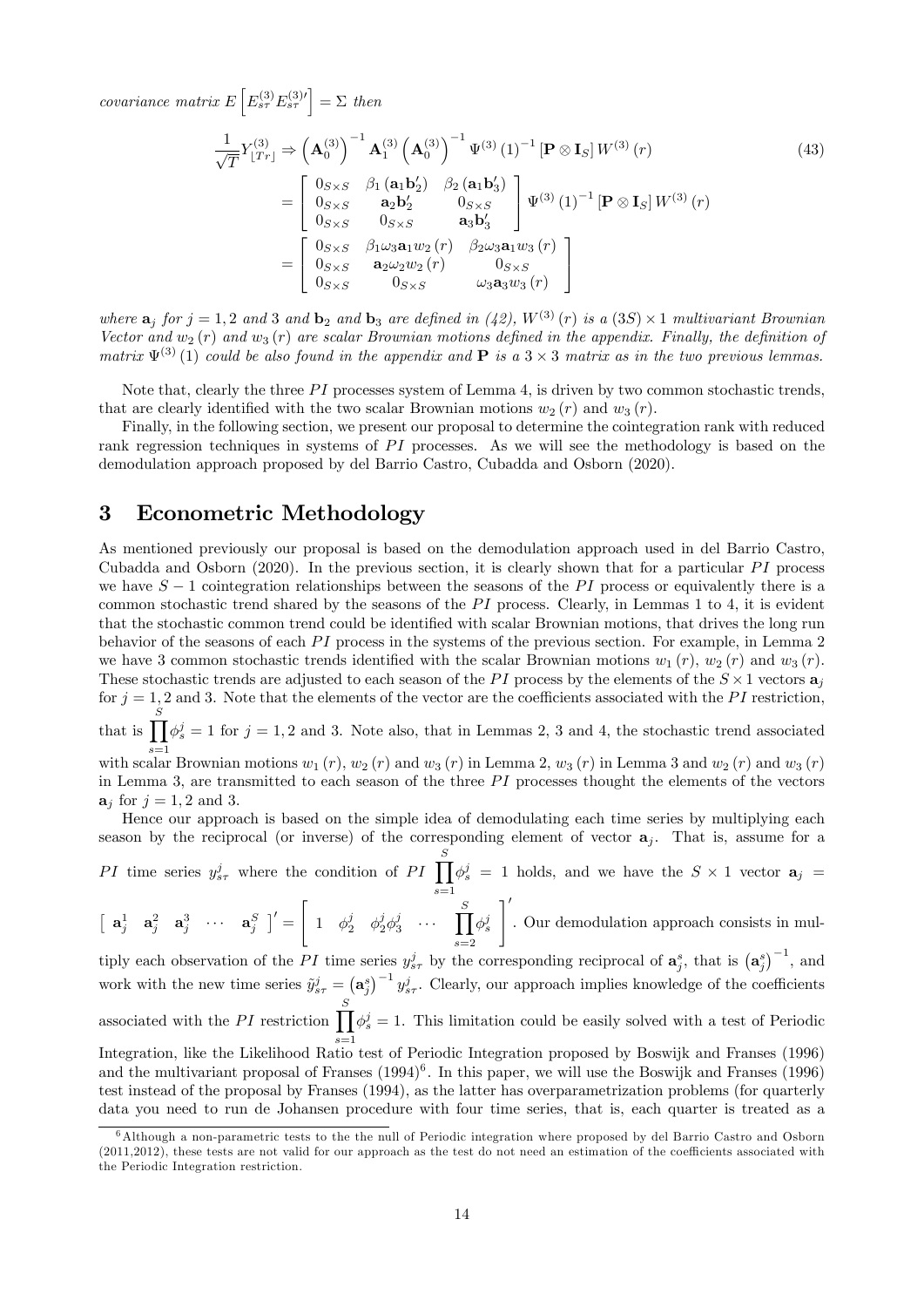different time series). If we want to determine the cointegration rank between  $PI$  processes, a previous and necessary condition is to test (or be sure) that all the analyzed time series behave like  $PI$  processes. Hence, we could take advantage of this initial step and use it to obtain information about the values of the

parameters associated with the PI condition (that is  $\prod_{i=1}^{S}$  $\phi_s^j=1$ ).

To summarize our approach consists in the following steps:

Test for Periodic integration using the Boswijk and Franses (1996) Likelihood Ratio test. And retain the

values of the fitted coefficients associated to vector  $\mathbf{a}_j = \begin{bmatrix} \mathbf{a}_j^1 & \mathbf{a}_j^2 & \mathbf{a}_j^3 & \cdots & \mathbf{a}_j^S \end{bmatrix}' =$  $\sqrt{ }$  $1 \quad \phi_2^j \quad \phi_2^j \phi_3^j \quad \cdots \quad \prod^S$  $s=2$  $\phi_s^j$ 

 $\overline{\phantom{a}}$ .

- Obtain the  $\tilde{y}_{s\tau}^j = (\mathbf{a}_j^s)^{-1} y_{s\tau}^j$  based on the estimation of the elements of  $\mathbf{a}_j$  in the previous step.
- Finally include the demodulated time series  $\tilde{y}_{s\tau}^j$  in the usual Johansen procedure. And determine the cointegration rank.

Note that we could use the usual critical values of the Johansen procedure. Also, it is important to note, that our approach has a clear advantage over the Boswijk and Franses (1995) and del Barrio Castro and Osborn (2008) as these methods do not allow us to determine the cointegration rank between a set of PI time series. Finally, we do not need to use a Periodic VAR framework and GMM jointly with reduced rank regression techniques as in Kleibergen and Franses (1999).

In the next section, we present results of a Monte Carlo experiment that clearly show that our approach works fine.

## 4 Monte Carlo

For our Monte Carlo experiment, we use a three variables approach like in subsections 2.3.1, 2.3.2 and 2.3.3. We explore the three situations presented in subsections 2.3.1 (Lemma 2), 2.3.2 (Lemma 3) and 2.3.3 (Lemma 4). That is, a situation with no cointegration between three  $PI$  processes, one common stochastic trend shared by three PI processes (that is, two periodic cointegration relationship between three  $PI$  processes) and finally two common stochastic trends shared by three  $PI$  processes (that is, one periodic cointegration relationship between three  $PI$  processes).

#### 4.1 No Cointegration

We consider the three  $PI$  processes with no cointegration like in subsection 2.3.1, that is:

$$
y_{s\tau}^1 = \phi_s^1 y_{s-1,\tau}^1 + u_{s\tau}^1
$$
  
\n
$$
y_{s\tau}^2 = \phi_s^2 y_{s-1\tau}^2 + u_{s\tau}^2
$$
  
\n
$$
y_{s\tau}^3 = \phi_s^3 y_{s-1,\tau}^3 + u_{s\tau}^3
$$
  
\n
$$
s = 1, 2, 3 \text{ and } 4
$$
  
\n
$$
\tau = 1, 2, ..., N
$$
 (44)

with the following combinations of the parameters:

|                                  |          |               |                     | Table    |               |                         |         |          |            |
|----------------------------------|----------|---------------|---------------------|----------|---------------|-------------------------|---------|----------|------------|
|                                  |          | $\varphi_{2}$ | $\varphi_{\bar{3}}$ |          | $\varphi_{2}$ | $\varphi_{\bf \bar{3}}$ |         |          | $\phi_3^3$ |
| $\imath$                         | $1.05\,$ |               | 0.9                 | $1.05\,$ | 0.9           |                         | $0.9\,$ | $1.05\,$ |            |
| . .<br>$\imath\imath$            | $1.2\,$  | $0.8\,$       |                     | 1.2      |               | $0.8\,$                 |         | 1.2      | 0.8        |
| $\cdots$<br>$\imath\imath\imath$ | $0.8\,$  | $0.5\,$       | $0.6\,$             | $0.8\,$  | 0.6           | $\rm 0.5$               | $0.6\,$ | 0.8      | 0.5        |
| iv                               | $0.5\,$  | 1.2           |                     | 0.5      |               | ച                       |         | 0.5      | 19         |

Note that in table 1 we only provide the value of the first three parameters for each process, the non reported parameter, that is,  $\phi_4^j$  for  $j = 1, 2$  and 3, will be such that the PI condition holds, hence we will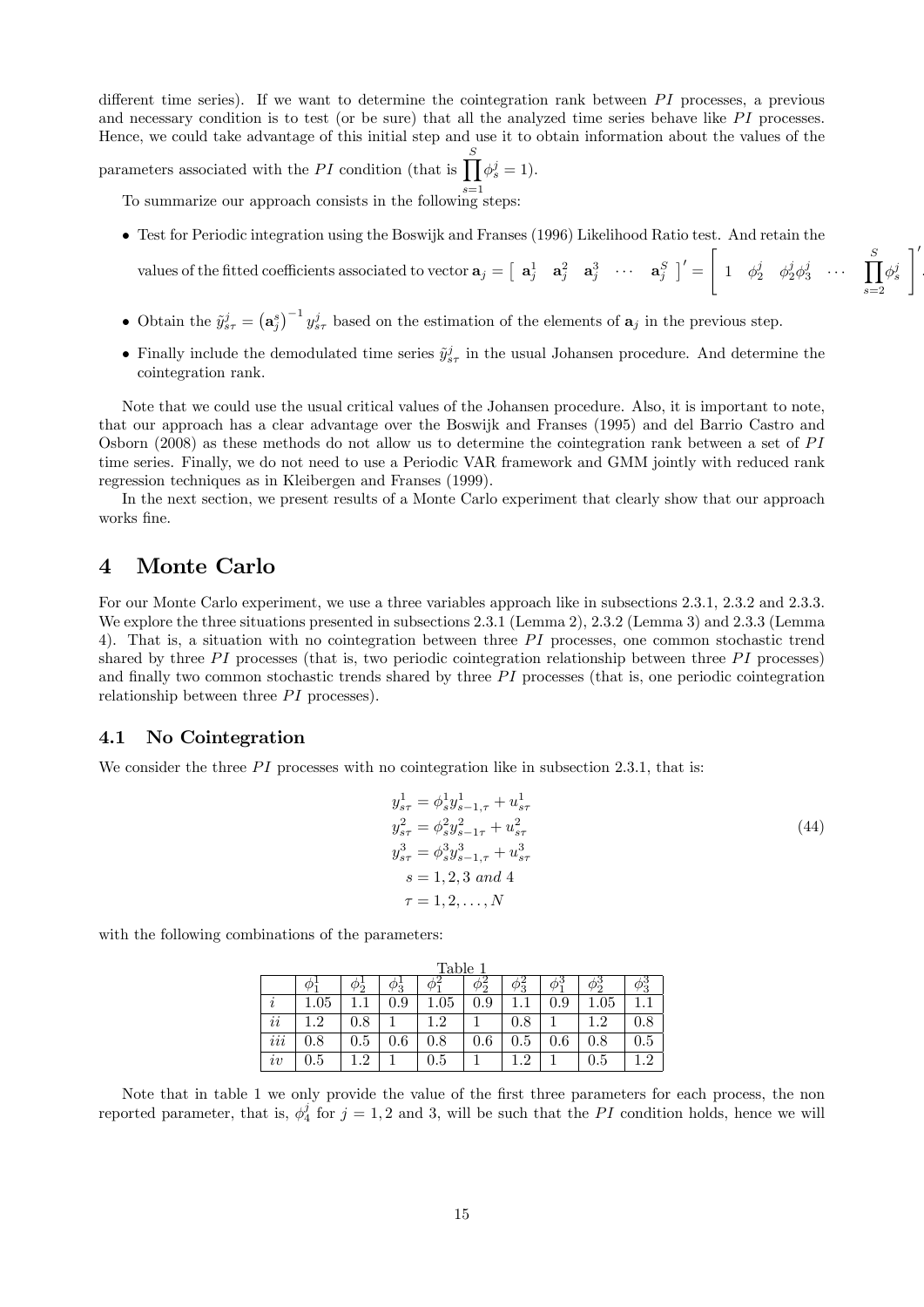have  $\phi_4^j = 1/(\phi_1^j \phi_2^j \phi_3^j)$ . Also for the innovations  $u_{s\tau}^j$  we consider the following three possibilities:

(1) 
$$
u_{s\tau}^j = \varepsilon_{s\tau}^j
$$
  
\n(2)  $u_{s\tau}^j = \varepsilon_{s\tau}^j - \theta \varepsilon_{s-1,\tau}^j$   $\theta = \{0.5, 0.8\}$   
\n(3)  $u_{s\tau}^j = \phi u_{s-1,\tau}^j + \varepsilon_{s\tau}^j$   $\phi = \{0.5, 0.8\}$   
\n(45)  $j = 1, 2, 3$ .

where  $E_{s\tau}^{(3)} = \begin{bmatrix} \varepsilon_{s\tau}^1 & \varepsilon_{s\tau}^2 & \varepsilon_{s\tau}^3 \end{bmatrix}'$  is a white noise vector with positive definite variance-covariance matrix  $E\left[E_{s\tau}^{(3)}E_{s\tau}^{(3)\prime}\right]=\Sigma.$  With the following three possibilities for  $\Sigma$ :

$$
(a) \quad \Sigma_1 = \begin{bmatrix} 1 & 0 & 0 \\ 0 & 1 & 0 \\ 0 & 0 & 1 \end{bmatrix}
$$

$$
(b) \quad \Sigma_2 = \begin{bmatrix} 1 & 0.8 & 0.3 \\ 0.8 & 1 & 0.5 \\ 0.3 & 0.5 & 1 \end{bmatrix}
$$

$$
(b) \quad \Sigma_3 = \begin{bmatrix} 1 & 0.8 & 0.95 \\ 0.8 & 1 & 0.8 \\ 0.95 & 0.8 & 1 \end{bmatrix}.
$$
 (46)

We consider quarterly data, that is  $S = 4$ , and we consider the following possibilities about the total number of year  $N = 50$ , 100, 200 and 500. Finally, all the results are obtained with 10.000 replications.

The results are collected in tables 2.A, 2.B and 2.C. Table 2.A collects the results obtained for white noise innovation and AR(1) innovation with  $\phi = 0.5$ . Table 2.B collects the results obtained for AR(1) innovation with  $\phi = 0.8$  and a MA(1) innovation with  $\theta = 0.5$ . Finally, table 2.C collects the results obtained with a MA(1) innovation with  $\theta = 0.8$ . The columns labelled with i, ii, iii and iv refer to the values of the coefficients  $\phi_1^j$ ,  $\phi_2^j$  and  $\phi_3^j$  for  $j = 1, 2, 3$  collected in Table 1. Finally, the labels  $\Sigma_1$ ,  $\Sigma_2$  and  $\Sigma_3$  refer to three options of the variance covariance matrix  $E\left[E_{s\tau}^{(3)}E_{s\tau}^{(3)\prime}\right]$  (46) used in the Monte-Carlo experiments.

As mentioned in the econometric strategy section, we first apply to all the time series the LR test by Boswijk and Franses (1996) and retain the fitted values of  $\hat{\phi}_1^j$ ,  $\hat{\phi}_2^j$ ,  $\hat{\phi}_3^j$  and  $\hat{\phi}_4^j$  for  $j = 1, 2, 3$  under the restriction  $\int_{0}^{4} \hat{\phi}_{s}^{j} = 1$ . For case (1) in (45) to compute the LR test we fit a restricted and unrestricted PAR(1) and also

 $s=1$ the order pf the VAR in the Johansen procedure is set to 1. For case (2) in (45) the order of the PAR and VAR is 5 in the case of  $\theta = 0.5$ , and for  $\theta = 0.8$  the PAR is of order 5 and for the VAR we obtain results for order 5 and 10. Finally, for case (2) in (45) both the PAR and VAR the order is 2. In the two remaining sections, the order of the PAR and VAR models fitted will be as defined here.

Clearly, the results of table 2.A, show that with white noise innovation the Johansen method applied to the "demodulated" time series works fine in detecting that we do not have cointegration between the three PI processes. And the results are very similar in the three scenarios about the Variance-Covariance Matrix of the  $E\left[E_{s\tau}^{(3)}E_{s\tau}^{(3)\prime}\right]=\Sigma$ . In the lower part of table 2.A we have the result with innovation following an AR(1) with  $\phi = 0.5$ , in this case we observe that the performance of the tests is very similar to the case of the white noise innovation, overall the Johansen procedure correctly detects the absence of cointegration between the three PI processes. The only difference observed if we compare the two panels of table 2.A is that in the case of  $\phi = 0.5$ , there is a slight over-size of the Johansen test for  $r_0 = 0$  compared with the white noise innovation. Finally, the over-size situation is solved as the sample increases. In Table 2.B we have the results for an AR(1) innovation with  $\phi = 0.8$  in the upper panel of the table and with a MA(1) innovation with  $\theta = 0.5$  in the lower panel. Overall the performance of the Johansen procedure does a good job in detecting the cointegration rank. We observe an over-size for  $\phi = 0.8$  bigger than with  $\phi = 0.5$  and in some cases this situation is not totally solved as the sample size increased. In the case of  $\theta = 0.5$  the observed over-size is even smaller than with  $\phi = 0.5$ . Table 2.c collects the results for a MA(1) innovation with  $\theta = 0.8$ , with an augmentation of 5 lags in the upper panel and 10 lags in the lower panel. Clearly, the use of 5 lags is not enough and in order to have a similar performance to the case of the  $MA(1)$  innovation with  $\theta = 0.5$  we need to use 10 lags. Overall we could say that the Johansen procedure applied to the pseudo-demodulated time series does a good job detecting the absence of cointegration between the three PI processes.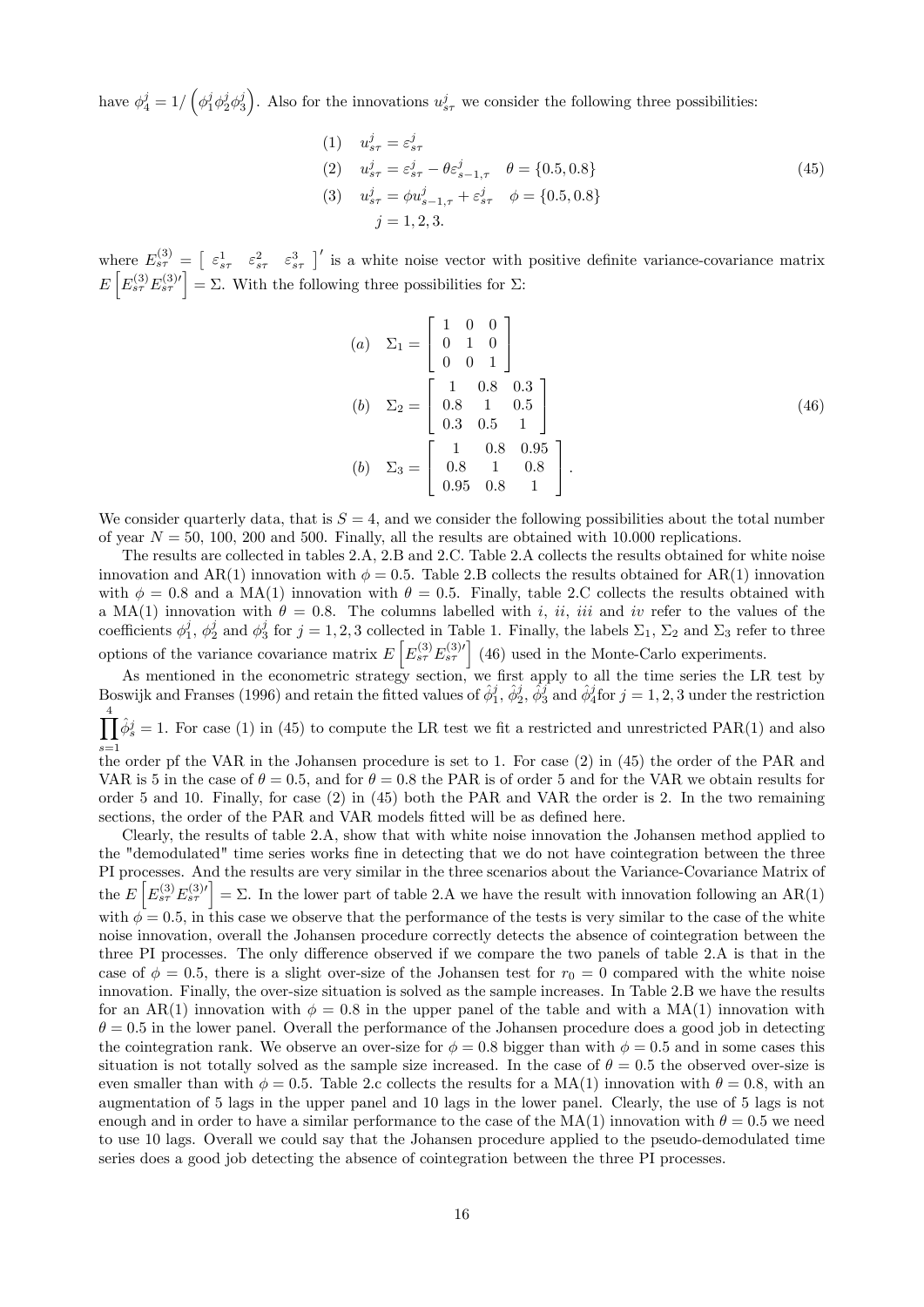### 4.2 One Periodic Cointegration Relationship

Compatible with subsection 2.3.3, here we explore the situation with three PI processes, with one Periodic long-run relationship or equivalently, a system of three PI processes ruled by two common stochastic trends, see Lemma 4. Hence we have a situation like in (32)-(33) with  $S = 4$ ,  $\beta_1 = \beta_2 = 1$ . As in the previous subsection the values for  $\phi_1^j$ ,  $\phi_2^j$  and  $\phi_3^j$  for  $j = 1, 2, 3$  with  $\phi_4^j = 1/\left(\phi_1^j \phi_2^j \phi_3^j\right)$  for  $j = 1, 2, 3$  are collected in Table 1. Hence we have:

$$
y_{s\tau}^{1} = \beta_{1,s} y_{s\tau}^{2} + \beta_{2,s} y_{s\tau}^{3} + u_{s\tau}^{1}
$$
  
\n
$$
y_{s\tau}^{2} = \phi_{s}^{3} y_{s-1,\tau}^{2} + u_{s\tau}^{2}
$$
  
\n
$$
y_{s\tau}^{3} = \phi_{s}^{3} y_{s-1,\tau}^{3} + u_{s\tau}^{3}
$$
  
\n
$$
s = 1, 2, ..., 4.
$$
  
\n
$$
\beta_{1,4} = 1
$$
  
\n
$$
\beta_{1,3} = \frac{\phi_{4}^{2}}{\phi_{4}^{1}}
$$
  
\n
$$
\beta_{1,2} = \frac{\phi_{4}^{2} \phi_{4}^{2}}{\phi_{4} \phi_{4}^{1}}
$$
  
\n
$$
\beta_{2,3} = \frac{\phi_{4}^{3}}{\phi_{4}^{1}}
$$
  
\n
$$
\beta_{1,4} = \frac{\phi_{4}^{2} \phi_{3}^{2}}{\phi_{4}^{2} \phi_{4}^{2}}
$$
  
\n
$$
\beta_{2,5-2} = \beta_{2} \frac{\phi_{4}^{3} \phi_{3}^{3}}{\phi_{4}^{1} \phi_{3}^{1}}
$$
  
\n
$$
\beta_{1,1} = \frac{\phi_{4}^{2} \phi_{3}^{2} \phi_{2}^{2}}{\phi_{4}^{1} \phi_{4}^{1} \phi_{3}^{1} \phi_{2}^{1}}
$$
  
\n
$$
\beta_{2,5-2} = \beta_{2} \frac{\phi_{4}^{3} \phi_{3}^{3} \phi_{2}^{3}}{\phi_{4}^{1} \phi_{3}^{1} \phi_{2}^{1}}
$$

With  $u_{s\tau}^1$ ,  $u_{s\tau}^2$  and  $u_{s\tau}^3$  with the four possibilities collected in (45) and also with the three cases considered in (46) for  $E\left[E_{s\tau}^{(3)}E_{s\tau}^{(3)\prime}\right]=\Sigma$ . Finally, we use the same sample sizes and number of replications as in the previous subsection. The results are collected in tables 3.a, 3.b and 3.c with the same organization in terms of the different schemes of serial correlation that in the previous section. Overall we could say that the Johansen procedure does a good job determining that the three PI processes share two common stochastic trends and that we have one periodic cointegration relationship between the three PI processes. In tables 3.a to 3.c we observe the same kind of over-size for  $r_0 = 1$  than in tables 2.a to 2.c for  $r_0 = 0$ .

## 4.3 Two Periodic Cointegration Relationships

Finally compatible with subsection 2.3.2, here we explore the situation with three PI processes, with two Periodic long-run relationships or equivalently, a system of three PI processes ruled by one common stochastic trend, see Lemma 3. Hence we have a situation like in (20)-(21) with  $S = 4$ ,  $\beta = \alpha = 1$ , as in the previous two cases the values for  $\phi_1^j$ ,  $\phi_2^j$  and  $\phi_3^j$  for  $j = 1, 2, 3$  with  $\phi_4^j = 1/\left(\phi_1^j \phi_2^j \phi_3^j\right)$  for  $j = 1, 2, 3$  are collected in Table 1. Hence we have:

$$
y_{s\tau}^{1} = \alpha_{s} y_{s\tau}^{3} + u_{s\tau}^{1}
$$
  
\n
$$
y_{s\tau}^{2} = \beta_{s} y_{s\tau}^{3} + u_{s\tau}^{2}
$$
  
\n
$$
y_{s\tau}^{3} = \phi_{s}^{3} y_{s-1,\tau}^{3} + u_{s\tau}^{3}
$$
  
\n
$$
s = 1, 2, ..., 4.
$$
  
\n
$$
\alpha_{4} = 1 \qquad \beta_{4} = 1
$$
  
\n
$$
\alpha_{3} = \frac{\phi_{4}^{3}}{\phi_{4}^{1}}
$$
  
\n
$$
\beta_{4} = 1 \qquad \beta_{4} = 1
$$
  
\n
$$
\alpha_{5} = \frac{\phi_{4}^{3}}{\phi_{4}^{1}}
$$
  
\n
$$
\beta_{6} = \frac{\phi_{4}^{3}}{\phi_{4}^{2}}
$$
  
\n
$$
\alpha_{7} = \frac{\phi_{4}^{3} \phi_{3}^{3} \phi_{2}^{3}}{\phi_{4}^{1} \phi_{3}^{1}}
$$
  
\n
$$
\beta_{1} = \frac{\phi_{4}^{3} \phi_{3}^{3} \phi_{2}^{3}}{\phi_{4}^{2} \phi_{3}^{2} \phi_{2}^{2}}
$$
  
\n
$$
\beta_{1} = \frac{\phi_{4}^{3} \phi_{3}^{3} \phi_{2}^{3}}{\phi_{4}^{2} \phi_{3}^{2} \phi_{2}^{2}}
$$
  
\n
$$
\beta_{1} = \frac{\phi_{4}^{3} \phi_{3}^{3} \phi_{2}^{3}}{\phi_{4}^{2} \phi_{3}^{2} \phi_{2}^{2}}
$$

:

We consider the same options for the innovations  $u_{s\tau}^1$ ,  $u_{s\tau}^2$  and  $u_{s\tau}^3$  and the variance covariance matrix  $E\left[E_{s\tau}^{(3)}E_{s\tau}^{(3)\prime}\right]=$  $\Sigma$  that in the two previous subsections. Finally, the sample size and number of replications as in the two previous subsections as well. The results are collected in tables 4.a, 4.b and 4.c, following the same structure about the serial correlation that in the two sets of tables of the previous subsection. In general terms we could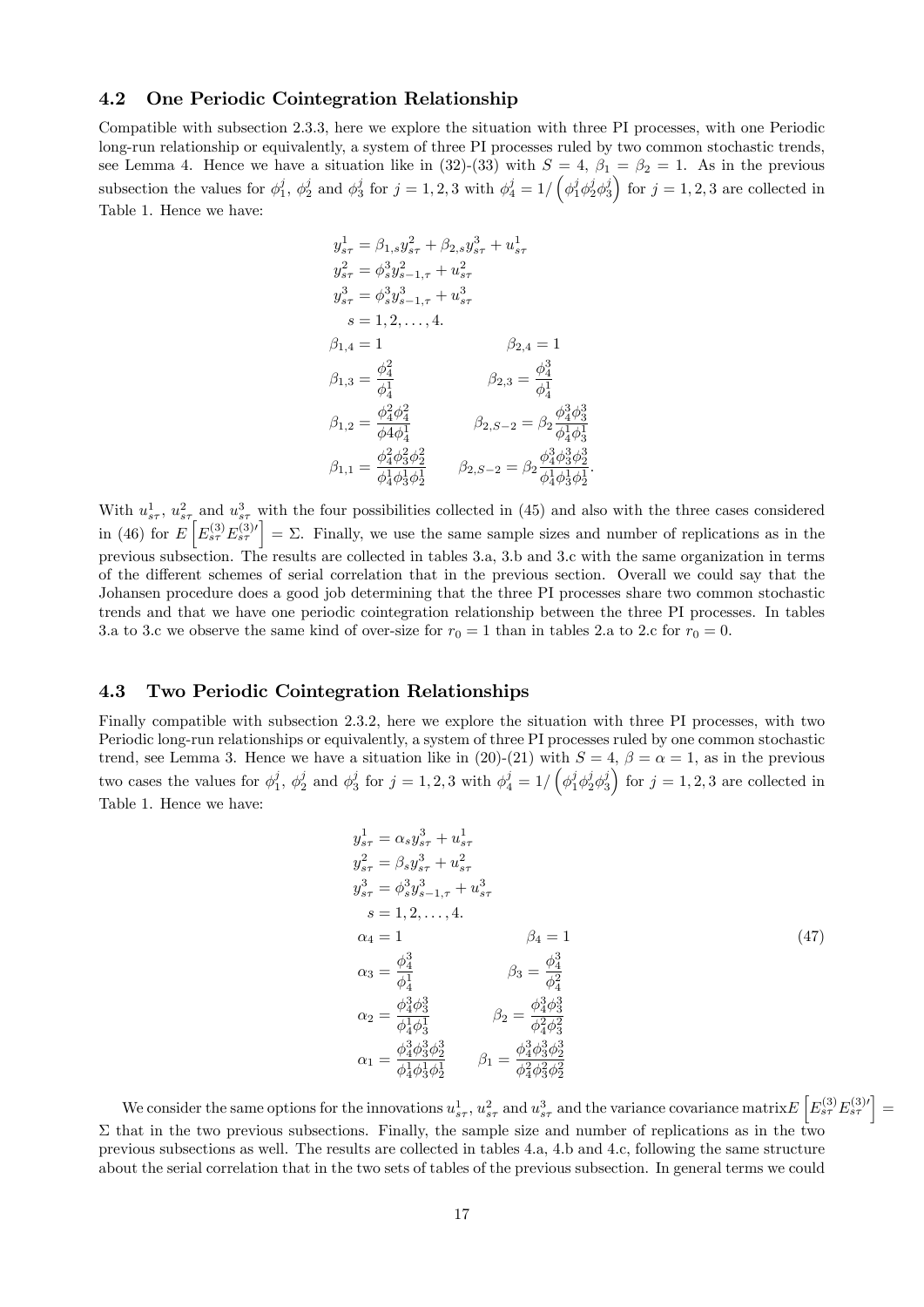say that in tables 4.a, 4.b and 4.c the performance of the Johansen procedure with the pseudo-demodulated approach does a good job determining the cointegration rank, clealrly the Johansen procedure detects that there is a common stochastic trend shared by the three PI processes. Hence the procedure correctly detects that we have two periodic cointegration relationship between the three PI processes. Finally, the over-size observed in tables 4.a to 4.c with  $r_0 = 2$  is equivalent to the one reported for  $r_0 = 1$  in tables 3.a to 3.c.

## 5 Conclusion

In this paper, we propose a method to determine the cointegration rank between a set of PI processes that could be easily implemented. Our method relies on the use of pseudo-demodulated time series, that could be obtained based on the estimation of the parameters associated with the periodic integration restriction

 $\prod_i \phi_s^j = 1$  that could be obtained from the use of the test of Periodic Integration, like the Likelihood S  $s=1$ 

Ratio test of Periodic Integration proposed by Boswijk and Franses (1996). Once we have these pseudodemodulated time series, they could be introduced in the reduced rank regression procedure of Johansen. In a Monte-Carlo section, we show that our proposal to determine the cointegration rank between a set of Periodically Integrated processes has a satisfactory performance for small samples.

## 6 References

Ahn S.K. and Reinsel G.C. (1994) Estimation of partially nonstationary vector autoregressive models with seasonal behavior, Journal of Econometrics, Journal of Econometrics, 62, 317-350.

Birchenhall C.R., Bladen-Hovell R.C., Chui A.P.L., Osborn D.R. and Smith J.P. (1989) A Seasonal Model of Consumption, Economic Journal, 99, 837-843.

Boswijk H.P. and Franses P.H. (1995)Periodic cointegration: Representation and inference, The review of economics and statistics, 77, 436-454.

Boswijk H.P. and Franses P.H. (1996) Unit Roots In Periodic Autoregressions, Journal of Time Series Analysis, 17, 221-245.

Cubbada G. (2000) Complex Reduced Rank Models For Seasonally Cointegrated Time Series, Oxford Bulletin of Economics and Statistics, 63, 497-511.

del Barrio Castro T., Cubada G. and Osborn D. R. (2020) On cointegration for processes integrated at different frequencies, MPRA Paper 102611.

del Barrio Castro, T. and Osborn, D.R. (2008) Cointegration For Periodically Integrated Processes, Econometric Theory, 24, 109-142.

Engle R.F., Granger C.W.J., Hylleberg S. and Lee H.S. (1993) Seasonal Cointegration: The Japanese consumption function, 55, 1-357.

Franses P.H. and Paap R. (2004) Periodic Time Series Models, Oxford University Press.

Gersovitz M. and MacKinnon J.G. (1978) Seasonality in Regression: An Application of Smoothness Priors, Journal of the American Statistical Association, 73, 264-273.

Ghysels, E. and Osborn, D.R. (2001) The Econometric Analysis of Seasonal Time Series, Cambridge University Press.

Osborn, D.R. (1993) Seasonal cointegration, Journal of Econometrics, 55, 299-303.

Haldrup N., Hylleberg S., Pons G. and Sanso A. (2007) Common Periodic Correlation Features and the Interaction of Stocks and Flows in Daily Airport Data, Journal of Business and Economic Statistics, 25, 21-32.

Hansen, L.P. and Sargent, T.J. (1993) Seasonality and approximation errors in rational expectations models, Journal of Econometrics, 55, 21-55.

Hylleberg, S., Engle, R., Granger, C. and Yoo, B. (1990) Seasonal integration and cointegration. Journal of Econometrics 44, 215-238.

Johansen S. and Schaumburg E. (1998) Likelihood analysis of seasonal cointegration, Journal of Econometrics, 88, 301-339.

Johansen S. (1995) Likelihood-Based Inference in Cointegrated Vector Autoregressive Models, Oxford University Press.

Kleibergen F.R. and Franses, P.H. (1999) Cointegration in a periodic vector autoregression, Econometric Institute Research Papers EI 9906-/A.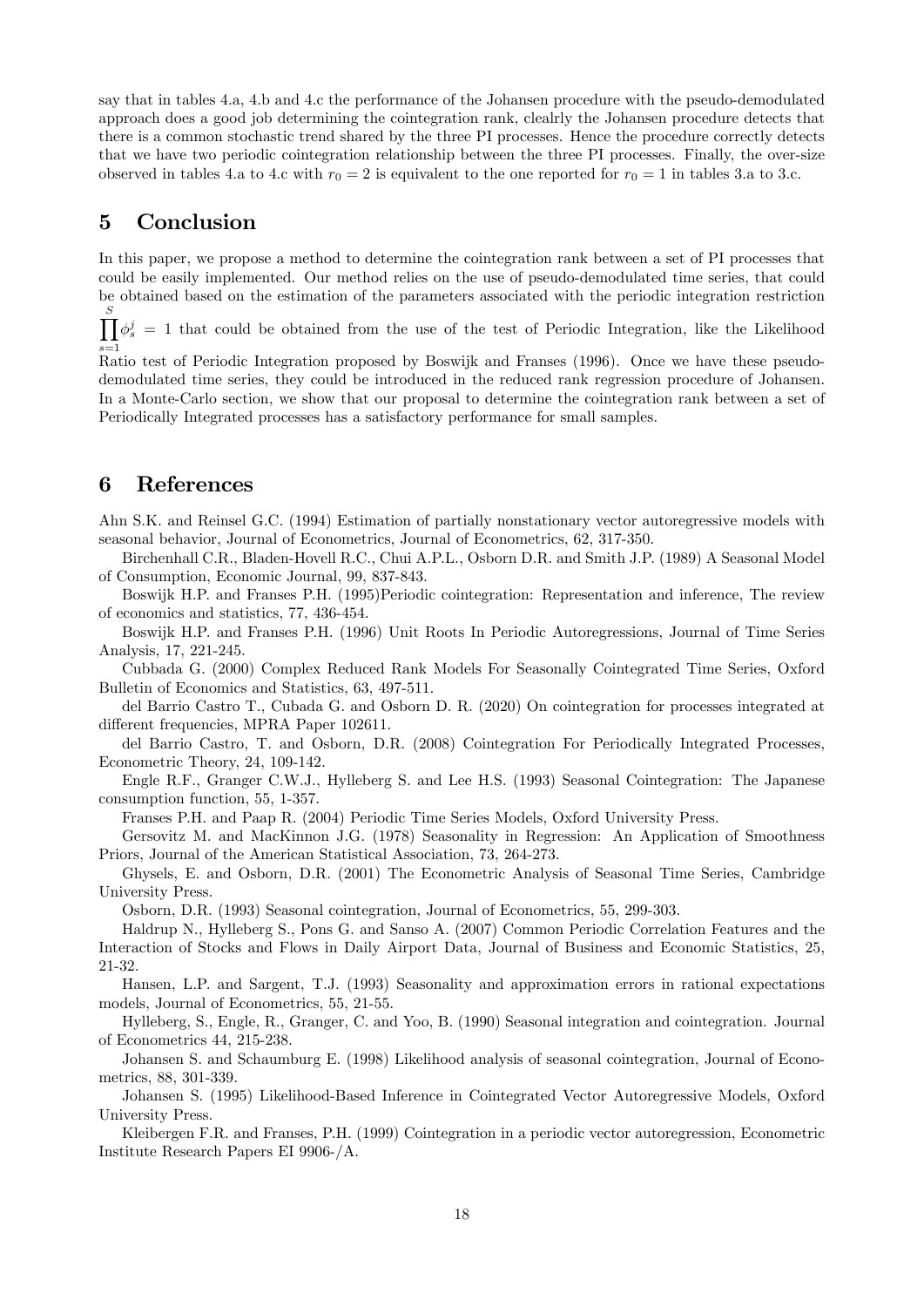Osborn, D.R. (1988) Seasonality and Habit Persistence in a Life Cycle Model of Consumption, Journal of Applied Econometrics, 3, 255-266.

Paap R. and Franses P.H. (1999) On trends and constants in periodic autoregressions, Econometric Reviews, 18, 271-286.

Pollock D.S.G. (1999) Handbook of Time-Series Analysis, Signal Processing and Dynamics, Academic Press.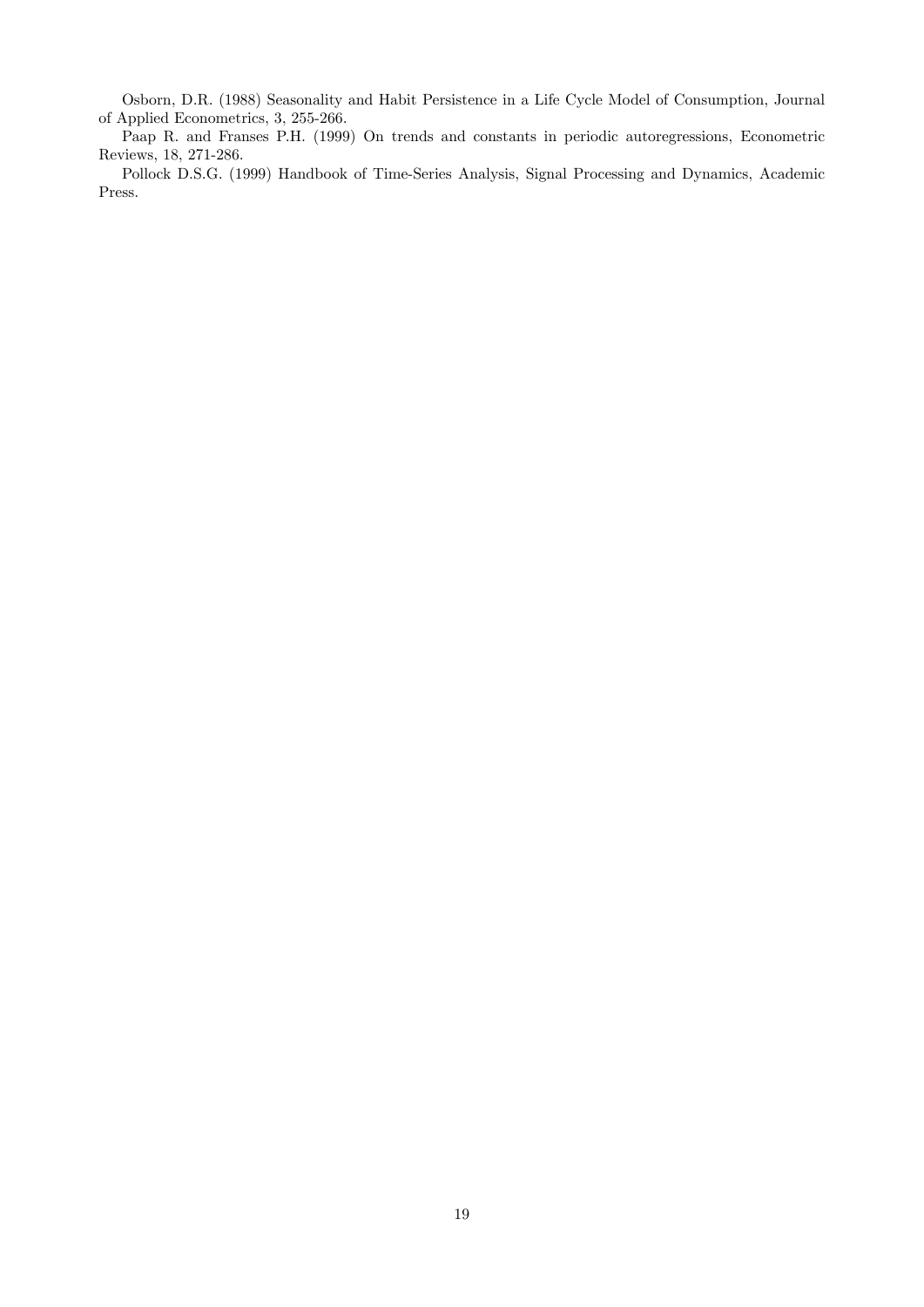| rank      |       | $\Sigma_1$   |        |        |        | Table 2.a<br>$\Sigma_2$ |          |         |        | $\Sigma_3$     |        |        |        |
|-----------|-------|--------------|--------|--------|--------|-------------------------|----------|---------|--------|----------------|--------|--------|--------|
|           | N     | $\dot{i}$    | ii     | $iii$  | iv     | $\dot{\imath}$          | $\it ii$ | $iii\,$ | iv     | $\dot{\imath}$ | ii     | $iii$  | iv     |
|           | WΝ    |              |        |        |        |                         |          |         |        |                |        |        |        |
| $r_0 = 0$ | 50    | 0.0667       | 0.0705 | 0.0734 | 0.0639 | 0.0678                  | 0.0667   | 0.0715  | 0.0598 | 0.0665         | 0.0674 | 0.0767 | 0.0663 |
| $r_0 = 0$ | 100   | 0.0621       | 0.0633 | 0.0646 | 0.0636 | 0.0630                  | 0.0651   | 0.0684  | 0.0604 | 0.0598         | 0.0627 | 0.0673 | 0.0633 |
| $r_0 = 0$ | 250   | 0.0526       | 0.0608 | 0.0632 | 0.0617 | 0.0595                  | 0.0618   | 0.0625  | 0.0610 | 0.0629         | 0.0607 | 0.0633 | 0.0595 |
| $r_0 = 0$ | 500   | 0.0586       | 0.0600 | 0.0620 | 0.0590 | 0.0576                  | 0.0577   | 0.0576  | 0.0579 | 0.0579         | 0.0566 | 0.0578 | 0.0580 |
| $r_0 = 1$ | 50    | 0.0047       | 0.0055 | 0.0052 | 0.0055 | 0.0048                  | 0.0050   | 0.0050  | 0.0043 | 0.0047         | 0.0053 | 0.0072 | 0.0052 |
| $r_0 = 1$ | 100   | 0.0041       | 0.0047 | 0.0049 | 0.0051 | 0.0055                  | 0.0044   | 0.0047  | 0.0044 | 0.0050         | 0.0041 | 0.0044 | 0.0042 |
| $r_0 = 1$ | 250   | 0.0043       | 0.0033 | 0.0043 | 0.0042 | 0.0040                  | 0.0043   | 0.0037  | 0.0040 | 0.0044         | 0.0035 | 0.0052 | 0.0041 |
| $r_0 = 1$ | 500   | 0.0047       | 0.0040 | 0.0028 | 0.0033 | 0.0039                  | 0.0043   | 0.0035  | 0.0037 | 0.0049         | 0.0041 | 0.0050 | 0.0030 |
| $r_0 = 2$ | 50    | 0.0011       | 0.0009 | 0.0005 | 0.0007 | 0.0001                  | 0.0007   | 0.0005  | 0.0010 | 0.0003         | 0.0007 | 0.0008 | 0.0008 |
| $r_0 = 2$ | 100   | 0.0005       | 0.0007 | 0.0006 | 0.0002 | 0.0005                  | 0.0009   | 0.0009  | 0.0009 | 0.0008         | 0.0005 | 0.0006 | 0.0004 |
| $r_0 = 2$ | 250   | 0.0007       | 0.0003 | 0.0005 | 0.0004 | 0.0006                  | 0.0005   | 0.0003  | 0.0005 | 0.0001         | 0.0002 | 0.0010 | 0.0002 |
| $r_0 = 2$ | 500   | 0.0005       | 0.0003 | 0.0004 | 0.0004 | 0.0007                  | 0.0005   | 0.0004  | 0.0006 | 0.0004         | 0.0008 | 0.0006 | 0.0005 |
|           | AR(1) | $\phi = 0.5$ |        |        |        |                         |          |         |        |                |        |        |        |
| $r_0 = 0$ | 50    | 0.1156       | 0.1035 | 0.0985 | 0.0921 | 0.1112                  | 0.0947   | 0.0955  | 0.0924 | 0.1047         | 0.0968 | 0.0935 | 0.0918 |
| $r_0 = 0$ | 100   | 0.0736       | 0.0767 | 0.0856 | 0.0640 | 0.0797                  | 0.0722   | 0.0931  | 0.0714 | 0.0868         | 0.0759 | 0.0856 | 0.0788 |
| $r_0 = 0$ | 250   | 0.0620       | 0.0648 | 0.0701 | 0.0623 | 0.0676                  | 0.0671   | 0.0749  | 0.0729 | 0.0694         | 0.0634 | 0.0704 | 0.0687 |
| $r_0 = 0$ | 500   | 0.0594       | 0.0616 | 0.0586 | 0.0574 | 0.0691                  | 0.0585   | 0.0653  | 0.0660 | 0.0632         | 0.0653 | 0.0659 | 0.0672 |
| $r_0 = 1$ | 50    | 0.0086       | 0.0083 | 0.0077 | 0.0089 | 0.0179                  | 0.0114   | 0.0071  | 0.0073 | 0.0142         | 0.0117 | 0.0081 | 0.0055 |
| $r_0 = 1$ | 100   | 0.0067       | 0.0063 | 0.0068 | 0.0056 | 0.0080                  | 0.0056   | 0.0067  | 0.0042 | 0.0082         | 0.0069 | 0.0063 | 0.0045 |
| $r_0 = 1$ | 250   | 0.0048       | 0.0041 | 0.0047 | 0.0045 | 0.0052                  | 0.0044   | 0.0048  | 0.0058 | 0.0040         | 0.0055 | 0.0048 | 0.0041 |
| $r_0 = 1$ | 500   | 0.0039       | 0.0040 | 0.0039 | 0.0037 | 0.0037                  | 0.0038   | 0.0062  | 0.0049 | 0.0046         | 0.0032 | 0.0043 | 0.0043 |
| $r_0 = 2$ | 50    | 0.0015       | 0.0010 | 0.0017 | 0.0010 | 0.0009                  | 0.0012   | 0.0012  | 0.0009 | 0.0013         | 0.0013 | 0.0013 | 0.0005 |
| $r_0 = 2$ | 100   | 0.0008       | 0.0011 | 0.0011 | 0.0005 | 0.0012                  | 0.0007   | 0.0009  | 0.0006 | 0.0009         | 0.0008 | 0.0010 | 0.0007 |
| $r_0 = 2$ | 250   | 0.0007       | 0.0003 | 0.0005 | 0.0005 | 0.0009                  | 0.0005   | 0.0007  | 0.0011 | 0.0004         | 0.0008 | 0.0006 | 0.0005 |
| $r_0 = 2$ | 500   | 0.0006       | 0.0009 | 0.0006 | 0.0005 | 0.0008                  | 0.0004   | 0.0007  | 0.0007 | 0.0006         | 0.0004 | 0.0007 | 0.0006 |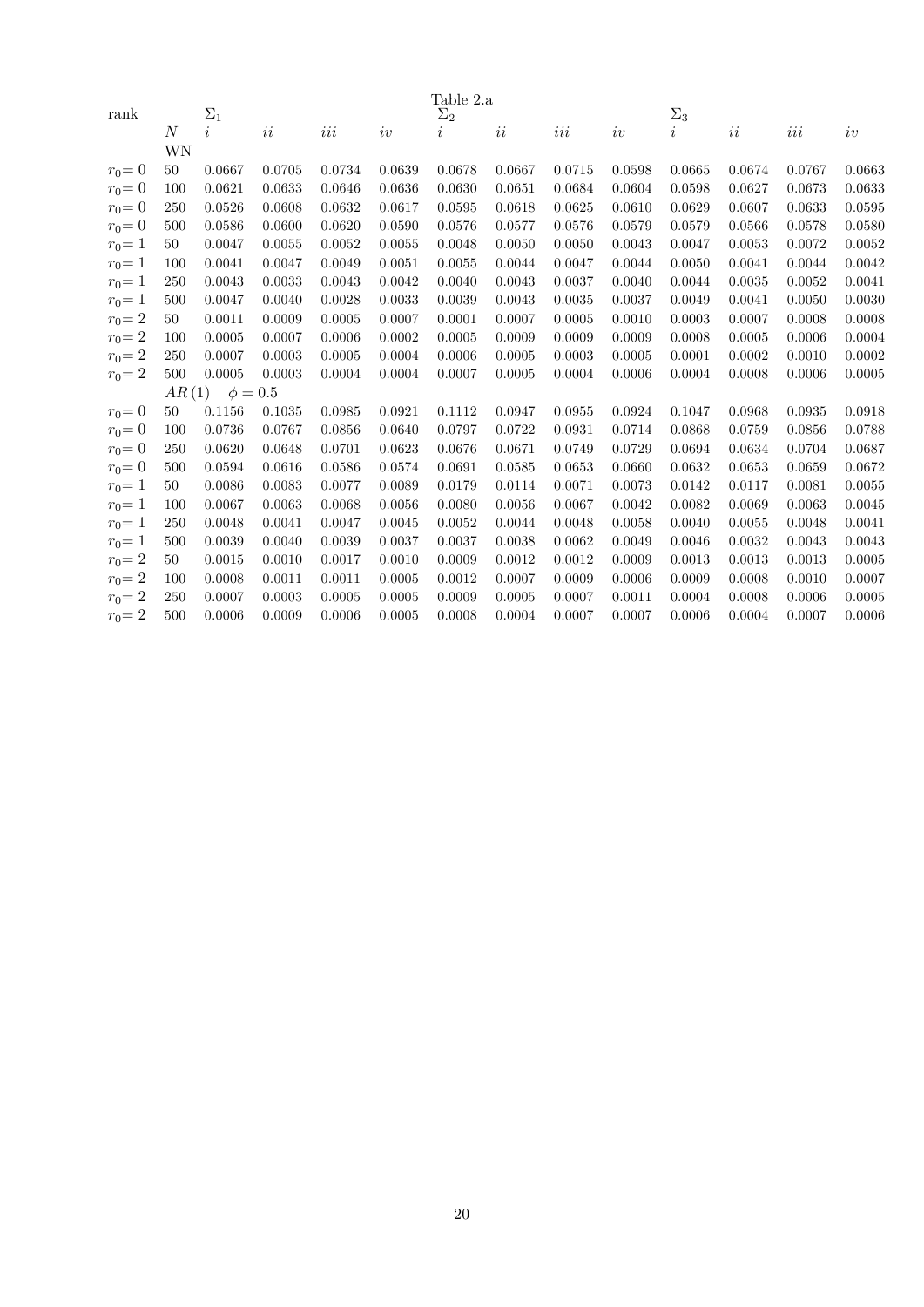|           |                |              |                |         |        | Table 2.b  |        |         |        |            |        |         |        |
|-----------|----------------|--------------|----------------|---------|--------|------------|--------|---------|--------|------------|--------|---------|--------|
| rank      |                | $\Sigma_1$   |                |         |        | $\Sigma_2$ |        |         |        | $\Sigma_3$ |        |         |        |
|           | $\overline{N}$ | $\dot{i}$    | ii             | $iii\,$ | iv     | $\imath$   | ii     | $iii\,$ | iv     | i          | ii     | $iii\,$ | iv     |
|           | AR(1)          | $\phi = 0.8$ |                |         |        |            |        |         |        |            |        |         |        |
| $r_0 = 0$ | 50             | 0.1496       | 0.1485         | 0.1479  | 0.1768 | 0.2166     | 0.2083 | 0.1606  | 0.2461 | 0.2189     | 0.2079 | 0.1586  | 0.2523 |
| $r_0 = 0$ | 100            | 0.0947       | 0.0919         | 0.1035  | 0.1197 | 0.1653     | 0.1552 | 0.1266  | 0.1906 | 0.1697     | 0.1638 | 0.1203  | 0.1934 |
| $r_0 = 0$ | 250            | 0.0749       | 0.0782         | 0.0840  | 0.0774 | 0.1386     | 0.1325 | 0.1064  | 0.1451 | 0.1401     | 0.1323 | 0.1062  | 0.1459 |
| $r_0 = 0$ | 500            | 0.0619       | 0.0652         | 0.0733  | 0.0648 | 0.1301     | 0.1228 | 0.0979  | 0.1307 | 0.1355     | 0.1181 | 0.0994  | 0.1349 |
| $r_0 = 1$ | 50             | 0.0144       | 0.0131         | 0.0149  | 0.0168 | 0.0191     | 0.0197 | 0.0134  | 0.0236 | 0.0193     | 0.0213 | 0.0135  | 0.0240 |
| $r_0 = 1$ | 100            | 0.0076       | 0.0089         | 0.0097  | 0.0098 | 0.0111     | 0.0131 | 0.0097  | 0.0155 | 0.0121     | 0.0094 | 0.0090  | 0.0136 |
| $r_0 = 1$ | 250            | 0.0052       | 0.0059         | 0.0060  | 0.0067 | 0.0091     | 0.0087 | 0.0082  | 0.0085 | 0.0099     | 0.0089 | 0.0083  | 0.0087 |
| $r_0 = 1$ | 500            | 0.0035       | 0.0046         | 0.0057  | 0.0047 | 0.0076     | 0.0077 | 0.0073  | 0.0090 | 0.0087     | 0.0076 | 0.0072  | 0.0083 |
| $r_0 = 2$ | 50             | 0.0028       | 0.0015         | 0.0016  | 0.0021 | 0.0024     | 0.0015 | 0.0013  | 0.0022 | 0.0022     | 0.0030 | 0.0013  | 0.0031 |
| $r_0 = 2$ | 100            | 0.0011       | 0.0012         | 0.0015  | 0.0016 | 0.0010     | 0.0014 | 0.0012  | 0.0016 | 0.0017     | 0.0015 | 0.0009  | 0.0010 |
| $r_0 = 2$ | 250            | 0.0007       | 0.0006         | 0.0011  | 0.0007 | 0.0006     | 0.0022 | 0.0015  | 0.0007 | 0.0012     | 0.0011 | 0.0010  | 0.0010 |
| $r_0 = 2$ | 500            | 0.0003       | 0.0004         | 0.0005  | 0.0003 | 0.0010     | 0.0004 | 0.0010  | 0.0009 | 0.0009     | 0.0006 | 0.0009  | 0.0012 |
|           | MA(1)          |              | $\theta = 0.5$ |         |        |            |        |         |        |            |        |         |        |
| $r_0 = 0$ | 50             | 0.0873       | 0.0860         | 0.0693  | 0.0912 | 0.0914     | 0.0904 | 0.0752  | 0.0883 | 0.0929     | 0.0904 | 0.0787  | 0.0839 |
| $r_0 = 0$ | 100            | 0.0822       | 0.0730         | 0.0636  | 0.0742 | 0.0797     | 0.0840 | 0.0613  | 0.0723 | 0.0796     | 0.0755 | 0.0650  | 0.0692 |
| $r_0 = 0$ | 250            | 0.0749       | 0.0763         | 0.0624  | 0.0681 | 0.0689     | 0.0688 | 0.0582  | 0.0684 | 0.0688     | 0.0733 | 0.0657  | 0.0646 |
| $r_0 = 0$ | 500            | 0.0754       | 0.0716         | 0.0593  | 0.0671 | 0.0737     | 0.0686 | 0.0615  | 0.0672 | 0.0664     | 0.0662 | 0.0652  | 0.0651 |
| $r_0 = 1$ | 50             | 0.0065       | 0.0061         | 0.0064  | 0.0070 | 0.0071     | 0.0070 | 0.0069  | 0.0062 | 0.0060     | 0.0064 | 0.0062  | 0.0060 |
| $r_0 = 1$ | 100            | 0.0063       | 0.0051         | 0.0042  | 0.0046 | 0.0062     | 0.0063 | 0.0047  | 0.0043 | 0.0050     | 0.0054 | 0.0045  | 0.0046 |
| $r_0 = 1$ | 250            | 0.0052       | 0.0057         | 0.0047  | 0.0045 | 0.0047     | 0.0043 | 0.0048  | 0.0039 | 0.0051     | 0.0048 | 0.0048  | 0.0045 |
| $r_0 = 1$ | 500            | 0.0067       | 0.0055         | 0.0046  | 0.0054 | 0.0046     | 0.0060 | 0.0041  | 0.0052 | 0.0034     | 0.0044 | 0.0042  | 0.0051 |
| $r_0 = 2$ | 50             | 0.0010       | 0.0008         | 0.0005  | 0.0014 | 0.0008     | 0.0010 | 0.0013  | 0.0007 | 0.0009     | 0.0009 | 0.0004  | 0.0012 |
| $r_0 = 2$ | 100            | 0.0017       | 0.0005         | 0.0005  | 0.0005 | 0.0014     | 0.0010 | 0.0002  | 0.0004 | 0.0009     | 0.0008 | 0.0004  | 0.0000 |
| $r_0 = 2$ | 250            | 0.0009       | 0.0008         | 0.0008  | 0.0008 | 0.0007     | 0.0006 | 0.0002  | 0.0006 | 0.0007     | 0.0002 | 0.0004  | 0.0007 |
| $r_0 = 2$ | 500            | 0.0012       | 0.0012         | 0.0008  | 0.0007 | 0.0004     | 0.0008 | 0.0007  | 0.0006 | 0.0002     | 0.0002 | 0.0004  | 0.0008 |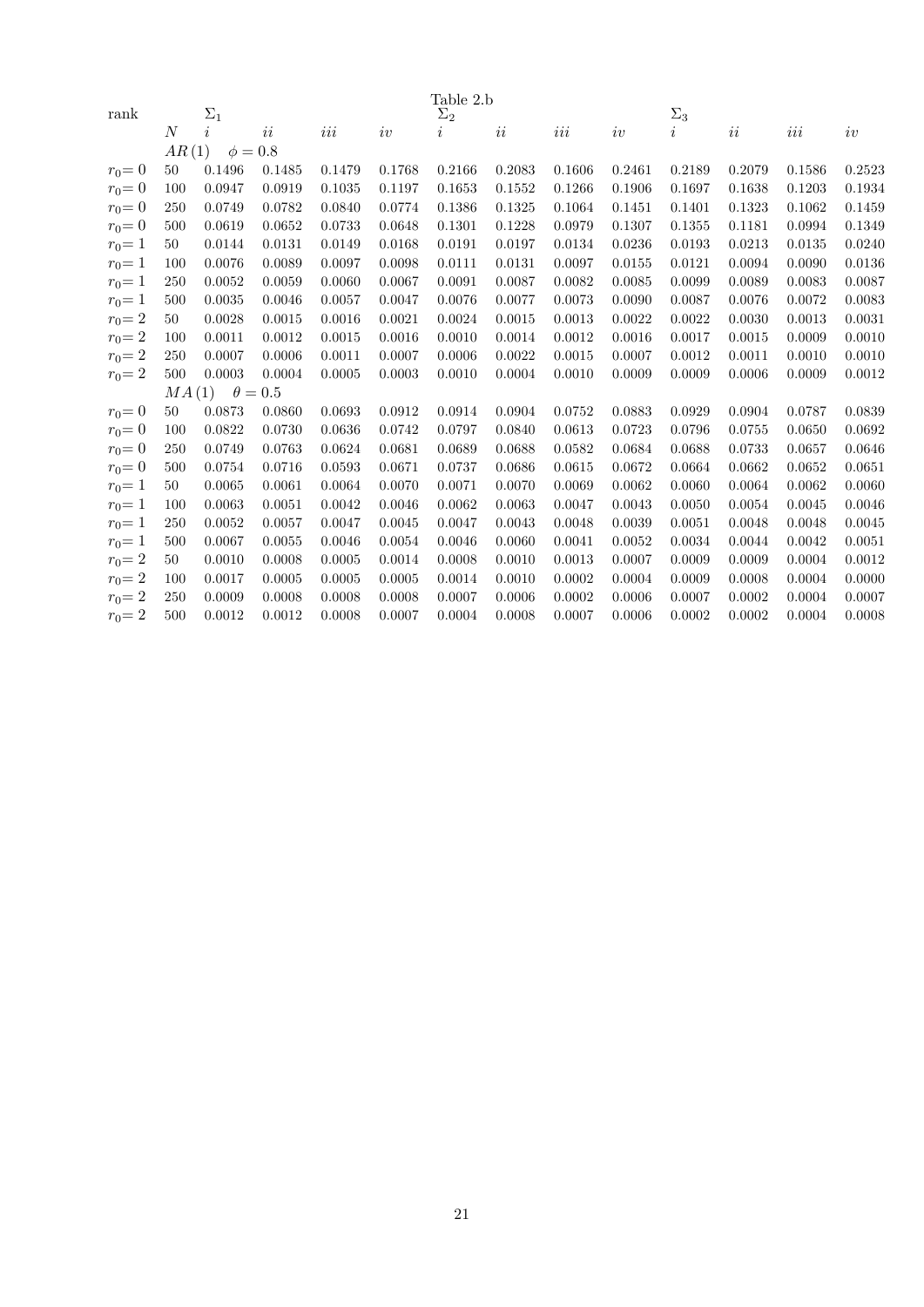| rank      |                | $\Sigma_1$ |                         |        |        | Table 2.c<br>$\Sigma_2$ |        |        |        | $\Sigma_3$          |        |        |        |
|-----------|----------------|------------|-------------------------|--------|--------|-------------------------|--------|--------|--------|---------------------|--------|--------|--------|
|           | $\overline{N}$ | $\dot{i}$  | ii                      | iii    |        |                         |        |        |        |                     |        |        |        |
|           | MA(1)          |            | $\theta = 0.8$ order 5  |        | iv     | $\imath$                | ii     | $iii$  | iv     | $\overline{\imath}$ | ii     | $iii$  | iv     |
|           | 50             | 0.6340     | 0.5112                  | 0.0728 | 0.1451 | 0.4560                  | 0.3757 | 0.0724 | 0.1370 | 0.4749              | 0.3869 | 0.0743 | 0.1378 |
| $r_0 = 0$ |                |            |                         |        |        |                         |        |        |        |                     |        |        |        |
| $r_0 = 0$ | 100            | 0.7415     | 0.6043                  | 0.0632 | 0.1410 | 0.5380                  | 0.4388 | 0.0640 | 0.1341 | 0.5590              | 0.4480 | 0.0622 | 0.1274 |
| $r_0 = 0$ | 250            | 0.7974     | 0.6645                  | 0.0622 | 0.1466 | 0.5854                  | 0.4754 | 0.0587 | 0.1320 | 0.5976              | 0.4832 | 0.0648 | 0.1324 |
| $r_0 = 0$ | 500            | 0.8216     | 0.6781                  | 0.0640 | 0.1466 | 0.5996                  | 0.4804 | 0.0581 | 0.1343 | 0.6093              | 0.4854 | 0.0623 | 0.1303 |
| $r_0 = 1$ | 50             | 0.1565     | 0.0993                  | 0.0056 | 0.0129 | 0.0648                  | 0.0437 | 0.0057 | 0.0108 | 0.0660              | 0.0463 | 0.0046 | 0.0082 |
| $r_0 = 1$ | 100            | 0.2204     | 0.1239                  | 0.0041 | 0.0123 | 0.0777                  | 0.0545 | 0.0043 | 0.0076 | 0.0830              | 0.0571 | 0.0036 | 0.0094 |
| $r_0 = 1$ | 250            | 0.2443     | 0.1532                  | 0.0058 | 0.0116 | 0.0885                  | 0.0580 | 0.0060 | 0.0088 | 0.0971              | 0.0603 | 0.0039 | 0.0096 |
| $r_0 = 1$ | 500            | 0.2651     | 0.1648                  | 0.0047 | 0.0120 | 0.0919                  | 0.0543 | 0.0035 | 0.0099 | 0.0912              | 0.0528 | 0.0040 | 0.0085 |
| $r_0 = 2$ | 50             | 0.0237     | 0.0121                  | 0.0012 | 0.0021 | 0.0058                  | 0.0037 | 0.0011 | 0.0011 | 0.0060              | 0.0045 | 0.0005 | 0.0010 |
| $r_0 = 2$ | 100            | 0.0277     | 0.0116                  | 0.0010 | 0.0011 | 0.0044                  | 0.0048 | 0.0009 | 0.0008 | 0.0077              | 0.0054 | 0.0003 | 0.0014 |
| $r_0 = 2$ | 250            | 0.0292     | 0.0165                  | 0.0009 | 0.0008 | 0.0058                  | 0.0036 | 0.0010 | 0.0008 | 0.0058              | 0.0044 | 0.0003 | 0.0007 |
| $r_0 = 2$ | 500            | 0.0340     | 0.0196                  | 0.0006 | 0.0009 | 0.0058                  | 0.0030 | 0.0005 | 0.0006 | 0.0061              | 0.0047 | 0.0009 | 0.0008 |
|           | MA(1)          |            | $\theta = 0.8$ order 10 |        |        |                         |        |        |        |                     |        |        |        |
| $r_0 = 0$ | 50             | 0.1508     | 0.1388                  | 0.1327 | 0.1099 | 0.1472                  | 0.1506 | 0.1828 | 0.1229 | 0.1409              | 0.1454 | 0.1721 | 0.1263 |
| $r_0 = 0$ | 100            | 0.1415     | 0.1192                  | 0.0896 | 0.0840 | 0.1229                  | 0.1074 | 0.1005 | 0.0885 | 0.1243              | 0.1114 | 0.1031 | 0.0880 |
| $r_0 = 0$ | 250            | 0.1455     | 0.1158                  | 0.0704 | 0.0691 | 0.1189                  | 0.1057 | 0.0751 | 0.0668 | 0.1247              | 0.0992 | 0.0677 | 0.0730 |
| $r_0 = 0$ | 500            | 0.1511     | 0.1169                  | 0.0667 | 0.0649 | 0.1134                  | 0.0955 | 0.0623 | 0.0651 | 0.1148              | 0.1031 | 0.0664 | 0.0673 |
| $r_0 = 1$ | 50             | 0.0127     | 0.0119                  | 0.0126 | 0.0104 | 0.0104                  | 0.0137 | 0.0180 | 0.0100 | 0.0110              | 0.0139 | 0.0182 | 0.0134 |
| $r_0 = 1$ | 100            | 0.0120     | 0.0087                  | 0.0065 | 0.0063 | 0.0093                  | 0.0093 | 0.0070 | 0.0090 | 0.0094              | 0.0081 | 0.0071 | 0.0056 |
| $r_0 = 1$ | 250            | 0.0120     | 0.0075                  | 0.0052 | 0.0052 | 0.0093                  | 0.0077 | 0.0067 | 0.0046 | 0.0083              | 0.0066 | 0.0054 | 0.0039 |
| $r_0 = 1$ | 500            | 0.0110     | 0.0081                  | 0.0038 | 0.0059 | 0.0079                  | 0.0070 | 0.0055 | 0.0052 | 0.0080              | 0.0064 | 0.0050 | 0.0057 |
| $r_0 = 2$ | 50             | 0.0013     | 0.0015                  | 0.0021 | 0.0008 | 0.0012                  | 0.0017 | 0.0023 | 0.0014 | 0.0009              | 0.0020 | 0.0024 | 0.0019 |
| $r_0 = 2$ | 100            | 0.0014     | 0.0010                  | 0.0009 | 0.0011 | 0.0017                  | 0.0012 | 0.0012 | 0.0022 | 0.0008              | 0.0012 | 0.0013 | 0.0006 |
| $r_0 = 2$ | 250            | 0.0010     | 0.0004                  | 0.0010 | 0.0005 | 0.0008                  | 0.0016 | 0.0007 | 0.0009 | 0.0012              | 0.0007 | 0.0011 | 0.0006 |
| $r_0 = 2$ | 500            | 0.0009     | 0.0007                  | 0.0005 | 0.0009 | 0.0008                  | 0.0006 | 0.0007 | 0.0005 | 0.0009              | 0.0008 | 0.0008 | 0.0003 |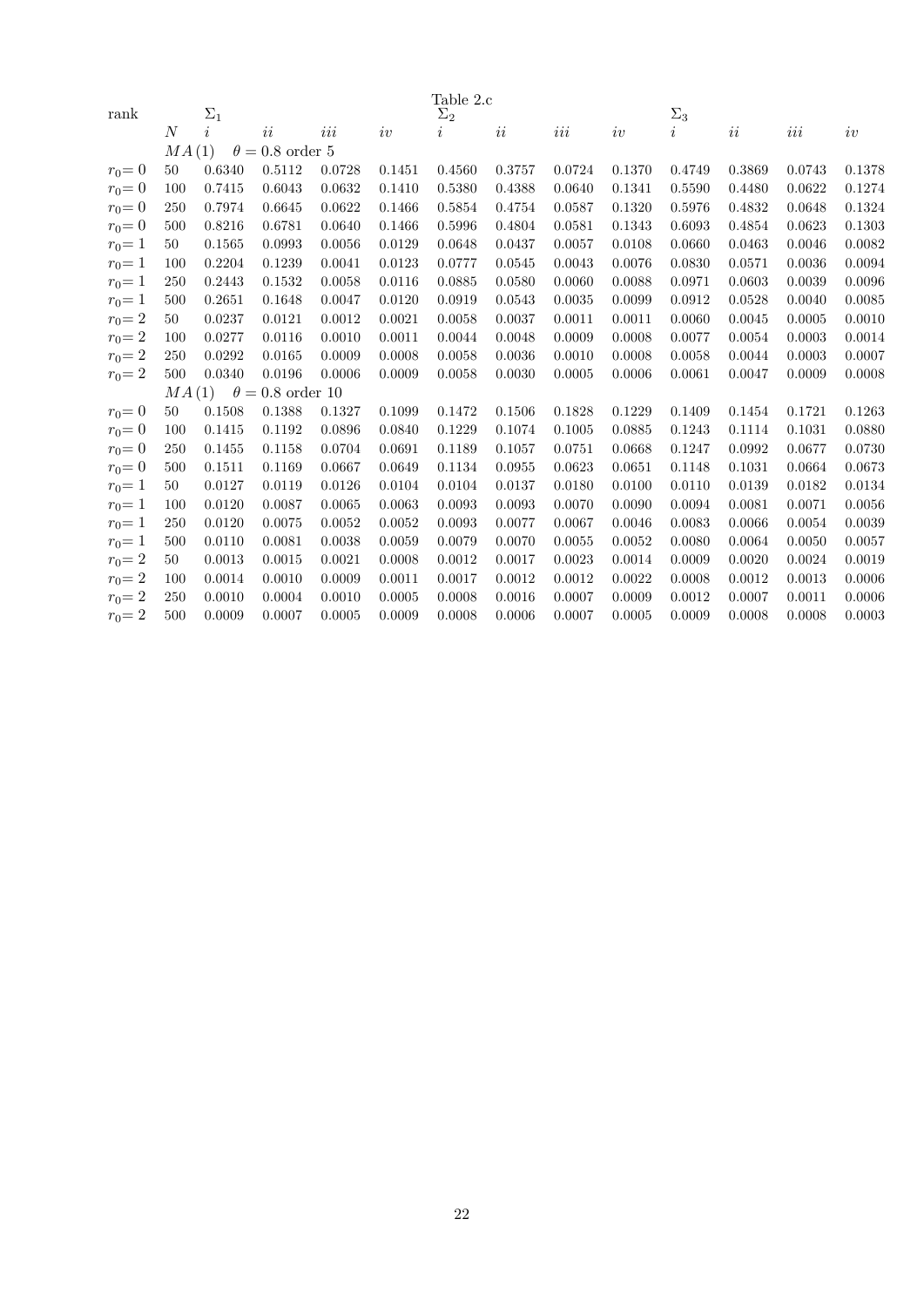|           | Table 3.a |                |          |        |        |            |        |         |        |                     |        |        |        |
|-----------|-----------|----------------|----------|--------|--------|------------|--------|---------|--------|---------------------|--------|--------|--------|
| rank      |           | $\Sigma_1$     |          |        |        | $\Sigma_2$ |        |         |        | $\Sigma_3$          |        |        |        |
|           | N         | $\dot{\imath}$ | $\it ii$ | iii    | iv     | $\imath$   | ii     | $iii\,$ | iv     | $\overline{\imath}$ | ii     | iii    | iv     |
|           | WΝ        |                |          |        |        |            |        |         |        |                     |        |        |        |
| $r_0 = 0$ | 50        | 1.0000         | 1.0000   | 1.0000 | 1.0000 | 1.0000     | 1.0000 | 1.0000  | 1.0000 | 1.0000              | 1.0000 | 1.0000 | 1.0000 |
| $r_0 = 0$ | 100       | 1.0000         | 1.0000   | 1.0000 | 1.0000 | 1.0000     | 1.0000 | 1.0000  | 1.0000 | 1.0000              | 1.0000 | 1.0000 | 1.0000 |
| $r_0 = 0$ | 250       | 1.0000         | 1.0000   | 1.0000 | 1.0000 | 1.0000     | 1.0000 | 1.0000  | 1.0000 | 1.0000              | 1.0000 | 1.0000 | 1.0000 |
| $r_0 = 0$ | 500       | 1.0000         | 1.0000   | 1.0000 | 1.0000 | 1.0000     | 1.0000 | 1.0000  | 1.0000 | 1.0000              | 1.0000 | 1.0000 | 1.0000 |
| $r_0 = 1$ | 50        | 0.0582         | 0.0571   | 0.0622 | 0.0544 | 0.0608     | 0.0629 | 0.0558  | 0.0550 | 0.0586              | 0.0596 | 0.0584 | 0.0519 |
| $r_0 = 1$ | 100       | 0.0562         | 0.0533   | 0.0600 | 0.0568 | 0.0577     | 0.0553 | 0.0515  | 0.0559 | 0.0617              | 0.0543 | 0.0515 | 0.0580 |
| $r_0 = 1$ | 250       | 0.0549         | 0.0515   | 0.0546 | 0.0559 | 0.0564     | 0.0522 | 0.0531  | 0.0555 | 0.0530              | 0.0498 | 0.0524 | 0.0569 |
| $r_0 = 1$ | 500       | 0.0554         | 0.0545   | 0.0538 | 0.0511 | 0.0532     | 0.0586 | 0.0526  | 0.0540 | 0.0603              | 0.0521 | 0.0560 | 0.0541 |
| $r_0 = 2$ | 50        | 0.0050         | 0.0040   | 0.0061 | 0.0048 | 0.0037     | 0.0048 | 0.0056  | 0.0049 | 0.0038              | 0.0055 | 0.0037 | 0.0047 |
| $r_0 = 2$ | 100       | 0.0048         | 0.0044   | 0.0062 | 0.0054 | 0.0046     | 0.0033 | 0.0041  | 0.0036 | 0.0047              | 0.0036 | 0.0045 | 0.0042 |
| $r_0 = 2$ | 250       | 0.0042         | 0.0035   | 0.0036 | 0.0042 | 0.0051     | 0.0039 | 0.0040  | 0.0045 | 0.0039              | 0.0036 | 0.0033 | 0.0038 |
| $r_0 = 2$ | 500       | 0.0050         | 0.0055   | 0.0035 | 0.0044 | 0.0028     | 0.0046 | 0.0028  | 0.0046 | 0.0047              | 0.0044 | 0.0032 | 0.0044 |
|           | AR(1)     | $\phi=0.5$     |          |        |        |            |        |         |        |                     |        |        |        |
| $r_0 = 0$ | 50        | 1.0000         | 1.0000   | 1.0000 | 1.0000 | 1.0000     | 1.0000 | 1.0000  | 1.0000 | 1.0000              | 1.0000 | 1.0000 | 1.0000 |
| $r_0 = 0$ | 100       | 1.0000         | 1.0000   | 1.0000 | 1.0000 | 1.0000     | 1.0000 | 1.0000  | 1.0000 | 1.0000              | 1.0000 | 1.0000 | 1.0000 |
| $r_0 = 0$ | 250       | 1.0000         | 1.0000   | 1.0000 | 1.0000 | 1.0000     | 1.0000 | 1.0000  | 1.0000 | 1.0000              | 1.0000 | 1.0000 | 1.0000 |
| $r_0 = 0$ | 500       | 1.0000         | 1.0000   | 1.0000 | 1.0000 | 1.0000     | 1.0000 | 1.0000  | 1.0000 | 1.0000              | 1.0000 | 1.0000 | 1.0000 |
| $r_0 = 1$ | 50        | 0.0686         | 0.0629   | 0.0691 | 0.0579 | 0.0672     | 0.0659 | 0.0551  | 0.0616 | 0.0654              | 0.0616 | 0.0512 | 0.0594 |
| $r_0 = 1$ | 100       | 0.0568         | 0.0535   | 0.0636 | 0.0532 | 0.0583     | 0.0614 | 0.0519  | 0.0547 | 0.0631              | 0.0589 | 0.0540 | 0.0561 |
| $r_0 = 1$ | 250       | 0.0560         | 0.0517   | 0.0612 | 0.0504 | 0.0572     | 0.0587 | 0.0557  | 0.0546 | 0.0548              | 0.0534 | 0.0549 | 0.0528 |
| $r_0 = 1$ | 500       | 0.0573         | 0.0541   | 0.0499 | 0.0498 | 0.0537     | 0.0551 | 0.0517  | 0.0487 | 0.0520              | 0.0545 | 0.0501 | 0.0526 |
| $r_0 = 2$ | 50        | 0.0062         | 0.0038   | 0.0052 | 0.0035 | 0.0065     | 0.0049 | 0.0032  | 0.0040 | 0.0050              | 0.0056 | 0.0042 | 0.0060 |
| $r_0 = 2$ | 100       | 0.0044         | 0.0051   | 0.0048 | 0.0031 | 0.0042     | 0.0046 | 0.0035  | 0.0055 | 0.0067              | 0.0060 | 0.0049 | 0.0042 |
| $r_0 = 2$ | 250       | 0.0046         | 0.0042   | 0.0036 | 0.0037 | 0.0052     | 0.0040 | 0.0040  | 0.0044 | 0.0048              | 0.0043 | 0.0037 | 0.0031 |
| $r_0 = 2$ | 500       | 0.0044         | 0.0044   | 0.0036 | 0.0039 | 0.0041     | 0.0063 | 0.0047  | 0.0031 | 0.0040              | 0.0045 | 0.0038 | 0.0040 |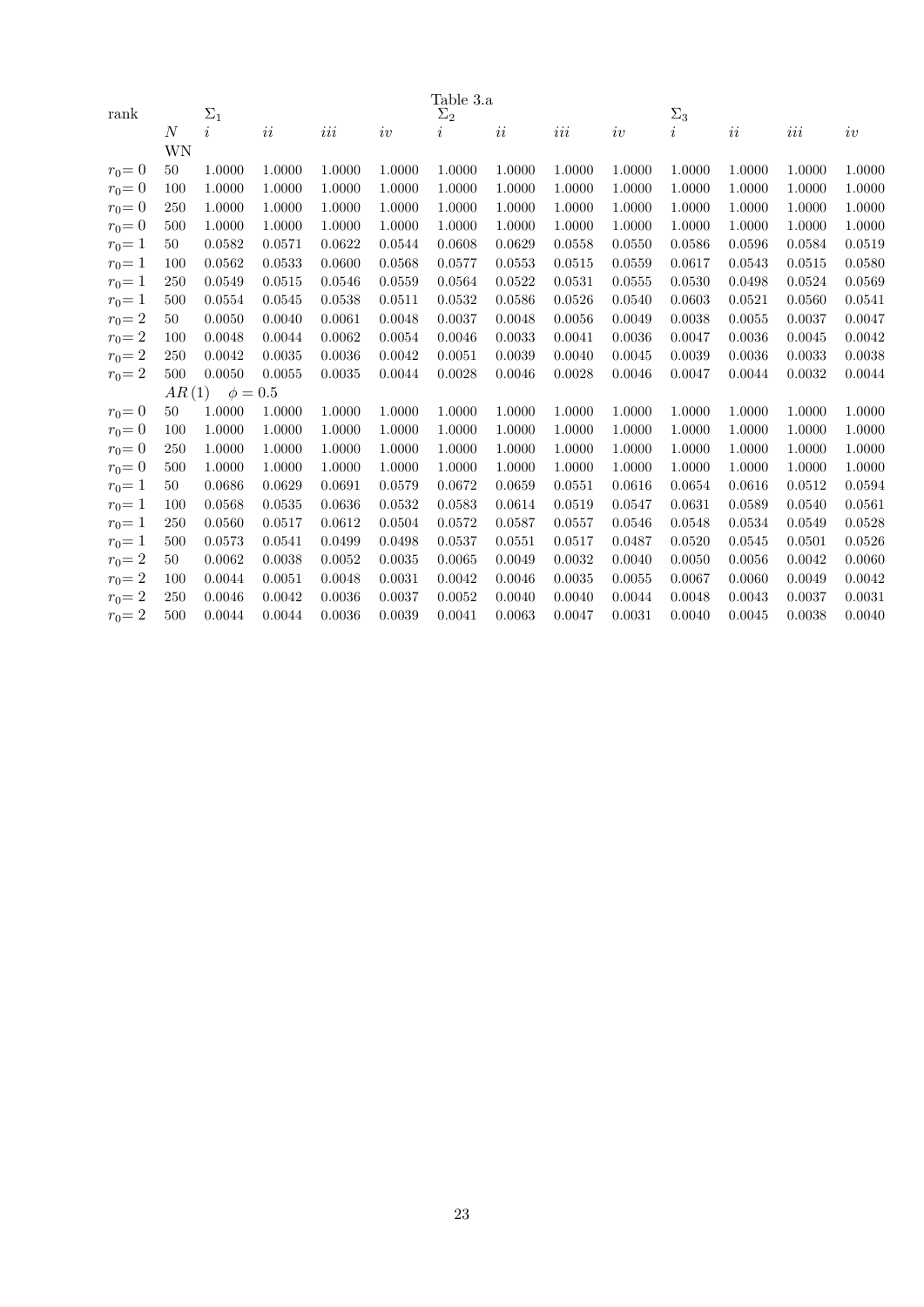|           |                |              |                |         |        | Table 3.b  |        |         |        |            |        |        |        |
|-----------|----------------|--------------|----------------|---------|--------|------------|--------|---------|--------|------------|--------|--------|--------|
| rank      |                | $\Sigma_1$   |                |         |        | $\Sigma_2$ |        |         |        | $\Sigma_3$ |        |        |        |
|           | $\overline{N}$ | i            | ii             | $iii\,$ | iv     | $\imath$   | ii     | $iii\,$ | iv     | $\imath$   | ii     | $iii$  | iv     |
|           | AR(1)          | $\phi = 0.8$ |                |         |        |            |        |         |        |            |        |        |        |
| $r_0 = 0$ | 50             | 0.8762       | 1.0000         | 1.0000  | 1.0000 | 1.0000     | 1.0000 | 1.0000  | 1.0000 | 1.0000     | 1.0000 | 1.0000 | 1.0000 |
| $r_0 = 0$ | 100            | 1.0000       | 1.0000         | 1.0000  | 1.0000 | 1.0000     | 1.0000 | 1.0000  | 1.0000 | 1.0000     | 1.0000 | 1.0000 | 1.0000 |
| $r_0 = 0$ | 250            | 1.0000       | 1.0000         | 1.0000  | 1.0000 | 1.0000     | 1.0000 | 1.0000  | 1.0000 | 1.0000     | 1.0000 | 1.0000 | 1.0000 |
| $r_0 = 0$ | 500            | 1.0000       | 1.0000         | 1.0000  | 1.0000 | 1.0000     | 1.0000 | 1.0000  | 1.0000 | 1.0000     | 1.0000 | 1.0000 | 1.0000 |
| $r_0 = 1$ | 50             | 0.0707       | 0.0738         | 0.0919  | 0.0920 | 0.0768     | 0.0782 | 0.0919  | 0.0703 | 0.0804     | 0.0784 | 0.0878 | 0.0742 |
| $r_0 = 1$ | 100            | 0.0634       | 0.0627         | 0.0840  | 0.0900 | 0.0659     | 0.0622 | 0.0826  | 0.0689 | 0.0656     | 0.0580 | 0.0799 | 0.0689 |
| $r_0 = 1$ | 250            | 0.0582       | 0.0565         | 0.0806  | 0.0582 | 0.0612     | 0.0534 | 0.0773  | 0.0583 | 0.0584     | 0.0585 | 0.0781 | 0.0547 |
| $r_0 = 1$ | 500            | 0.0525       | 0.0564         | 0.0728  | 0.0473 | 0.0525     | 0.0522 | 0.0739  | 0.0455 | 0.0541     | 0.0534 | 0.0771 | 0.0476 |
| $r_0 = 2$ | 50             | 0.0068       | 0.0066         | 0.0089  | 0.0062 | 0.0073     | 0.0069 | 0.0123  | 0.0053 | 0.0065     | 0.0075 | 0.0085 | 0.0064 |
| $r_0 = 2$ | 100            | 0.0046       | 0.0054         | 0.0117  | 0.0055 | 0.0047     | 0.0057 | 0.0087  | 0.0044 | 0.0055     | 0.0045 | 0.0110 | 0.0048 |
| $r_0 = 2$ | 250            | 0.0052       | 0.0040         | 0.0082  | 0.0044 | 0.0049     | 0.0034 | 0.0089  | 0.0046 | 0.0046     | 0.0047 | 0.0082 | 0.0050 |
| $r_0 = 2$ | 500            | 0.0042       | 0.0040         | 0.0085  | 0.0040 | 0.0040     | 0.0043 | 0.0080  | 0.0039 | 0.0048     | 0.0039 | 0.0077 | 0.0045 |
|           | MA(1)          |              | $\theta = 0.5$ |         |        |            |        |         |        |            |        |        |        |
| $r_0 = 0$ | 50             | 1.0000       | 1.0000         | 0.9989  | 0.9994 | 0.9747     | 0.9937 | 0.9982  | 0.9767 | 0.9724     | 0.9950 | 0.9989 | 0.9789 |
| $r_0 = 0$ | 100            | 1.0000       | 1.0000         | 1.0000  | 1.0000 | 1.0000     | 1.0000 | 1.0000  | 1.0000 | 1.0000     | 1.0000 | 1.0000 | 1.0000 |
| $r_0 = 0$ | 250            | 1.0000       | 1.0000         | 1.0000  | 1.0000 | 1.0000     | 1.0000 | 1.0000  | 1.0000 | 1.0000     | 1.0000 | 1.0000 | 1.0000 |
| $r_0 = 0$ | 500            | 1.0000       | 1.0000         | 1.0000  | 1.0000 | 1.0000     | 1.0000 | 1.0000  | 1.0000 | 1.0000     | 1.0000 | 1.0000 | 1.0000 |
| $r_0 = 1$ | 50             | 0.0690       | 0.0718         | 0.0546  | 0.0650 | 0.0643     | 0.0678 | 0.0632  | 0.0646 | 0.0661     | 0.0696 | 0.0694 | 0.0684 |
| $r_0 = 1$ | 100            | 0.0683       | 0.0703         | 0.0620  | 0.0645 | 0.0623     | 0.0700 | 0.0589  | 0.0603 | 0.0679     | 0.0685 | 0.0651 | 0.0615 |
| $r_0 = 1$ | 250            | 0.0706       | 0.0691         | 0.0571  | 0.0604 | 0.0646     | 0.0650 | 0.0633  | 0.0622 | 0.0641     | 0.0638 | 0.0589 | 0.0619 |
| $r_0 = 1$ | 500            | 0.0657       | 0.0680         | 0.0548  | 0.0626 | 0.0652     | 0.0587 | 0.0604  | 0.0582 | 0.0653     | 0.0672 | 0.0576 | 0.0608 |
| $r_0 = 2$ | 50             | 0.0060       | 0.0045         | 0.0042  | 0.0051 | 0.0044     | 0.0050 | 0.0054  | 0.0045 | 0.0054     | 0.0065 | 0.0052 | 0.0056 |
| $r_0 = 2$ | 100            | 0.0063       | 0.0053         | 0.0045  | 0.0061 | 0.0040     | 0.0054 | 0.0050  | 0.0050 | 0.0061     | 0.0053 | 0.0059 | 0.0062 |
| $r_0 = 2$ | 250            | 0.0044       | 0.0061         | 0.0055  | 0.0054 | 0.0053     | 0.0051 | 0.0056  | 0.0053 | 0.0050     | 0.0057 | 0.0054 | 0.0046 |
| $r_0 = 2$ | 500            | 0.0046       | 0.0037         | 0.0052  | 0.0040 | 0.0057     | 0.0036 | 0.0042  | 0.0051 | 0.0039     | 0.0056 | 0.0028 | 0.0032 |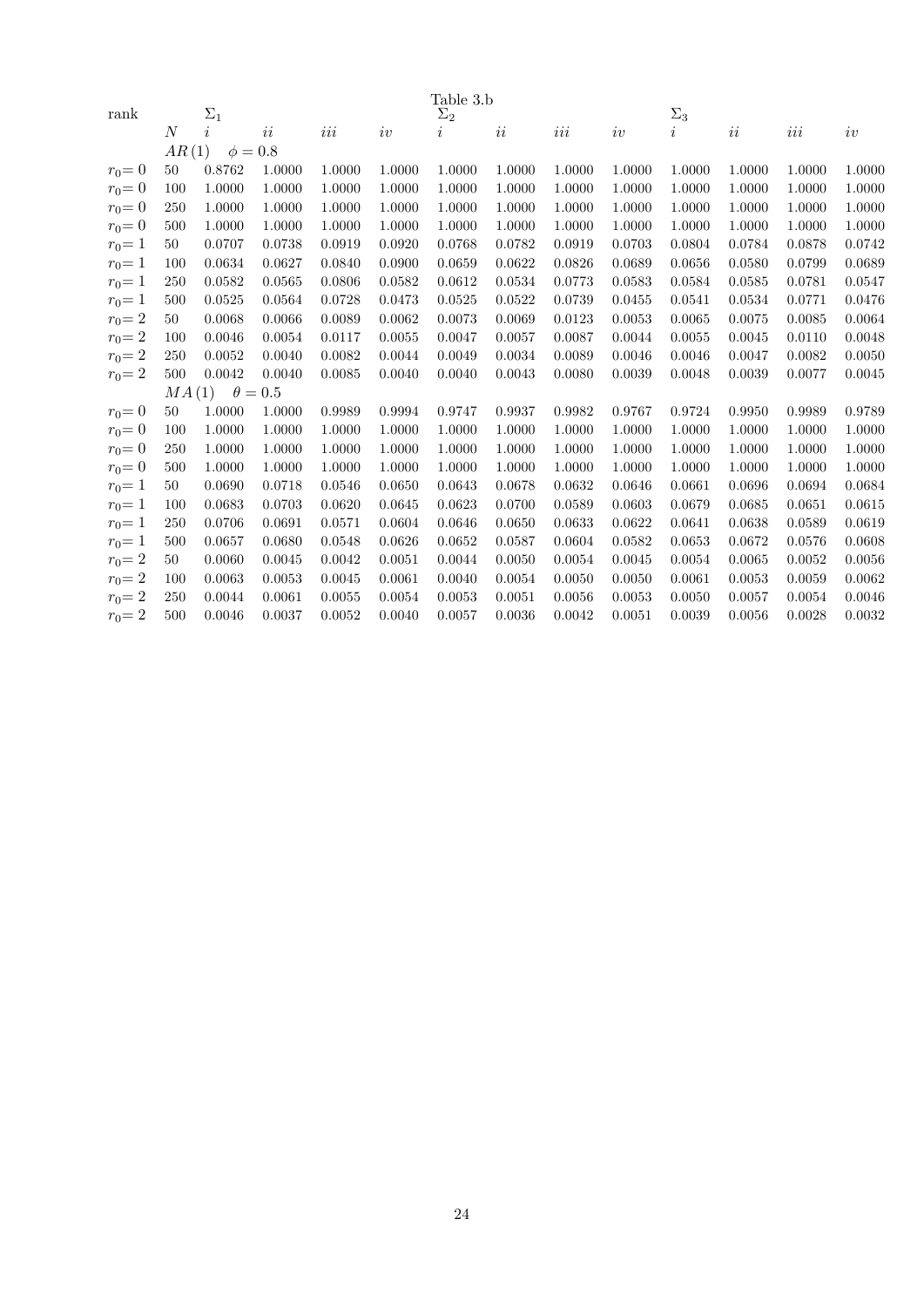|           |                |            |                        |        |        | Table 3.c  |        |        |        |                     |        |        |        |
|-----------|----------------|------------|------------------------|--------|--------|------------|--------|--------|--------|---------------------|--------|--------|--------|
| rank      |                | $\Sigma_1$ |                        |        |        | $\Sigma_2$ |        |        |        | $\Sigma_3$          |        |        |        |
|           | $\overline{N}$ | $\dot{i}$  | ii                     | iii    | iv     | $\imath$   | ii     | $iii$  | iv     | $\overline{\imath}$ | ii     | $iii$  | iv     |
|           | MA(1)          |            | $\theta = 0.8$ order 5 |        |        |            |        |        |        |                     |        |        |        |
| $r_0 = 0$ | 50             | 1.0000     | 1.0000                 | 0.9996 | 0.9996 | 0.9959     | 0.9939 | 0.9966 | 0.9901 | 0.9963              | 0.9941 | 0.9967 | 0.9879 |
| $r_0 = 0$ | 100            | 1.0000     | 1.0000                 | 1.0000 | 1.0000 | 1.0000     | 1.0000 | 1.0000 | 1.0000 | 1.0000              | 1.0000 | 1.0000 | 1.0000 |
| $r_0 = 0$ | 250            | 1.0000     | 1.0000                 | 1.0000 | 1.0000 | 1.0000     | 1.0000 | 1.0000 | 1.0000 | 1.0000              | 1.0000 | 1.0000 | 1.0000 |
| $r_0 = 0$ | 500            | 1.0000     | 1.0000                 | 1.0000 | 1.0000 | 1.0000     | 1.0000 | 1.0000 | 1.0000 | 1.0000              | 1.0000 | 1.0000 | 1.0000 |
| $r_0 = 1$ | 50             | 0.4886     | 0.4019                 | 0.0575 | 0.1163 | 0.3855     | 0.3063 | 0.0632 | 0.1081 | 0.3956              | 0.3131 | 0.0658 | 0.1094 |
| $r_0 = 1$ | 100            | 0.5686     | 0.4543                 | 0.0589 | 0.1305 | 0.4479     | 0.3518 | 0.0638 | 0.1153 | 0.4618              | 0.3623 | 0.0652 | 0.1119 |
| $r_0 = 1$ | 250            | 0.6196     | 0.4929                 | 0.0571 | 0.1350 | 0.4959     | 0.3863 | 0.0629 | 0.1237 | 0.5035              | 0.3993 | 0.0619 | 0.1245 |
| $r_0 = 1$ | 500            | 0.6389     | 0.5034                 | 0.0591 | 0.1363 | 0.5014     | 0.4010 | 0.0599 | 0.1286 | 0.5202              | 0.4275 | 0.0603 | 0.1261 |
| $r_0 = 2$ | 50             | 0.0929     | 0.0651                 | 0.0043 | 0.0089 | 0.0599     | 0.0421 | 0.0058 | 0.0095 | 0.0648              | 0.0442 | 0.0066 | 0.0107 |
| $r_0 = 2$ | 100            | 0.1076     | 0.0729                 | 0.0048 | 0.0108 | 0.0700     | 0.0466 | 0.0050 | 0.0112 | 0.0722              | 0.0463 | 0.0044 | 0.0089 |
| $r_0 = 2$ | 250            | 0.1192     | 0.0772                 | 0.0036 | 0.0134 | 0.0713     | 0.0501 | 0.0059 | 0.0109 | 0.0780              | 0.0526 | 0.0045 | 0.0112 |
| $r_0 = 2$ | 500            | 0.1264     | 0.0796                 | 0.0043 | 0.0125 | 0.0759     | 0.0528 | 0.0043 | 0.0102 | 0.0887              | 0.0541 | 0.0045 | 0.0106 |
|           | MA(1)          |            | $\theta=0.8$ order 10  |        |        |            |        |        |        |                     |        |        |        |
| $r_0 = 0$ | 50             | 0.9695     | 0.9521                 | 0.8086 | 0.8699 | 0.8157     | 0.7992 | 0.8141 | 0.7898 | 0.8054              | 0.7932 | 0.8121 | 0.7958 |
| $r_0 = 0$ | 100            | 1.0000     | 1.0000                 | 0.9997 | 1.0000 | 0.9997     | 0.9998 | 0.9999 | 0.9999 | 0.9997              | 0.9996 | 0.9995 | 0.9995 |
| $r_0 = 0$ | 250            | 1.0000     | 1.0000                 | 1.0000 | 1.0000 | 1.0000     | 1.0000 | 1.0000 | 1.0000 | 1.0000              | 1.0000 | 1.0000 | 1.0000 |
| $r_0 = 0$ | 500            | 1.0000     | 1.0000                 | 1.0000 | 1.0000 | 1.0000     | 1.0000 | 1.0000 | 1.0000 | 1.0000              | 1.0000 | 1.0000 | 1.0000 |
| $r_0 = 1$ | 50             | 0.1093     | 0.0930                 | 0.0728 | 0.0650 | 0.0866     | 0.0840 | 0.0807 | 0.0637 | 0.0897              | 0.0776 | 0.0830 | 0.0675 |
| $r_0 = 1$ | 100            | 0.1150     | 0.0966                 | 0.0691 | 0.0629 | 0.0970     | 0.0883 | 0.0701 | 0.0605 | 0.1027              | 0.0903 | 0.0671 | 0.0621 |
| $r_0 = 1$ | 250            | 0.1265     | 0.0992                 | 0.0591 | 0.0628 | 0.1014     | 0.0917 | 0.0590 | 0.0622 | 0.1110              | 0.0889 | 0.0596 | 0.0578 |
| $r_0 = 1$ | 500            | 0.1269     | 0.1032                 | 0.0574 | 0.0606 | 0.1114     | 0.0941 | 0.0631 | 0.0601 | 0.1079              | 0.0908 | 0.0597 | 0.0550 |
| $r_0 = 2$ | 50             | 0.0101     | 0.0068                 | 0.0077 | 0.0047 | 0.0079     | 0.0086 | 0.0079 | 0.0053 | 0.0075              | 0.0072 | 0.0062 | 0.0061 |
| $r_0 = 2$ | 100            | 0.0094     | 0.0084                 | 0.0051 | 0.0044 | 0.0087     | 0.0081 | 0.0045 | 0.0044 | 0.0075              | 0.0068 | 0.0050 | 0.0037 |
| $r_0 = 2$ | 250            | 0.0104     | 0.0086                 | 0.0047 | 0.0042 | 0.0097     | 0.0065 | 0.0046 | 0.0043 | 0.0075              | 0.0070 | 0.0051 | 0.0044 |
| $r_0 = 2$ | 500            | 0.0105     | 0.0078                 | 0.0044 | 0.0046 | 0.0082     | 0.0072 | 0.0061 | 0.0043 | 0.0098              | 0.0073 | 0.0043 | 0.0048 |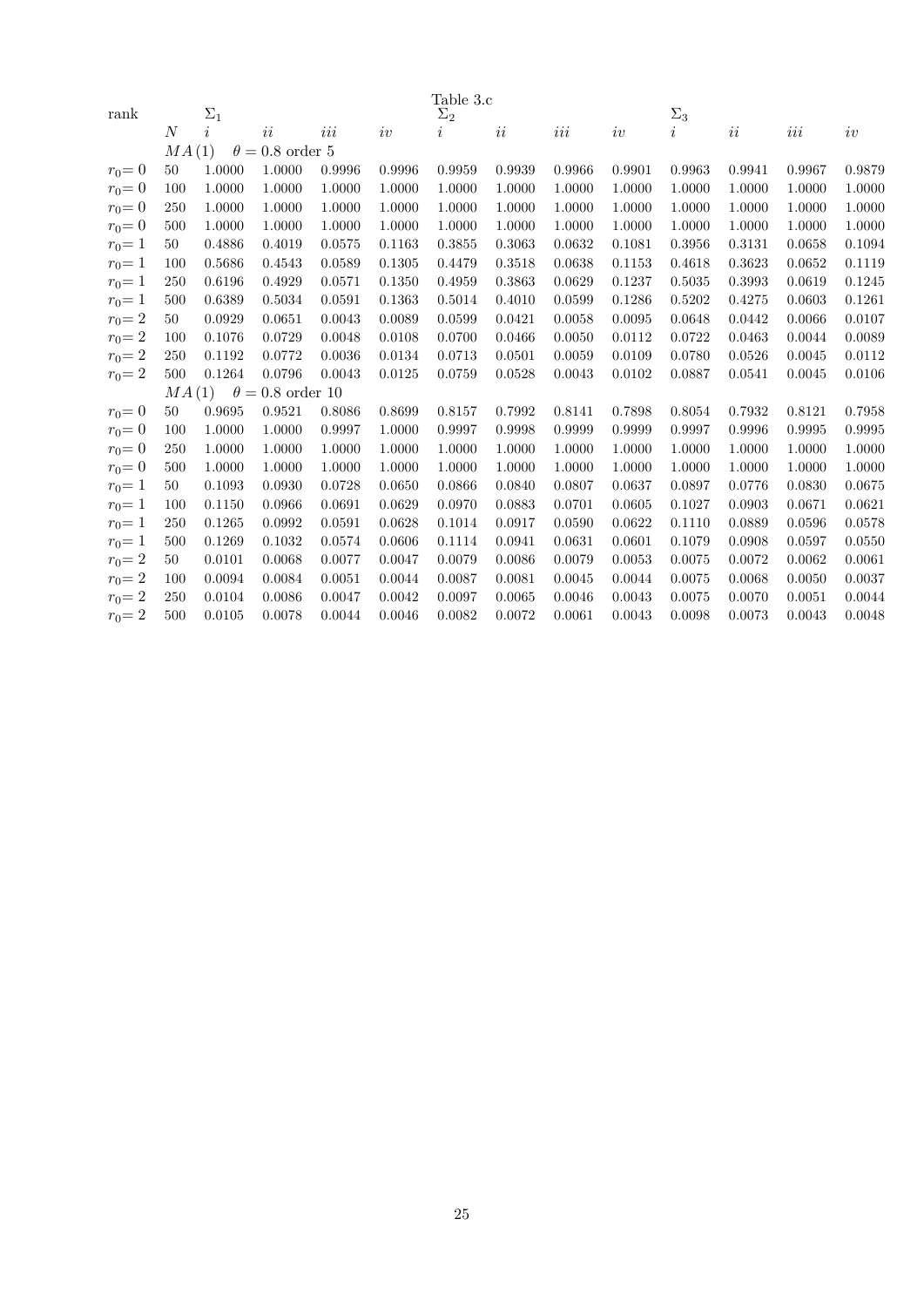|           | Table 4.a |                |          |         |        |            |        |         |        |                     |        |         |        |
|-----------|-----------|----------------|----------|---------|--------|------------|--------|---------|--------|---------------------|--------|---------|--------|
| rank      |           | $\Sigma_1$     |          |         |        | $\Sigma_2$ |        |         |        | $\Sigma_3$          |        |         |        |
|           | N         | $\dot{\imath}$ | $\it ii$ | $iii\,$ | iv     | $\imath$   | ii     | $iii\,$ | iv     | $\overline{\imath}$ | ii     | $iii\,$ | iv     |
|           | WΝ        |                |          |         |        |            |        |         |        |                     |        |         |        |
| $r_0 = 0$ | 50        | 1.0000         | 1.0000   | 1.0000  | 1.0000 | 1.0000     | 1.0000 | 1.0000  | 1.0000 | 1.0000              | 1.0000 | 1.0000  | 1.0000 |
| $r_0 = 0$ | 100       | 1.0000         | 1.0000   | 1.0000  | 1.0000 | 1.0000     | 1.0000 | 1.0000  | 1.0000 | 1.0000              | 1.0000 | 1.0000  | 1.0000 |
| $r_0 = 0$ | 250       | 1.0000         | 1.0000   | 1.0000  | 1.0000 | 1.0000     | 1.0000 | 1.0000  | 1.0000 | 1.0000              | 1.0000 | 1.0000  | 1.0000 |
| $r_0 = 0$ | 500       | 1.0000         | 1.0000   | 1.0000  | 1.0000 | 1.0000     | 1.0000 | 1.0000  | 1.0000 | 1.0000              | 1.0000 | 1.0000  | 1.0000 |
| $r_0 = 1$ | 50        | 1.0000         | 1.0000   | 1.0000  | 1.0000 | 1.0000     | 1.0000 | 1.0000  | 1.0000 | 1.0000              | 1.0000 | 1.0000  | 1.0000 |
| $r_0 = 1$ | 100       | 1.0000         | 1.0000   | 1.0000  | 1.0000 | 1.0000     | 1.0000 | 1.0000  | 1.0000 | 1.0000              | 1.0000 | 1.0000  | 1.0000 |
| $r_0 = 1$ | 250       | 1.0000         | 1.0000   | 1.0000  | 1.0000 | 1.0000     | 1.0000 | 1.0000  | 1.0000 | 1.0000              | 1.0000 | 1.0000  | 1.0000 |
| $r_0 = 1$ | 500       | 1.0000         | 1.0000   | 1.0000  | 1.0000 | 1.0000     | 1.0000 | 1.0000  | 1.0000 | 1.0000              | 1.0000 | 1.0000  | 1.0000 |
| $r_0 = 2$ | 50        | 0.0534         | 0.0535   | 0.0572  | 0.0519 | 0.0519     | 0.0550 | 0.0494  | 0.0528 | 0.0549              | 0.0548 | 0.0543  | 0.0536 |
| $r_0 = 2$ | 100       | 0.0519         | 0.0572   | 0.0511  | 0.0499 | 0.0507     | 0.0502 | 0.0532  | 0.0493 | 0.0531              | 0.0516 | 0.0502  | 0.0540 |
| $r_0 = 2$ | 250       | 0.0537         | 0.0554   | 0.0528  | 0.0505 | 0.0560     | 0.0518 | 0.0544  | 0.0483 | 0.0517              | 0.0537 | 0.0540  | 0.0497 |
| $r_0 = 2$ | 500       | 0.0502         | 0.0512   | 0.0516  | 0.0551 | 0.0491     | 0.0528 | 0.0519  | 0.0562 | 0.0526              | 0.0518 | 0.0536  | 0.0551 |
|           | AR(1)     | $\phi = 0.5$   |          |         |        |            |        |         |        |                     |        |         |        |
| $r_0 = 0$ | 50        | 1.0000         | 1.0000   | 1.0000  | 1.0000 | 1.0000     | 1.0000 | 1.0000  | 1.0000 | 1.0000              | 1.0000 | 1.0000  | 1.0000 |
| $r_0 = 0$ | 100       | 1.0000         | 1.0000   | 1.0000  | 1.0000 | 1.0000     | 1.0000 | 1.0000  | 1.0000 | 1.0000              | 1.0000 | 1.0000  | 1.0000 |
| $r_0 = 0$ | 250       | 1.0000         | 1.0000   | 1.0000  | 1.0000 | 1.0000     | 1.0000 | 1.0000  | 1.0000 | 1.0000              | 1.0000 | 1.0000  | 1.0000 |
| $r_0 = 0$ | 500       | 1.0000         | 1.0000   | 1.0000  | 1.0000 | 1.0000     | 1.0000 | 1.0000  | 1.0000 | 1.0000              | 1.0000 | 1.0000  | 1.0000 |
| $r_0 = 1$ | 50        | 1.0000         | 1.0000   | 1.0000  | 1.0000 | 1.0000     | 1.0000 | 1.0000  | 1.0000 | 1.0000              | 1.0000 | 1.0000  | 1.0000 |
| $r_0 = 1$ | 100       | 1.0000         | 1.0000   | 1.0000  | 1.0000 | 1.0000     | 1.0000 | 1.0000  | 1.0000 | 1.0000              | 1.0000 | 1.0000  | 1.0000 |
| $r_0 = 1$ | 250       | 1.0000         | 1.0000   | 1.0000  | 1.0000 | 1.0000     | 1.0000 | 1.0000  | 1.0000 | 1.0000              | 1.0000 | 1.0000  | 1.0000 |
| $r_0 = 1$ | 500       | 1.0000         | 1.0000   | 1.0000  | 1.0000 | 1.0000     | 1.0000 | 1.0000  | 1.0000 | 1.0000              | 1.0000 | 1.0000  | 1.0000 |
| $r_0 = 2$ | 50        | 0.0560         | 0.0531   | 0.0475  | 0.0464 | 0.0572     | 0.0514 | 0.0516  | 0.0474 | 0.0517              | 0.0537 | 0.0516  | 0.0492 |
| $r_0 = 2$ | 100       | 0.0491         | 0.0534   | 0.0429  | 0.0478 | 0.0538     | 0.0556 | 0.0502  | 0.0461 | 0.0530              | 0.0499 | 0.0495  | 0.0474 |
| $r_0 = 2$ | 250       | 0.0511         | 0.0498   | 0.0413  | 0.0502 | 0.0522     | 0.0580 | 0.0432  | 0.0512 | 0.0551              | 0.0509 | 0.0455  | 0.0473 |
| $r_0 = 2$ | 500       | 0.0509         | 0.0526   | 0.0396  | 0.0475 | 0.0494     | 0.0520 | 0.0509  | 0.0460 | 0.0526              | 0.0515 | 0.0451  | 0.0474 |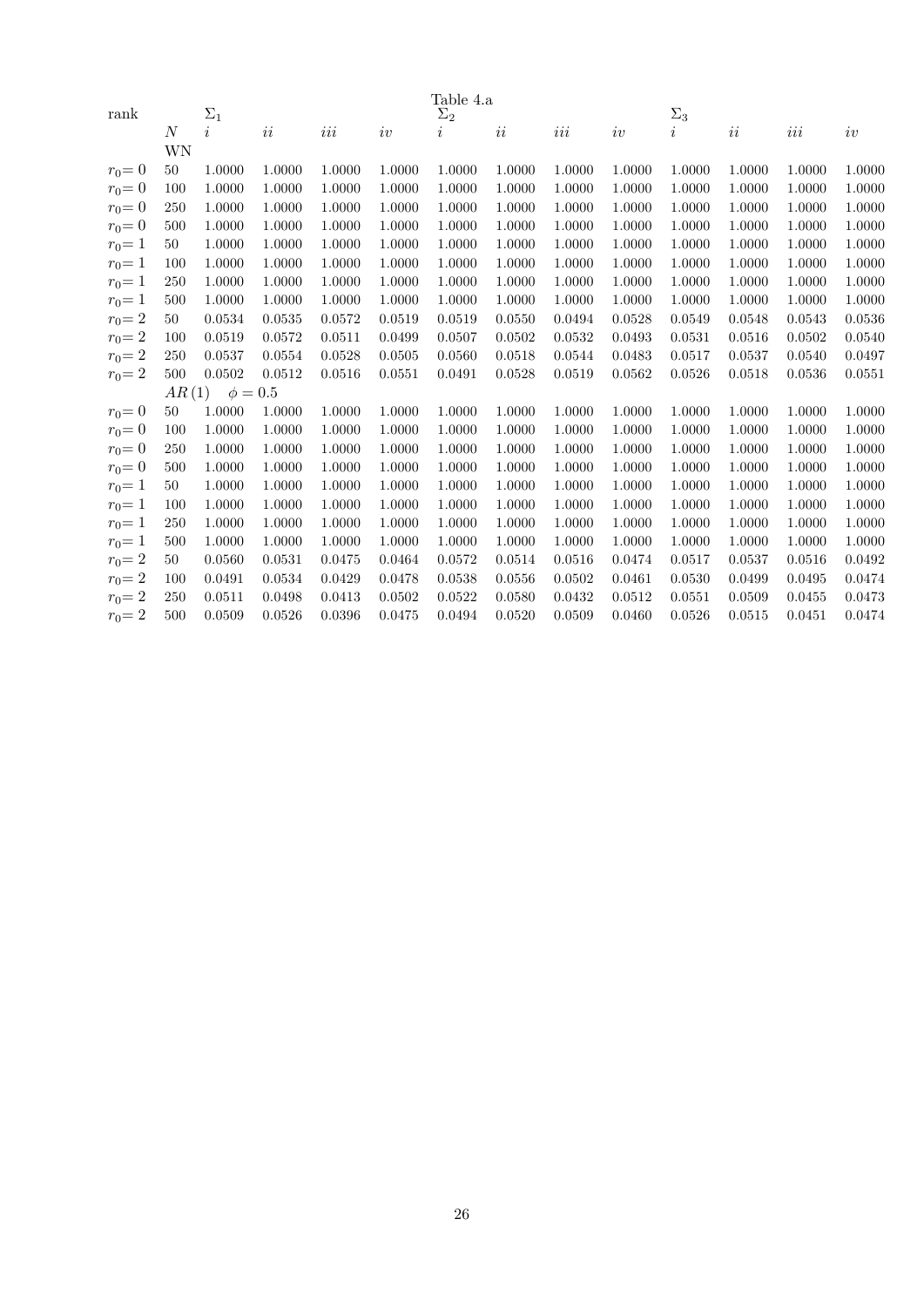|           |                |              |                |         |        | Table 4.b  |        |         |        |            |        |         |        |
|-----------|----------------|--------------|----------------|---------|--------|------------|--------|---------|--------|------------|--------|---------|--------|
| rank      |                | $\Sigma_1$   |                |         |        | $\Sigma_2$ |        |         |        | $\Sigma_3$ |        |         |        |
|           | $\overline{N}$ | $\dot{i}$    | $\it ii$       | $iii\,$ | iv     | $\imath$   | ii     | $iii\,$ | iv     | i          | ii     | $iii\,$ | iv     |
|           | AR(1)          | $\phi = 0.8$ |                |         |        |            |        |         |        |            |        |         |        |
| $r_0 = 0$ | 50             | 0.9988       | 0.9986         | 1.0000  | 1.0000 | 1.0000     | 1.0000 | 1.0000  | 1.0000 | 1.0000     | 1.0000 | 1.0000  | 1.0000 |
| $r_0 = 0$ | 100            | 1.0000       | 1.0000         | 1.0000  | 1.0000 | 1.0000     | 1.0000 | 1.0000  | 1.0000 | 1.0000     | 1.0000 | 1.0000  | 1.0000 |
| $r_0 = 0$ | 250            | 1.0000       | 1.0000         | 1.0000  | 1.0000 | 1.0000     | 1.0000 | 1.0000  | 1.0000 | 1.0000     | 1.0000 | 1.0000  | 1.0000 |
| $r_0 = 0$ | 500            | 1.0000       | 1.0000         | 1.0000  | 1.0000 | 1.0000     | 1.0000 | 1.0000  | 1.0000 | 1.0000     | 1.0000 | 1.0000  | 1.0000 |
| $r_0 = 1$ | 50             | 0.8649       | 0.8640         | 0.9999  | 0.9790 | 0.9573     | 0.9632 | 0.9972  | 0.9938 | 0.9576     | 0.9602 | 0.9901  | 0.9915 |
| $r_0 = 1$ | 100            | 1.0000       | 1.0000         | 1.0000  | 1.0000 | 1.0000     | 1.0000 | 1.0000  | 1.0000 | 1.0000     | 1.0000 | 1.0000  | 1.0000 |
| $r_0 = 1$ | 250            | 1.0000       | 1.0000         | 1.0000  | 1.0000 | 1.0000     | 1.0000 | 1.0000  | 1.0000 | 1.0000     | 1.0000 | 1.0000  | 1.0000 |
| $r_0 = 1$ | 500            | 1.0000       | 1.0000         | 1.0000  | 1.0000 | 1.0000     | 1.0000 | 1.0000  | 1.0000 | 1.0000     | 1.0000 | 1.0000  | 1.0000 |
| $r_0 = 2$ | 50             | 0.0459       | 0.0494         | 0.0299  | 0.0346 | 0.0550     | 0.0562 | 0.0408  | 0.0403 | 0.0544     | 0.0507 | 0.0370  | 0.0391 |
| $r_0 = 2$ | 100            | 0.0527       | 0.0540         | 0.0261  | 0.0370 | 0.0568     | 0.0501 | 0.0380  | 0.0385 | 0.0517     | 0.0515 | 0.0358  | 0.0397 |
| $r_0 = 2$ | 250            | 0.0512       | 0.0479         | 0.0252  | 0.0357 | 0.0535     | 0.0507 | 0.0338  | 0.0361 | 0.0493     | 0.0523 | 0.0336  | 0.0371 |
| $r_0 = 2$ | 500            | 0.0531       | 0.0494         | 0.0263  | 0.0317 | 0.0532     | 0.0541 | 0.0366  | 0.0356 | 0.0515     | 0.0536 | 0.0328  | 0.0390 |
|           | MA(1)          |              | $\theta = 0.5$ |         |        |            |        |         |        |            |        |         |        |
| $r_0 = 0$ | 50             | 1.0000       | 1.0000         | 1.0000  | 1.0000 | 1.0000     | 1.0000 | 1.0000  | 1.0000 | 1.0000     | 1.0000 | 1.0000  | 1.0000 |
| $r_0 = 0$ | 100            | 1.0000       | 1.0000         | 1.0000  | 1.0000 | 1.0000     | 1.0000 | 1.0000  | 1.0000 | 1.0000     | 1.0000 | 1.0000  | 1.0000 |
| $r_0 = 0$ | 250            | 1.0000       | 1.0000         | 1.0000  | 1.0000 | 1.0000     | 1.0000 | 1.0000  | 1.0000 | 1.0000     | 1.0000 | 1.0000  | 1.0000 |
| $r_0 = 0$ | 500            | 1.0000       | 1.0000         | 1.0000  | 1.0000 | 1.0000     | 1.0000 | 1.0000  | 1.0000 | 1.0000     | 1.0000 | 1.0000  | 1.0000 |
| $r_0 = 1$ | 50             | 1.0000       | 1.0000         | 1.0000  | 1.0000 | 0.9997     | 1.0000 | 0.9999  | 1.0000 | 0.9999     | 0.9999 | 0.9999  | 0.9998 |
| $r_0 = 1$ | 100            | 1.0000       | 1.0000         | 1.0000  | 1.0000 | 1.0000     | 1.0000 | 1.0000  | 1.0000 | 1.0000     | 1.0000 | 1.0000  | 1.0000 |
| $r_0 = 1$ | 250            | 1.0000       | 1.0000         | 1.0000  | 1.0000 | 1.0000     | 1.0000 | 1.0000  | 1.0000 | 1.0000     | 1.0000 | 1.0000  | 1.0000 |
| $r_0 = 1$ | 500            | 1.0000       | 1.0000         | 1.0000  | 1.0000 | 1.0000     | 1.0000 | 1.0000  | 1.0000 | 1.0000     | 1.0000 | 1.0000  | 1.0000 |
| $r_0 = 2$ | 50             | 0.0618       | 0.0614         | 0.0495  | 0.0585 | 0.0552     | 0.0614 | 0.0559  | 0.0544 | 0.0627     | 0.0556 | 0.0508  | 0.0533 |
| $r_0 = 2$ | 100            | 0.0655       | 0.0628         | 0.0504  | 0.0577 | 0.0596     | 0.0612 | 0.0512  | 0.0518 | 0.0603     | 0.0616 | 0.0551  | 0.0569 |
| $r_0 = 2$ | 250            | 0.0608       | 0.0638         | 0.0570  | 0.0609 | 0.0649     | 0.0639 | 0.0512  | 0.0590 | 0.0636     | 0.0644 | 0.0522  | 0.0586 |
| $r_0 = 2$ | 500            | 0.0642       | 0.0633         | 0.0521  | 0.0612 | 0.0609     | 0.0576 | 0.0522  | 0.0537 | 0.0575     | 0.0624 | 0.0562  | 0.0544 |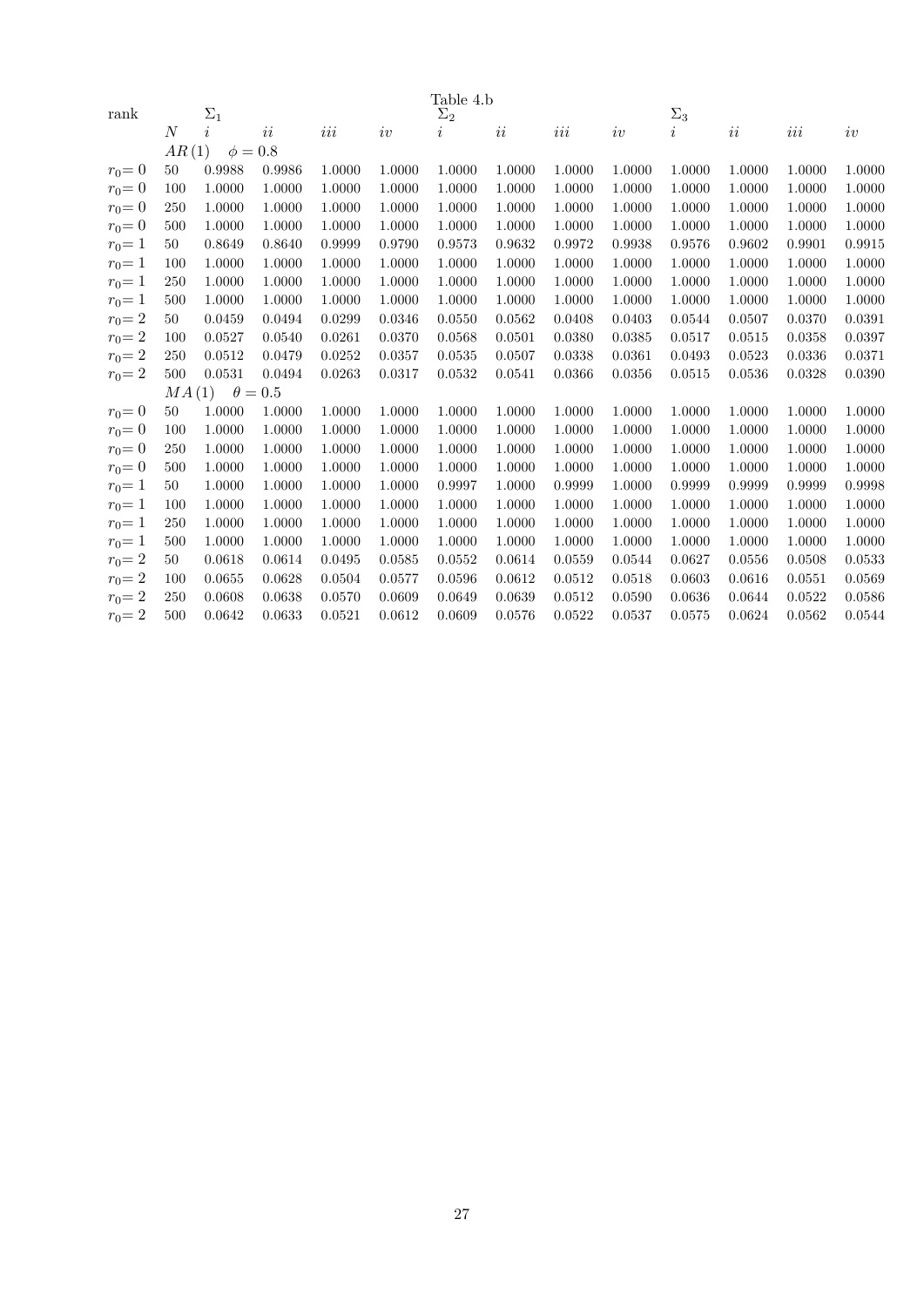|           |                |            |                         |        |        | Table 4.c  |        |        |        |                     |        |        |        |
|-----------|----------------|------------|-------------------------|--------|--------|------------|--------|--------|--------|---------------------|--------|--------|--------|
| rank      |                | $\Sigma_1$ |                         |        |        | $\Sigma_2$ |        |        |        | $\Sigma_3$          |        |        |        |
|           | $\overline{N}$ | $\dot{i}$  | ii                      | iii    | iv     | $\imath$   | ii     | $iii$  | iv     | $\overline{\imath}$ | ii     | $iii$  | iv     |
|           | MA(1)          |            | $\theta = 0.8$ order 5  |        |        |            |        |        |        |                     |        |        |        |
| $r_0 = 0$ | 50             | 1.0000     | 1.0000                  | 1.0000 | 1.0000 | 1.0000     | 1.0000 | 1.0000 | 1.0000 | 1.0000              | 1.0000 | 1.0000 | 1.0000 |
| $r_0 = 0$ | 100            | 1.0000     | 1.0000                  | 1.0000 | 1.0000 | 1.0000     | 1.0000 | 1.0000 | 1.0000 | 1.0000              | 1.0000 | 1.0000 | 1.0000 |
| $r_0 = 0$ | 250            | 1.0000     | 1.0000                  | 1.0000 | 1.0000 | 1.0000     | 1.0000 | 1.0000 | 1.0000 | 1.0000              | 1.0000 | 1.0000 | 1.0000 |
| $r_0 = 0$ | 500            | 1.0000     | 1.0000                  | 1.0000 | 1.0000 | 1.0000     | 1.0000 | 1.0000 | 1.0000 | 1.0000              | 1.0000 | 1.0000 | 1.0000 |
| $r_0 = 1$ | 50             | 1.0000     | 1.0000                  | 1.0000 | 1.0000 | 0.9999     | 1.0000 | 0.9998 | 1.0000 | 0.9998              | 0.9999 | 0.9999 | 0.9999 |
| $r_0 = 1$ | 100            | 1.0000     | 1.0000                  | 1.0000 | 1.0000 | 1.0000     | 1.0000 | 1.0000 | 1.0000 | 1.0000              | 1.0000 | 1.0000 | 1.0000 |
| $r_0 = 1$ | 250            | 1.0000     | 1.0000                  | 1.0000 | 1.0000 | 1.0000     | 1.0000 | 1.0000 | 1.0000 | 1.0000              | 1.0000 | 1.0000 | 1.0000 |
| $r_0 = 1$ | 500            | 1.0000     | 1.0000                  | 1.0000 | 1.0000 | 1.0000     | 1.0000 | 1.0000 | 1.0000 | 1.0000              | 1.0000 | 1.0000 | 1.0000 |
| $r_0 = 2$ | 50             | 0.3282     | 0.2902                  | 0.0545 | 0.0946 | 0.3017     | 0.2458 | 0.0568 | 0.0917 | 0.3045              | 0.2551 | 0.0565 | 0.0899 |
| $r_0 = 2$ | 100            | 0.3712     | 0.3038                  | 0.0536 | 0.1006 | 0.3226     | 0.2744 | 0.0519 | 0.0949 | 0.3515              | 0.2856 | 0.0553 | 0.0959 |
| $r_0 = 2$ | 250            | 0.4005     | 0.3238                  | 0.0564 | 0.1084 | 0.3563     | 0.2932 | 0.0558 | 0.1022 | 0.3648              | 0.3009 | 0.0559 | 0.1036 |
| $r_0 = 2$ | 500            | 0.3931     | 0.3271                  | 0.0628 | 0.1109 | 0.3587     | 0.3002 | 0.0508 | 0.1046 | 0.3731              | 0.3033 | 0.0582 | 0.1066 |
|           | MA(1)          |            | $\theta = 0.8$ order 10 |        |        |            |        |        |        |                     |        |        |        |
| $r_0 = 0$ | 50             | 1.0000     | 1.0000                  | 0.9990 | 1.0000 | 0.9998     | 0.9999 | 0.9984 | 0.9995 | 0.9998              | 0.9999 | 0.9973 | 0.9998 |
| $r_0 = 0$ | 100            | 1.0000     | 1.0000                  | 1.0000 | 1.0000 | 1.0000     | 1.0000 | 1.0000 | 1.0000 | 1.0000              | 1.0000 | 1.0000 | 1.0000 |
| $r_0 = 0$ | 250            | 1.0000     | 1.0000                  | 1.0000 | 1.0000 | 1.0000     | 1.0000 | 1.0000 | 1.0000 | 1.0000              | 1.0000 | 1.0000 | 1.0000 |
| $r_0 = 0$ | 500            | 1.0000     | 1.0000                  | 1.0000 | 1.0000 | 1.0000     | 1.0000 | 1.0000 | 1.0000 | 1.0000              | 1.0000 | 1.0000 | 1.0000 |
| $r_0 = 1$ | 50             | 0.9855     | 0.9873                  | 0.8672 | 0.9720 | 0.8839     | 0.8941 | 0.8268 | 0.9006 | 0.8938              | 0.8955 | 0.8122 | 0.8898 |
| $r_0 = 1$ | 100            | 1.0000     | 1.0000                  | 1.0000 | 1.0000 | 1.0000     | 1.0000 | 1.0000 | 1.0000 | 1.0000              | 1.0000 | 1.0000 | 1.0000 |
| $r_0 = 1$ | 250            | 1.0000     | 1.0000                  | 1.0000 | 1.0000 | 1.0000     | 1.0000 | 1.0000 | 1.0000 | 1.0000              | 1.0000 | 1.0000 | 1.0000 |
| $r_0 = 1$ | 500            | 1.0000     | 1.0000                  | 1.0000 | 1.0000 | 1.0000     | 1.0000 | 1.0000 | 1.0000 | 1.0000              | 1.0000 | 1.0000 | 1.0000 |
| $r_0 = 2$ | 50             | 0.0916     | 0.0806                  | 0.0542 | 0.0536 | 0.0847     | 0.0719 | 0.0530 | 0.0565 | 0.0870              | 0.0764 | 0.0531 | 0.0533 |
| $r_0 = 2$ | 100            | 0.1095     | 0.0881                  | 0.0591 | 0.0569 | 0.0971     | 0.0778 | 0.0530 | 0.0501 | 0.0971              | 0.0898 | 0.0533 | 0.0589 |
| $r_0 = 2$ | 250            | 0.1099     | 0.0907                  | 0.0525 | 0.0577 | 0.1013     | 0.0919 | 0.0529 | 0.0599 | 0.1009              | 0.0888 | 0.0542 | 0.0588 |
| $r_0 = 2$ | 500            | 0.1110     | 0.0908                  | 0.0519 | 0.0569 | 0.0997     | 0.0892 | 0.0551 | 0.0562 | 0.0997              | 0.0879 | 0.0516 | 0.0529 |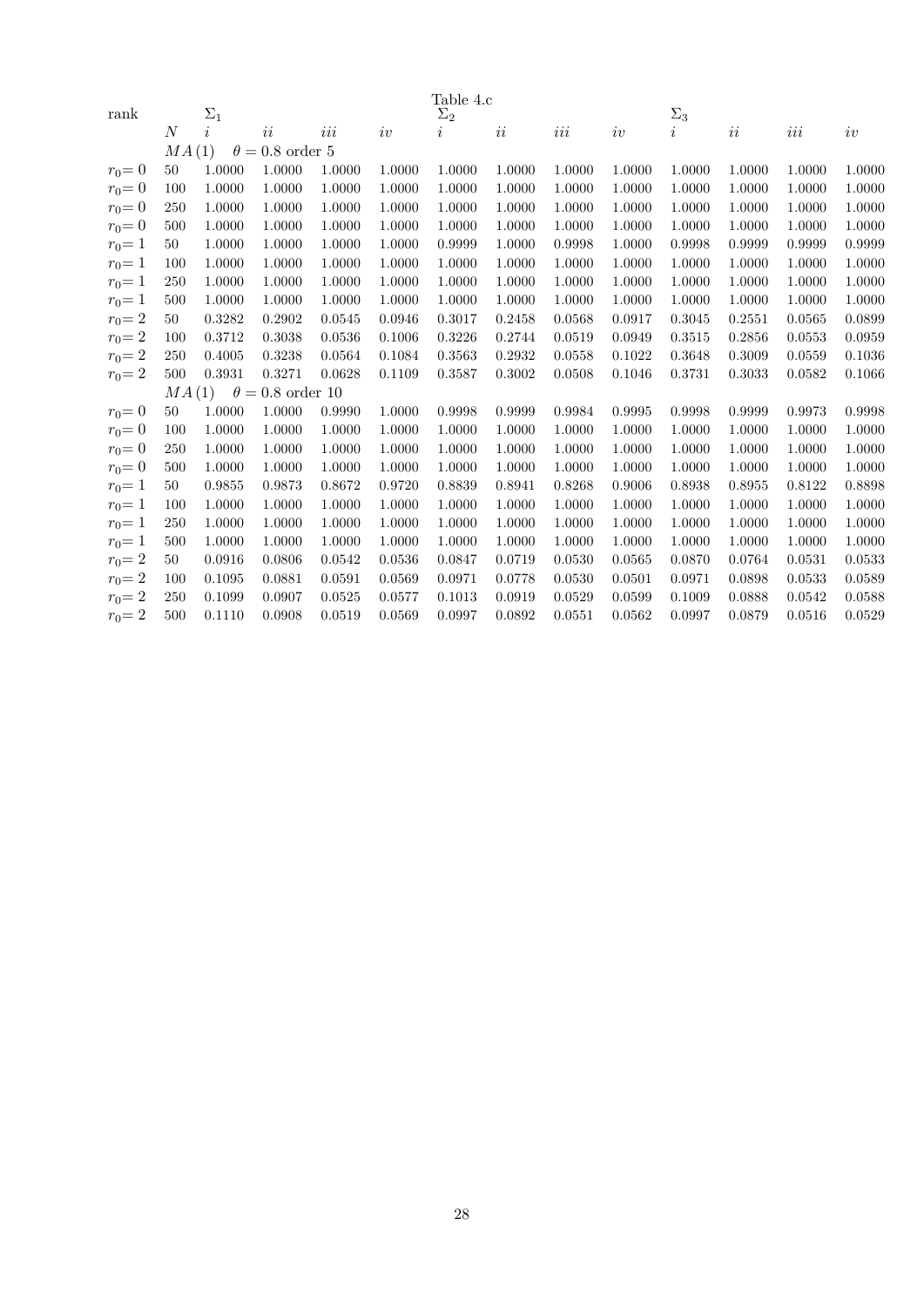## 7 Apendix

## Proof of Lemma 1:

First note that in (18) we have the cumulate sum  $\sum_{n=1}^{\infty}$  $j=1$  $U_{\tau-j}^{(3)}$  and that we could write:

$$
\frac{1}{\sqrt{T}}\sum_{j=1}^{[Tr]}U_j^{(3)} = \begin{bmatrix} \frac{1}{\sqrt{T}}\sum_{j=1}^{[Tr]}U_\tau^1\\ \frac{1}{\sqrt{T}}\sum_{j=1}^{[Tr]}U_\tau^2\\ \frac{1}{\sqrt{T}}\sum_{j=1}^{[Tr]}U_\tau^3 \end{bmatrix} \Rightarrow \Psi^{(3)}(1)^{-1}[\mathbf{P}\otimes \mathbf{I}_S]W^{(3)}(r).
$$
(48)

In order to prove (48) first note that the connection between  $u_{s\tau}^j$  and  $\varepsilon_{s\tau}^j$  for  $j=1,2$  and 3 is the following  $\left(1-\psi_{1s}^j L-\cdots-\psi_{p-1,s}^j L^{p-1}\right)u_{s\tau}^j=\varepsilon_{s\tau}^j$ . Also we assume that  $E_{s\tau}^{(3)}=\begin{bmatrix} \varepsilon_{s\tau}^1 & \varepsilon_{s\tau}^2 & \varepsilon_{s\tau}^3 \end{bmatrix}'$  is a white noise vector with positive definite variance-covariance matrix  $E\left[E_{s\tau}^{(3)}E_{s\tau}^{(3)\prime}\right] = \Sigma$  then for the  $(3 \times S) \times 1$  vector  $E_{\tau}^{(3)} = [E_{\tau}^{1\prime}, E_{\tau}^{2\prime}, E_{\tau}^{3\prime}]' = [\varepsilon_{1\tau}^{1}, \ldots, \varepsilon_{S\tau}^{1}, \varepsilon_{1\tau}^{2}, \ldots, \varepsilon_{S\tau}^{2}, \varepsilon_{1\tau}^{3}, \ldots, \varepsilon_{S\tau}^{3}]'$  we will have:

$$
\frac{1}{\sqrt{T}}\sum_{j=1}^{\lfloor Tr \rfloor} E_j^{(3)} \Rightarrow \left[ \mathbf{P} \otimes \mathbf{I}_S \right] W^{(3)}\left(r\right).
$$

Where  $W^{(3)}(r)$  is a  $(3S) \times 1$  multivariant Vector Brownian motion with variance covariance matrix  $I_{(3S) \times (3S)}$ and **P** is a lower triangular matrix of order  $3 \times 3$  such that such that  $\Sigma = PP'$ . Hence  $\left[\mathbf{P} \otimes \mathbf{I}_S\right] W^{(3)}(r)$  will have a variance covariance matrix  $\Sigma \otimes \mathbf{I}_S$ . Now note that , as  $\left(1 - \psi_{1s}^j L - \cdots - \psi_{p-1,s}^j L^{p-1}\right) u_{s\tau}^j = \varepsilon_{s\tau}^j$ , there will be a vector of season representation for each  $u_{s\tau}^j$  j = 1, 2 and 3, that is, a VAR representation of order  $P = \frac{p-2}{S} + 1$  as follows:

$$
\left(\Psi_0^j - \Psi_1^j L - \dots - \Psi_P^j L^P\right) U_\tau^j = E_\tau^j.
$$

And in the case of the trivariant vector  $U_{\tau}^{(3)} = [U_{\tau}^{1}, U_{\tau}^{2}, U_{\tau}^{3}]'$  we will have:

$$
\left(\Psi_0^{(3)} - \Psi_1^{(3)}L - \dots - \Psi_P^{(3)}L^P\right)U_\tau^{(3)} = E_\tau^{(3)}
$$

$$
\left(\Psi_0^{(3)} - \Psi_1^{(3)}L - \dots - \Psi_P^{(3)}L^P\right) = \Psi^{(3)}(L)
$$

such that  $\Psi_i^{(3)}$   $i = 0, 1, \ldots, P$  are block diagonal matrices with diagonal elements  $\Psi_i^j$   $j = 1, 2, 3$  for  $i =$  $0, 1, \ldots, P$ . Hence we have  $U^{(3)}_{\tau} = \Psi^{(3)} (L)^{-1} E^{(3)}_{\tau}$  and it will be possible to write:

$$
\frac{1}{\sqrt{T}}\sum_{j=1}^{\lfloor Tr \rfloor} U_j^{(3)} = \frac{1}{\sqrt{T}}\sum_{j=1}^{\lfloor Tr \rfloor} \Psi^{(3)}(1)^{-1} E_j^{(3)} + o_p(1).
$$

Hence (48) will come naturally. Next from (18) we have:

$$
\frac{1}{\sqrt{T}} Y_{[Tr]}^{(3)} \Rightarrow \left( \mathbf{A}_0^{(3)} \right)^{-1} \mathbf{A}_1^{(3)} \left( \mathbf{A}_0^{(3)} \right)^{-1} \Psi^{(3)} (1)^{-1} \left[ \mathbf{P} \otimes \mathbf{I}_S \right] W^{(3)} (r) \n= \begin{bmatrix} \mathbf{a}_1 \mathbf{b}_1' & 0_{S \times S} & 0_{S \times S} \\ 0_{S \times S} & \mathbf{a}_2 \mathbf{b}_2' & 0_{S \times S} \\ 0_{S \times S} & 0_{S \times S} & \mathbf{a}_3 \mathbf{b}_3' \end{bmatrix} \Psi^{(3)} (1)^{-1} \left[ \mathbf{P} \otimes \mathbf{I}_S \right] W^{(3)} (r).
$$
\n(49)

In order to define the three scalar Brownian motions of lemma 1, that is,  $w_1 (r)$ ,  $w_2 (r)$  and  $w_3 (r)$ . First we focus on  $[\mathbf{P} \otimes \mathbf{I}_S] W^{(3)}(r)$ , and note that the  $3 \times 3$  lower triangular matrix  $\mathbf{P}$  associated to  $3 \times 3$ variance-covariance matrix  $\Sigma$ :

$$
\Sigma = \begin{bmatrix} \sigma_{11}^2 & \sigma_{12}^2 & \sigma_{13}^2 \\ \sigma_{12}^2 & \sigma_{22}^2 & \sigma_{23}^2 \\ \sigma_{13}^2 & \sigma_{23}^2 & \sigma_{33}^2 \end{bmatrix},
$$